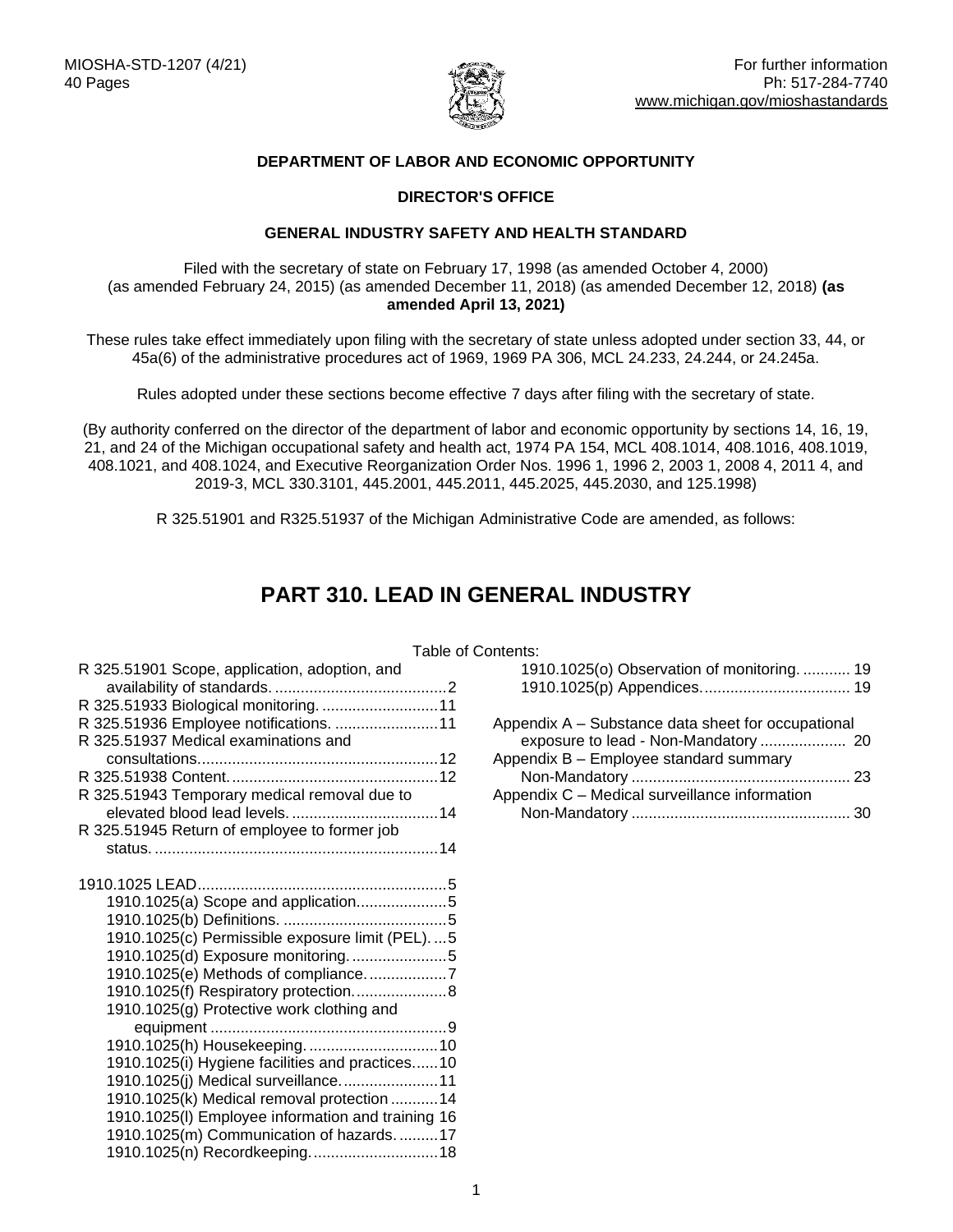<span id="page-1-0"></span>**R 325.51901 Scope, application, adoption, and availability of standards.**

**Rule 1.** (1) These rules apply to all occupational exposures to lead, except that they do not apply to construction work or to agricultural operations.

 (2) The federal Occupational Safety and Health Administration (OSHA) regulations 29 CFR 1910.1025 "Lead," as amended February 18, 2020, are adopted by reference in these rules, except for the following:

(a) Section  $1910.1025(j)(2)(i)(A)$  to  $(C)$  has been replaced with R 325.51933.

 (b) Section 1910.1025(j)(2)(iv)(A) to (B) has been replaced with R 325.51936.

 (c) Section 1910.1025(j)(3)(i)(A) to (D) has been replaced with R 325.51937.

 (d) Section 1910.1025(j)(3)(ii)(A) to (F) has been replaced with R 325.51938.

(e) Section  $1910.1025(k)(1)(i)(A)$  to (B) has been replaced with R 325.51943.

(f) Section  $1910.1025(k)(1)(iii)(A)$  to (B) has been replaced with R 325.51945.

 (3) A reference to 29 CFR 1910.133 means both of the following:

 (a) General Industry Safety and Health Standard Part 33. "Personal Protective Equipment."

 (b) General Industry Safety and Health Standard Part 433. "Personal Protective Equipment."

 (4) A reference to 29 CFR 1910.1200 means General Industry Safety Standard Part 92. "Hazard Communication."

 (5) A reference to 29 CFR 1910.141 means General Industry Safety and Health Standard Part 474. "Sanitation."

 (6) A reference to 29 CFR 1910.1020 means General Industry and Construction Safety and Health Standard Part 470. "Employee Medical Records and Trade Secrets."

 (7) A reference to 29 CFR 1910.134 means General Industry and Construction Safety and Health Standard Part 451. "Respiratory Protection."

 (8) The adopted federal regulations have the same force and effect as a rule promulgated under the Michigan occupational safety and health act, 1974 PA 154, MCL 408.1001 to 408.1094.

 (9) The OSHA regulations adopted in these rules are available from the United States Department of Labor, Occupational Safety and Health Administration website, www.osha.gov, at no charge, as of the time of adoption of these rules.

 (10) The regulations adopted in these rules are available for inspection at the Department of Labor and Economic Opportunity, MIOSHA, Standards and FOIA Section, 530 West Allegan Street, P.O. Box 30643, Lansing, Michigan, 48909-8143.

 (11) The regulations adopted in these rules may be obtained from the publisher or may be obtained from the Department of Labor and Economic Opportunity, MIOSHA, Standards and FOIA Section, 530 West Allegan Street, P.O. Box 30643, Lansing, Michigan, 48909-8143, at the cost charged in this rule, plus \$20.00 for shipping and handling.

 (12) The following Michigan occupational safety and health administration (MIOSHA) standards are referenced in these rules. Up to 5 copies of these standards may be obtained at no charge from the Michigan Department of Labor and Economic Opportunity, MIOSHA, Standards and FOIA Section, 530 West Allegan Street, P.O. Box 30643, Lansing, Michigan, 48909-8143 or via the internet at the following website: www.michigan.gov/mioshastandards. For quantities greater than 5, the cost, as of the time of adoption of these rules, is 4 cents per page.

 (a) General Industry Safety and Health Standard Part 33. "Personal Protective Equipment," R 408.13301 to R 408.13398.

 (b) General Industry Safety and Health Standard Part 433. "Personal Protective Equipment," R 325.60001 to R 325.60013.

 (c) General Industry Safety Standard Part 92. "Hazard Communication," R 408.19201 to R 408.19204.

 (d) General Industry Safety and Health Standard Part 474. "Sanitation," R 325.47401 to R 325.47425.

 (e) General Industry and Construction Safety and Health Standard Part 470. "Employee Medical Records and Trade Secrets," R 325.3451 to R 325.3476.

 (f) General Industry and Construction Safety and Health Standard Part 451. "Respiratory Protection," R 325.60051 to R 325.60052.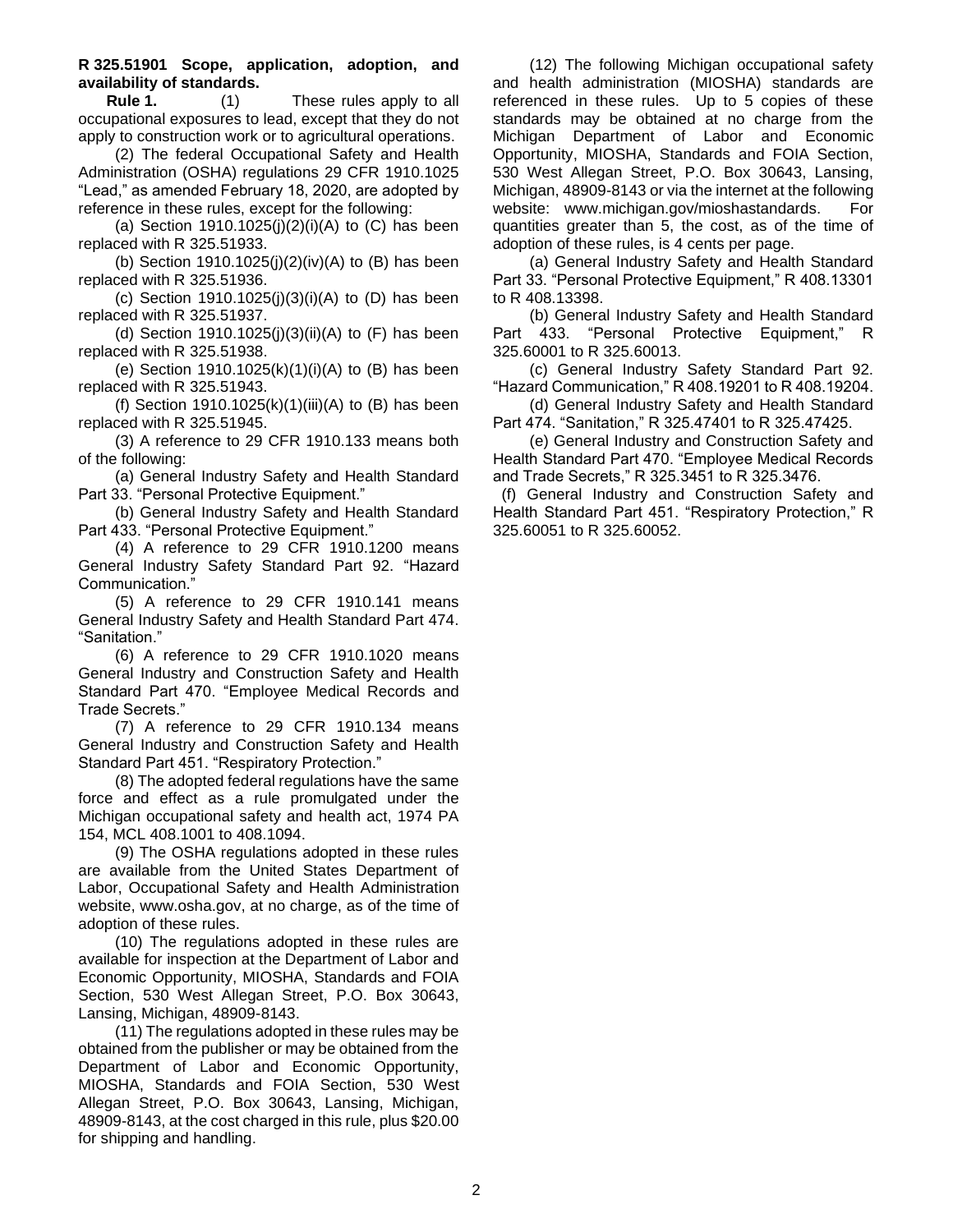# **1910.1025 LEAD**

| 1910.1025                                          |
|----------------------------------------------------|
| Table of Co                                        |
| 1910.1025(a) SCOPE AND APPLICATION 5               |
|                                                    |
| 1910.1025(c) PERMISSIBLE EXPOSURE LIMIT            |
|                                                    |
|                                                    |
| 1910.1025(d)(2) Initial determination.  5          |
| 1910.1025(d)(3) Basis of initial determination 6   |
| 1910.1025(d)(4) Positive initial determination and |
|                                                    |
| 1910.1025(d)(5) Negative initial determination.  6 |
|                                                    |
| 1910.1025(d)(7) Additional monitoring 6            |
| 1910.1025(d)(8) Employee notification.  6          |
| 1910.1025(d)(9) Accuracy of measurement 6          |
| 1910.1025(e) METHODS OF COMPLIANCE.  7             |
| 1910.1025(e)(1) Engineering and work practice      |
| 1910.1025(e)(2) Respiratory protection.  7         |
| 1910.1025(e)(3) Compliance program.  8             |
| 1910.1025(e)(4) Mechanical ventilation.  8         |
| 1910.1025(e)(5) Administrative controls.  8        |
| 1910.1025(f) RESPIRATORY PROTECTION 8              |
|                                                    |
| 1910.1025(f)(2) Respirator program 8               |
| 1910.1025(f)(3) Respirator selection 9             |
| 1910.1025(g) PROTECTIVE WORK CLOTHING AND          |
|                                                    |
| 1910.1025(g)(2) Cleaning and replacement.  9       |
| 1910.1025(h) HOUSEKEEPING.  10                     |
|                                                    |
| 1910.1025(h)(2) Cleaning floors 10                 |
| 1910.1025(h)(3) Vacuuming 10                       |
| 1910.1025(i) HYGIENE FACILITIES AND                |
|                                                    |
|                                                    |
| 1910.1025(i)(2) Change rooms.  10                  |
|                                                    |
| 1910.1025(i)(4) Lunchrooms.  10                    |
| 1910.1025(j) MEDICAL SURVEILLANCE.  11             |
|                                                    |
| R 325.51933 Biological monitoring.  11             |
| 1910.1025(j)(2)(ii) Follow-up blood sampling       |
| …… 11                                              |
| 1910.1025(j)(2)(iii) Accuracy of blood lead level  |
|                                                    |
| R 325.51936 Employee notifications.  11            |
| 1910.1025(j)(3) Medical examinations and           |
| R 325.51937 Medical examinations and               |
|                                                    |
|                                                    |
|                                                    |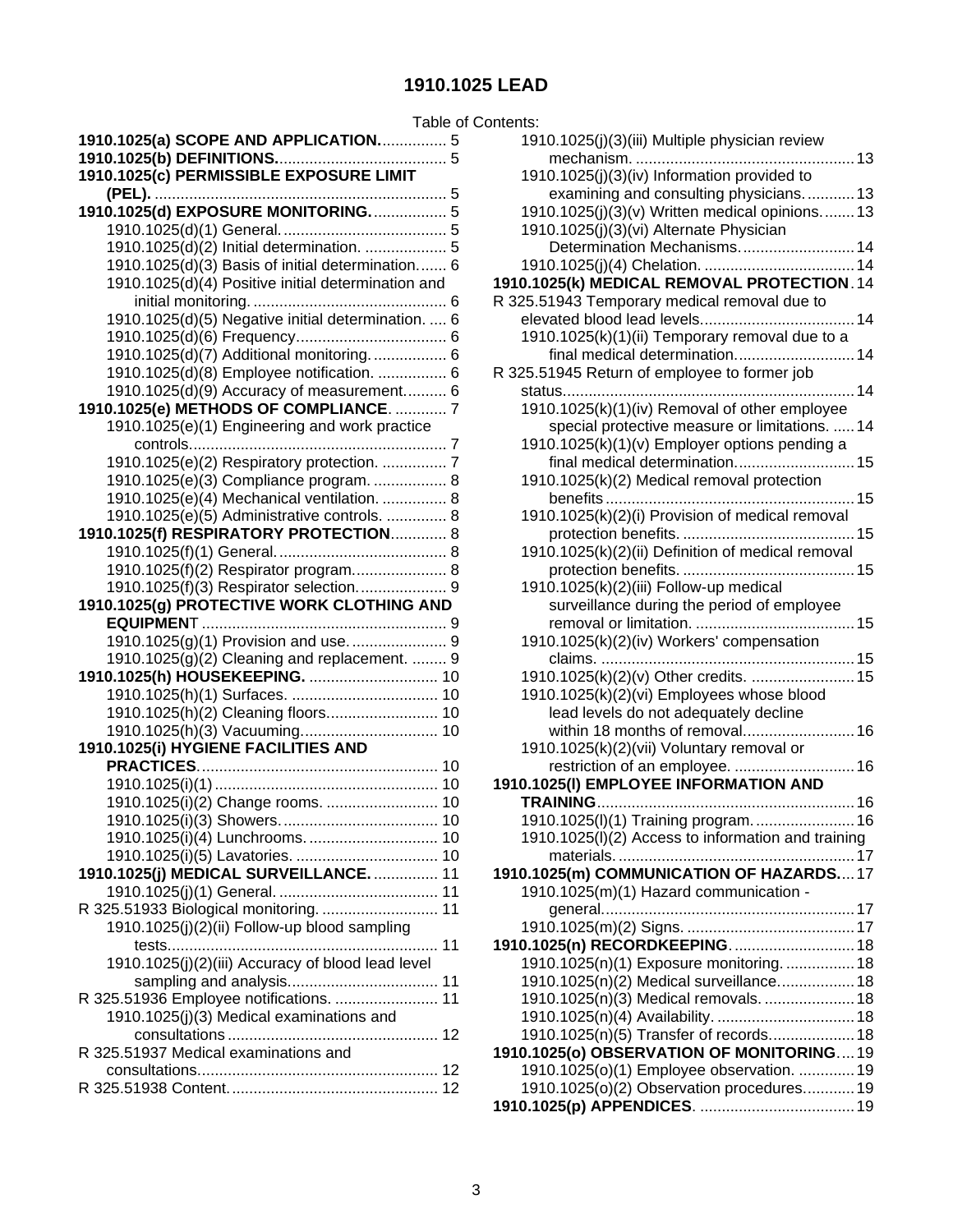# **[APPENDIX A –](#page-19-0)[SUBSTANCE DATA SHEET FOR](#page-19-1)  [OCCUPATIONAL EXPOSURE TO LEAD](#page-19-1)**

| L   |    |                                                 |  |
|-----|----|-------------------------------------------------|--|
|     |    |                                                 |  |
|     | В. |                                                 |  |
|     |    |                                                 |  |
|     |    |                                                 |  |
|     |    |                                                 |  |
| II. |    |                                                 |  |
|     |    | A. Ways in which lead enters your body.  20     |  |
|     | В. |                                                 |  |
|     |    | (1) Short term (acute) overexposure 21          |  |
|     |    | (2) Long-term (chronic) overexposure 21         |  |
|     |    | (3) Health protection goals of the standard. 21 |  |
|     |    | Reporting signs and symptoms<br>(4)             |  |
|     |    |                                                 |  |
|     |    |                                                 |  |

#### **[APPENDIX B –](#page-22-0) [EMPLOYEE STANDARD SUMMARY](#page-22-1) Non-Mandatory** [..................................................](#page-22-1) 23

| V. Protective Work Clothing and Equipment  24 |  |
|-----------------------------------------------|--|
|                                               |  |
|                                               |  |
|                                               |  |
|                                               |  |
| X. Employee Information and Training  28      |  |
|                                               |  |
|                                               |  |
|                                               |  |
|                                               |  |

# **[APPENDIX C –](#page-29-0) [MEDICAL SURVEILLANCE](#page-29-1)**

|      | INFORMATION - Non-Mandatory 30             |  |
|------|--------------------------------------------|--|
|      |                                            |  |
| I.   | Medical Surveillance and Monitoring        |  |
|      | Requirements for Workers Exposed to        |  |
|      |                                            |  |
| II.  | Adverse Health Effects of Inorganic Lead33 |  |
|      | 1.                                         |  |
|      | Cardiovascular effects. 34<br>2.           |  |
|      | 3.                                         |  |
|      | 4                                          |  |
|      | 5.<br>Heme Synthesis Inhibition. 34        |  |
|      | 6.                                         |  |
|      | Reproductive and childhood effects35<br>7. |  |
|      | 8.                                         |  |
| III. |                                            |  |
|      |                                            |  |
|      |                                            |  |
|      |                                            |  |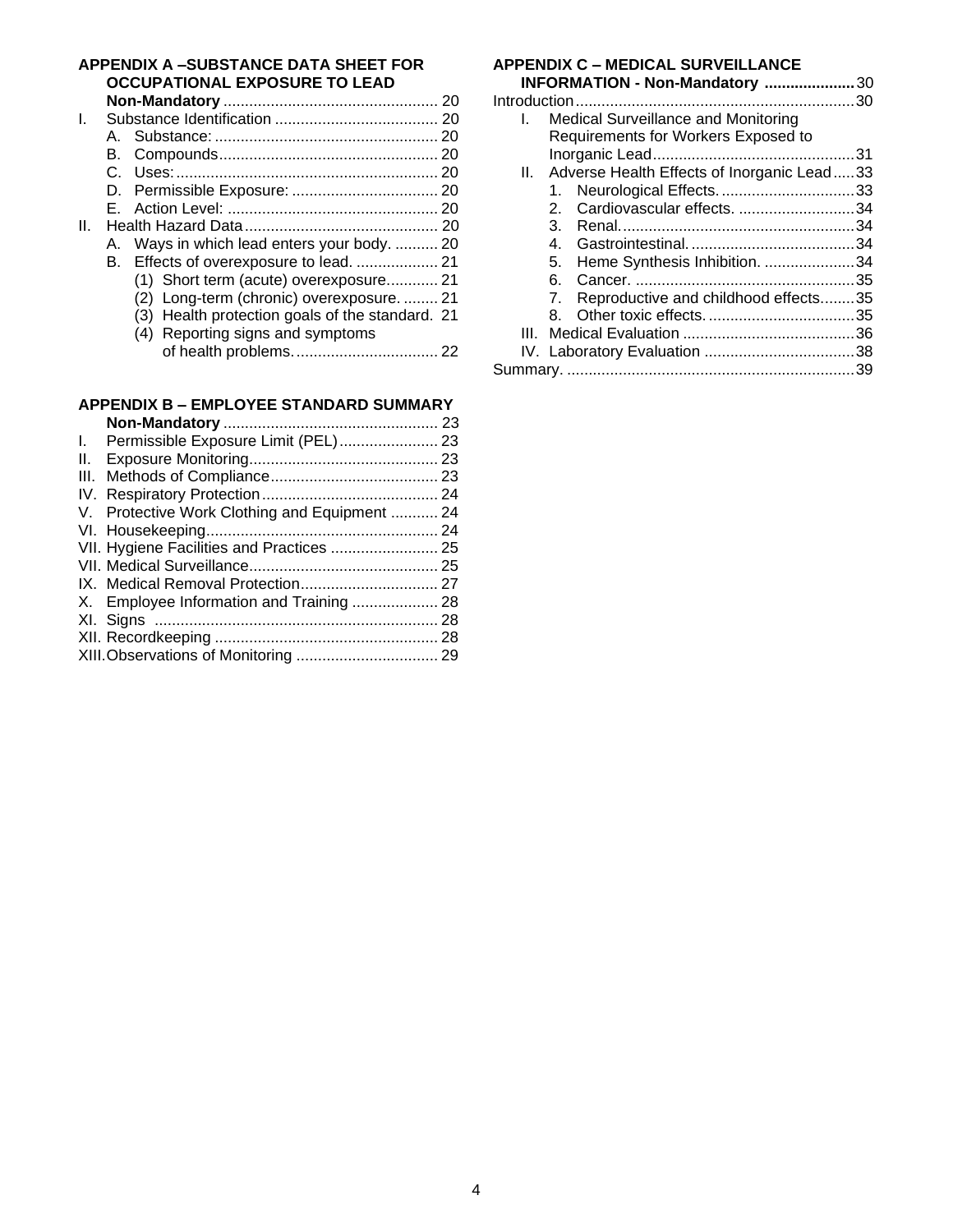# **1910.1025 LEAD**

# <span id="page-4-1"></span><span id="page-4-0"></span>**1910.1025(a) SCOPE AND APPLICATION.**

1910.1025(a)(1) This section applies to all occupational exposure to lead, except as provided in paragraph (a)(2). 1910.1025(a)(2) This section does not apply to the construction industry or to agricultural operations covered by 29 CFR Part 1928.

# <span id="page-4-2"></span>**1910.1025(b) DEFINITIONS.**

Action level means employee exposure, without regard to the use of respirators, to an airborne concentration of lead of 30 micrograms per cubic meter of air (30  $\mu$ g/m<sup>3</sup>) averaged over an 8-hour period.

Assistant Secretary means the Assistant Secretary of Labor for Occupational Safety and Health, U.S. Department of Labor, or designee.

Director means the Director, National Institute for Occupational Safety and Health (NIOSH), U.S. Department of Health, Education, and Welfare, or designee.

Lead means metallic lead, all inorganic lead compounds, and organic lead soaps. Excluded from this definition are all other organic lead compounds.

# <span id="page-4-3"></span>**1910.1025(c) PERMISSIBLE EXPOSURE LIMIT (PEL).**

1910.1025(c)(1) The employer shall assure that no employee is exposed to lead at concentrations greater than fifty micrograms per cubic meter of air  $(50 \mu g/m<sup>3</sup>)$  averaged over an 8-hour period.

1910.1025(c)(2) If an employee is exposed to lead for more than 8 hours in any work day, the permissible exposure limit, as a time weighted average (TWA) for that day, shall be reduced according to the following formula:

Maximum permissible limit (in  $\mu$ g/m<sup>3</sup>) = 400 divided by hours worked in the day.

1910.1025(c)(3) When respirators are used to supplement engineering and work practice controls to comply with the PEL and all the requirements of paragraph (f) have been met, employee exposure, for the purpose of determining whether the employer has complied with the PEL, may be considered to be at the level provided by the protection factor of the respirator for those periods the respirator is worn. Those periods may be averaged with exposure levels during periods when respirators are not worn to determine the employee's daily TWA exposure.

# <span id="page-4-4"></span>**[1910.1025\(d\) E](https://www.osha.gov/laws-regs/interlinking/standards/1910.1025(d))XPOSURE MONITORING.**

# **1910.1025(d)(1) General.**

<span id="page-4-5"></span>1910.1025(d)(1)(i) For the purposes of paragraph (d), employee exposure is that exposure which would occur if the employee were not using a respirator.

1910.1025(d)(1)(ii) With the exception of monitoring under paragraph (d)(3), the employer shall collect full shift (for at least 7 continuous hours) personal samples including at least one sample for each shift for each job classification in each work area.

1910.1025(d)(1)(iii) Full shift personal samples shall be representative of the monitored employee's regular, daily exposure to lead.

# **1910.1025(d)(2) Initial determination.**

<span id="page-4-7"></span><span id="page-4-6"></span>Each employer who has a workplace or work operation covered by this standard shall determine if any employee may be exposed to lead at or above the action level.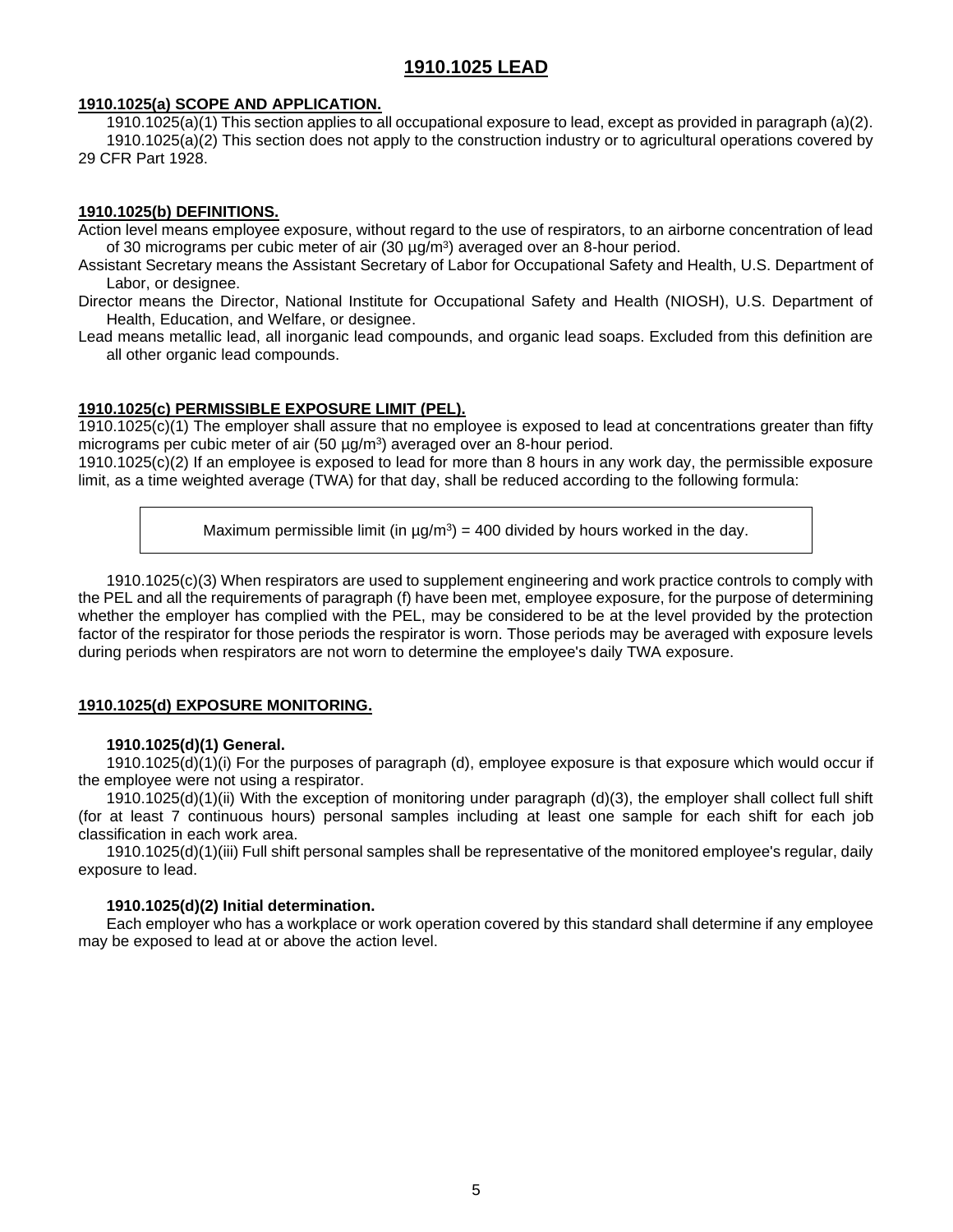### **1910.1025(d)(3) Basis of initial determination.**

1910.1025(d)(3)(i) The employer shall monitor employee exposures and shall base initial determinations on the employee exposure monitoring results and any of the following, relevant considerations:

1910.1025(d)(3)(i)(A) Any information, observations, or calculations which would indicate employee exposure to lead;

1910.1025(d)(3)(i)(B) Any previous measurements of airborne lead; and

1910.1025(d)(3)(i)(C) Any employee complaints of symptoms which may be attributable to exposure to lead.

1910.1025(d)(3)(ii) Monitoring for the initial determination may be limited to a representative sample of the exposed employees who the employer reasonably believes are exposed to the greatest airborne concentrations of lead in the workplace.

1910.1025(d)(3)(iii) Measurements of airborne lead made in the preceding 12 months may be used to satisfy the requirement to monitor under paragraph (d)(3)(i) if the sampling and analytical methods used meet the accuracy and confidence levels of paragraph (d)(9) of this section.

### **1910.1025(d)(4) Positive initial determination and initial monitoring.**

<span id="page-5-0"></span>1910.1025(d)(4)(i) Where a determination conducted under paragraphs (d)(2) and (3) of this section shows the possibility of any employee exposure at or above the action level, the employer shall conduct monitoring which is representative of the exposure for each employee in the workplace who is exposed to lead.

1910.1025(d)(4)(ii) Measurements of airborne lead made in the preceding 12 months may be used to satisfy this requirement if the sampling and analytical methods used meet the accuracy and confidence levels of paragraph (d)(9) of this section.

### <span id="page-5-1"></span>**[1910.1025\(d\)\(5\) N](https://www.osha.gov/laws-regs/interlinking/standards/1910.1025(d)(5))egative initial determination.**

Where a determination, conducted under paragraphs (d)(2) and (3) of this section is made that no employee is exposed to airborne concentrations of lead at or above the action level, the employer shall make a written record of such determination. The record shall include at least the information specified in paragraph (d)(3) of this section and shall also include the date of determination, location within the worksite, and the name of each employee monitored.

### **1910.1025(d)(6) Frequency.**

<span id="page-5-2"></span>1910.1025(d)(6)(i) If the initial monitoring reveals employee exposure to be below the action level the measurements need not be repeated except as otherwise provided in paragraph (d)(7) of this section.

1910.1025(d)(6)(ii) If the initial determination or subsequent monitoring reveals employee exposure to be at or above the action level but below the permissible exposure limit the employer shall repeat monitoring in accordance with this paragraph at least every 6 months. The employer shall continue monitoring at the required frequency until at least two consecutive measurements, taken at least 7 days apart, are below the action level at which time the employer may discontinue monitoring for that employee except as otherwise provided in paragraph (d)(7) of this section.

1910.1025(d)(6)(iii) If the initial monitoring reveals that employee exposure is above the permissible exposure limit the employer shall repeat monitoring quarterly. The employer shall continue monitoring at the required frequency until at least two consecutive measurements, taken at least 7 days apart, are below the PEL but at or above the action level at which time the employer shall repeat monitoring for that employee at the frequency specified in paragraph (d)(6)(ii), except as otherwise provided in paragraph (d)(7) of this section.

### **1910.1025(d)(7) Additional monitoring.**

<span id="page-5-3"></span>Whenever there has been a production, process, control or personnel change which may result in new or additional exposure to lead, or whenever the employer has any other reason to suspect a change which may result in new or additional exposures to lead, additional monitoring in accordance with this paragraph shall be conducted.

### <span id="page-5-4"></span>**[1910.1025\(d\)\(8\) E](https://www.osha.gov/laws-regs/interlinking/standards/1910.1025(d)(8))mployee notification.**

1910.1025(d)(8)(i) The employer must, within 15 working days after the receipt of the results of any monitoring performed under this section, notify each affected employee of these results either individually in writing or by posting the results in an appropriate location that is accessible to affected employees.

1910.1025(d)(8)(ii) Whenever the results indicate that the representative employee exposure, without regard to respirators, exceeds the permissible exposure limit, the employer shall include in the written notice a statement that the permissible exposure limit was exceeded and a description of the corrective action taken or to be taken to reduce exposure to or below the permissible exposure limit.

### **1910.1025(d)(9) Accuracy of measurement.**

<span id="page-5-5"></span>The employer shall use a method of monitoring and analysis which has an accuracy (to a confidence level of 95%) of not less than plus or minus 20 percent for airborne concentrations of lead equal to or greater than 30  $\mu$ g/m<sup>3</sup>.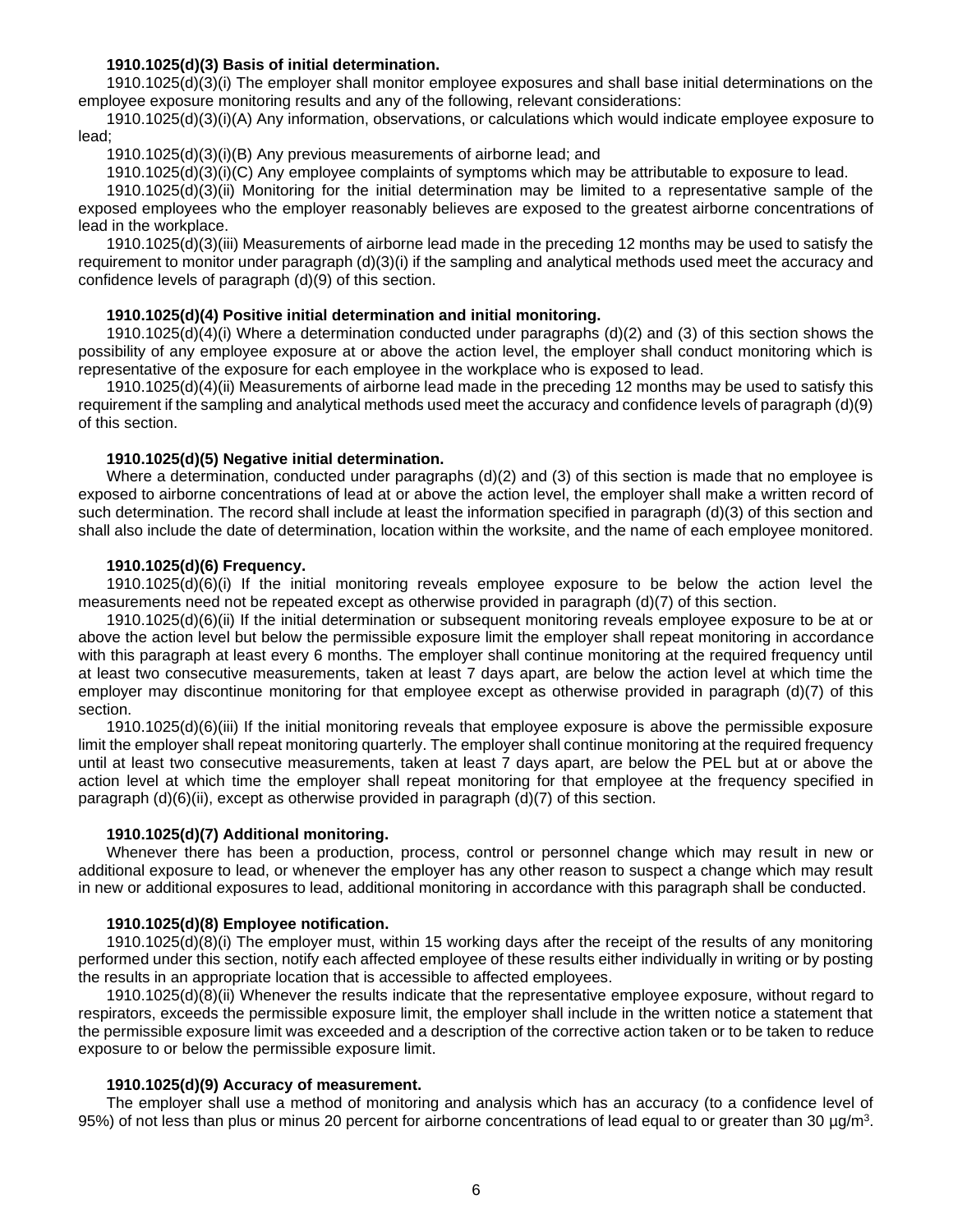# <span id="page-6-1"></span><span id="page-6-0"></span>**[1910.1025\(e\)\(1\) E](https://www.osha.gov/laws-regs/interlinking/standards/1910.1025(e)(1))ngineering and work practice controls.**

1910.1025(e)(1)(i) Where any employee is exposed to lead above the permissible exposure limit for more than 30 days per year, the employer shall implement engineering and work practice controls (including administrative controls) to reduce and maintain employee exposure to lead in accordance with the implementation schedule in Table I below, except to the extent that the employer can demonstrate that such controls are not feasible. Wherever the engineering and work practice controls which can be instituted are not sufficient to reduce employee exposure to or below the permissible exposure limit, the employer shall nonetheless use them to reduce exposures to the lowest feasible level and shall supplement them by the use of respiratory protection which complies with the requirements of paragraph (f) of this section.

1910.1025(e)(1)(ii) Where any employee is exposed to lead above the permissible exposure limit, but for 30 days or less per year, the employer shall implement engineering controls to reduce exposures to 200 µg/m<sup>3</sup>, but thereafter may implement any combination of engineering, work practice (including administrative controls), and respiratory controls to reduce and maintain employee exposure to lead to or below 50  $\mu q/m^3$ 

| <b>TABLE 1</b>                           |                                                  |  |
|------------------------------------------|--------------------------------------------------|--|
| <b>Industry</b>                          | Compliance dates $(1)$ : (50 µg/m <sup>3</sup> ) |  |
| Lead chemicals, secondary copper smeting | July 19, 1996                                    |  |
| Nonferrous foundries                     | July 19, 1996 <sup>(2)</sup>                     |  |
| Brass and bronze ingot manufacture       | $6$ years $(3)$                                  |  |

Footnote<sup>(1)</sup> Calculated by counting from the date the stay on implementation of paragraph (e)(1) was lifted by the U.S. Court of Appeals for the District of Columbia, the number of years specified in the 1978 lead standard and subsequent amendments for compliance with the PEL of 50  $\mu q/m<sup>3</sup>$ for exposure to airborne concentrations of lead levels for the particular industry.

Footnote<sup>(2)</sup> Large nonferrous foundries (20 or more employees) are required to achieve the PEL of 50 µg/m<sup>3</sup> by means of engineering and work practice controls. Small nonferrous foundries (fewer than 20 employees) are required to achieve an 8-hour TWA of 75  $\mu q/m^3$  by such controls.

Footnote<sup>(3)</sup> Expressed as the number of years from the date on which the Court lifts the stay on the implementation of paragraph (e)(1) for this industry for employers to achieve a lead in air concentration of 75  $\mu$ g/m<sup>3</sup>. Compliance with paragraph (e) in this industry is determined by a compliance directive that incorporates elements from the settlement agreement between OSHA and representatives of the injury. are required to comply within five years.

# **1910.1025(e)(2) Respiratory protection.**

<span id="page-6-3"></span><span id="page-6-2"></span>Where engineering and work practice controls do not reduce employee exposure to or below the 50  $\mu q/m<sup>3</sup>$ permissible exposure limit, the employer shall supplement these controls with respirators in accordance with paragraph (f).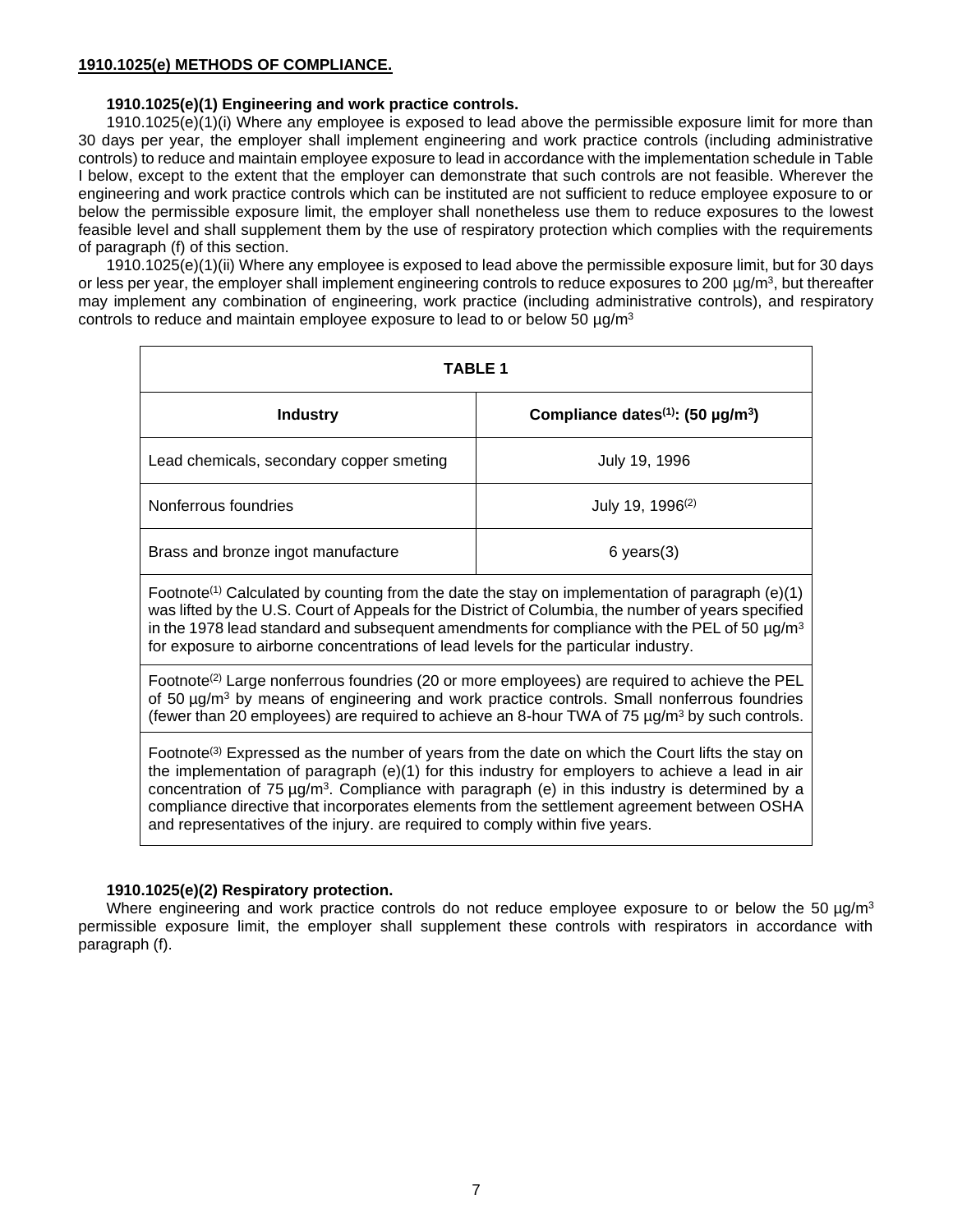### **1910.1025(e)(3) Compliance program.**

1910.1025(e)(3)(i) Each employer shall establish and implement a written compliance program to reduce exposures to or below the permissible exposure limit, and interim levels if applicable, solely by means of engineering and work practice controls in accordance with the implementation schedule in paragraph (e)(1).

1910.1025(e)(3)(ii) Written plans for these compliance programs shall include at least the following:

1910.1025(e)(3)(ii)(A) A description of each operation in which lead is emitted; e.g. machinery used, material processed, controls in place, crew size, employee job responsibilities, operating procedures and maintenance practices;

1910.1025(e)(3)(ii)(B) A description of the specific means that will be employed to achieve compliance, including engineering plans and studies used to determine methods selected for controlling exposure to lead;

1910.1025(e)(3)(ii)(C) A report of the technology considered in meeting the permissible exposure limit;

1910.1025(e)(3)(ii)(D) Air monitoring data which documents the source of lead emissions;

1910.1025(e)(3)(ii)(E) A detailed schedule for implementation of the program, including documentation such as copies of purchase orders for equipment, construction contracts, etc.;

1910.1025(e)(3)(ii)(F) A work practice program which includes items required under paragraphs (g), (h) and (i) of this regulation;

1910.1025(e)(3)(ii)(G) An administrative control schedule required by paragraph (e)(6), if applicable;

1910.1025(e)(3)(ii)(H) Other relevant information.

1910.1025(e)(3)(iii) Written programs shall be submitted upon request to the Assistant Secretary and the Director, and shall be available at the worksite for examination and copying by the Assistant Secretary, Director, any affected employee or authorized employee representatives.

1910.1025(e)(3)(iv) Written programs must be revised and updated at least annually to reflect the current status of the program.

### **1910.1025(e)(4) Mechanical ventilation.**

<span id="page-7-1"></span>1910.1025(e)(4)(i) When ventilation is used to control exposure, measurements which demonstrate the effectiveness of the system in controlling exposure, such as capture velocity, duct velocity, or static pressure shall be made at least every 3 months. Measurements of the system's effectiveness in controlling exposure shall be made within 5 days of any change in production, process, or control which might result in a change in employee exposure to lead.

[1910.1025\(e\)\(4\)\(ii\) R](https://www.osha.gov/laws-regs/interlinking/standards/1910.1025(e)(4)(ii))ecirculation of air. If air from exhaust ventilation is recirculated into the workplace, the employer shall assure that (A) the system has a high efficiency filter with reliable back-up filter; and (B) controls to monitor the concentration of lead in the return air and to bypass the recirculation system automatically if it fails are installed, operating, and maintained.

# **1910.1025(e)(5) Administrative controls.**

<span id="page-7-2"></span>If administrative controls are used as a means of reducing employees TWA exposure to lead, the employer shall establish and implement a job rotation schedule which includes:

1910.1025(e)(5)(i) Name or identification number of each affected employee;

1910.1025(e)(5)(ii) Duration and exposure levels at each job or work station where each affected employee is located; and

1910.1025(e)(5)(iii) Any other information which may be useful in assessing the reliability of administrative controls to reduce exposure to lead.

### <span id="page-7-0"></span>**1910.1025(f) RESPIRATORY PROTECTION.**

### **1910.1025(f)(1) General.**

<span id="page-7-3"></span>For employees who use respirators required by this section, the employer must provide each employee an appropriate respirator that complies with the requirements of this paragraph. Respirators must be used during:

1910.1025(f)(1)(i) Periods necessary to install or implement engineering or work-practice controls.

1910.1025(f)(1)(ii) Work operations for which engineering and work-practice controls are not sufficient to reduce employee exposures to or below the permissible exposure limit.

1910.1025(f)(1)(iii) Periods when an employee requests a respirator.

# <span id="page-7-4"></span>**[1910.1025\(f\)\(2\) R](https://www.osha.gov/laws-regs/interlinking/standards/1910.1025(f)(2))espirator program.**

1910.1025(f)(2)(i) The employer must implement a respiratory protection program in accordance with § 1910.134(b) through (d) (except (d)(1)(iii)), and (f) through (m), which covers each employee required by this section to use a respirator.

[1910.1025\(f\)\(2\)\(ii\) I](https://www.osha.gov/laws-regs/interlinking/standards/1910.1025(f)(2)(ii))f an employee has breathing difficulty during fit testing or respirator use, the employer must provide the employee with a medical examination in accordance with paragraph (j)(3)(i)(C) of this section to determine whether or not the employee can use a respirator while performing the required duty.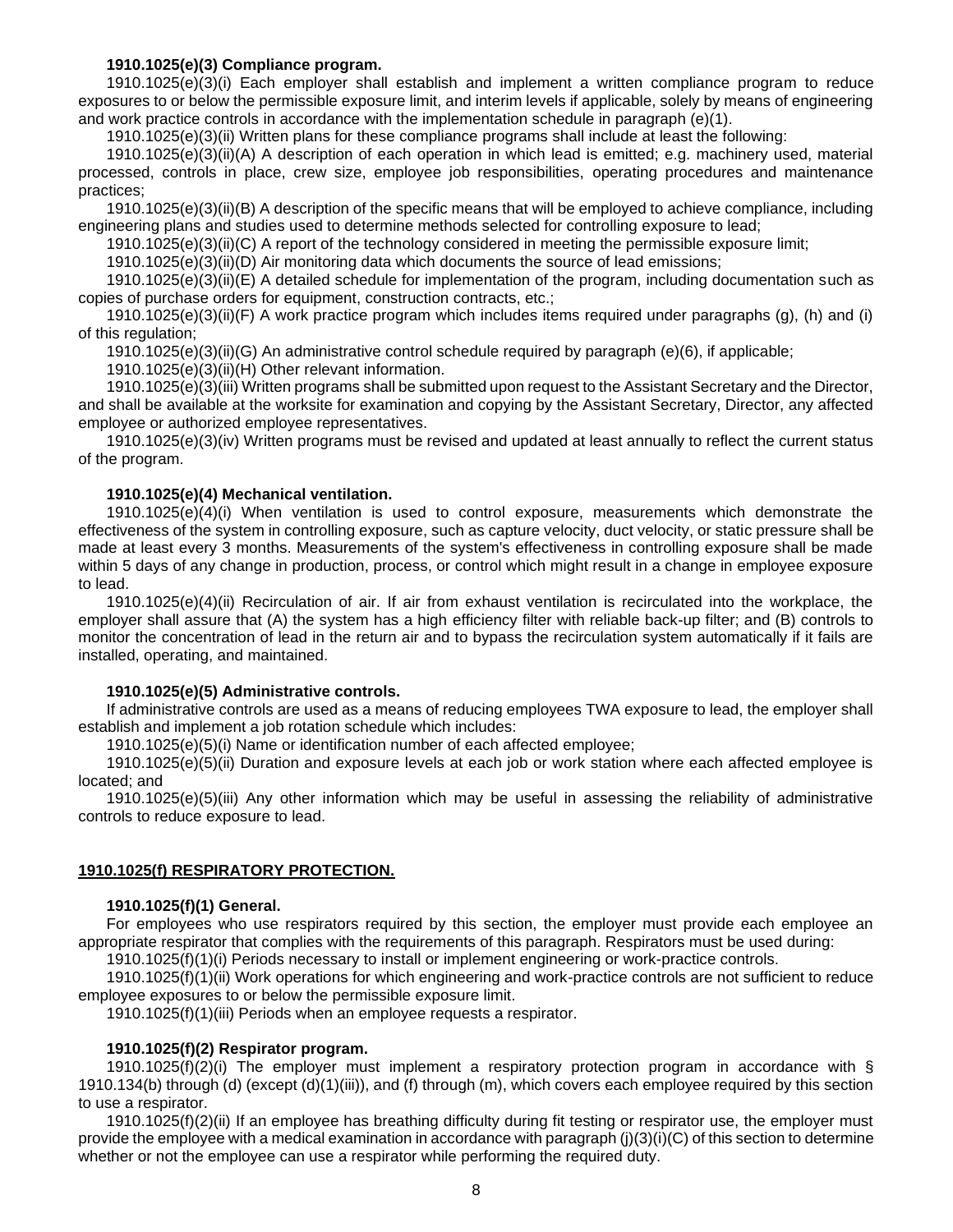# <span id="page-8-1"></span>**1910.1025(f)(3) Respirator selection.**

1910.1025(f)(3)(i) Employers must:

1910.1025(f)(3)(i)(A) Select, and provide to employees, the appropriate respirators specified in paragraph (d)(3)(i)(A) of 29 CFR 1910.134.

1910.1025(f)(3)(i)(B) Provide employees with full facepiece respirators instead of half mask respirators for protection against lead aerosols that cause eye or skin irritation at the use concentrations.

1910.1025(f)(3)(i)(C) Provide HEPA filters for powered and non-powered air-purifying respirators.

1910.1025(f)(3)(ii) Employers must provide employees with a powered air-purifying respirator (PAPR) instead of a negative pressure respirator selected according to paragraph (f)(3)(i) of this standard when an employee chooses to use a PAPR and it provides adequate protection to the employee as specified by paragraph (f)(3)(i) of this standard.

# <span id="page-8-0"></span>**1910.1025(g) PROTECTIVE WORK CLOTHING AND EQUIPMENT**

# **1910.1025(g)(1) Provision and use.**

<span id="page-8-2"></span>If an employee is exposed to lead above the PEL, without regard to the use of respirators or where the possibility of skin or eye irritation exists, the employer shall provide at no cost to the employee and assure that the employee uses appropriate protective work clothing and equipment such as, but not limited to:

1910.1025(g)(1)(i) Coveralls or similar full-body work clothing;

1910.1025(g)(1)(ii) Gloves, hats, and shoes or disposable shoe coverlets; and

1910.1025(g)(1)(iii) Face shields, vented goggles, or other appropriate protective equipment which complies with 1910.133 of this Part.

# **1910.1025(g)(2) Cleaning and replacement.**

<span id="page-8-3"></span>1910.1025(g)(2)(i) The employer shall provide the protective clothing required in paragraph (g)(1) of this section in a clean and dry condition at least weekly, and daily to employees whose exposure levels without regard to a respirator are over 200  $\mu$ g/m<sup>3</sup> of lead as an 8-hour TWA.

1910.1025(g)(2)(ii) The employer shall provide for the cleaning, laundering, or disposal of protective clothing and equipment required by paragraph (g)(1) of this section.

1910.1025(g)(2)(iii) The employer shall repair or replace required protective clothing and equipment as needed to maintain their effectiveness.

1910.1025(g)(2)(iv) The employer shall assure that all protective clothing is removed at the completion of a work shift only in change rooms provided for that purpose as prescribed in paragraph (i)(2) of this section.

1910.1025(g)(2)(v) The employer shall assure that contaminated protective clothing which is to be cleaned, laundered, or disposed of, is placed in a closed container in the change-room which prevents dispersion of lead outside the container.

1910.1025(g)(2)(vi) The employer shall inform in writing any person who cleans or launders protective clothing or equipment of the potentially harmful effects of exposure to lead.

1910.1025(g)(2)(vii) Labeling of contaminated protective clothing and equipment.

1910.1025(g)(2)(vii)(A) The employer shall ensure that labels of bags or containers of contaminated protective clothing and equipment include the following information:

> DANGER: CLOTHING AND EQUIPMENT CONTAMINATED WITH LEAD. MAY DAMAGE FERTILITY OR THE UNBORN CHILD. CAUSES DAMAGE TO THE CENTRAL NERVOUS SYSTEM. DO NOT EAT, DRINK OR SMOKE WHEN HANDLING. DO NOT REMOVE DUST BY BLOWING OR SHAKING. DISPOSE OF LEAD CONTAMINATED WASH WATER IN ACCORDANCE WITH APPLICABLE LOCAL, STATE, OR FEDERAL REGULATIONS.

1910.1025(g)(2)(vii)(B) Prior to June 1, 2015, employers may include the following information on bags or containers of contaminated protective clothing and equipment in lieu of the labeling requirements in paragraphs  $(g)(2)(vii)(A)$  of this section:

> CAUTION: CLOTHING CONTAMINATED WITH LEAD. DO NOT REMOVE DUST BY BLOWING OR SHAKING. DISPOSE OF LEAD CONTAMINATED WASH WATER IN ACCORDANCE WITH APPLICABLE LOCAL, STATE, OR FEDERAL REGULATIONS.

1910.1025(g)(2)(viii) The employer shall prohibit the removal of lead from protective clothing or equipment by blowing, shaking, or any other means which disperses lead into the air.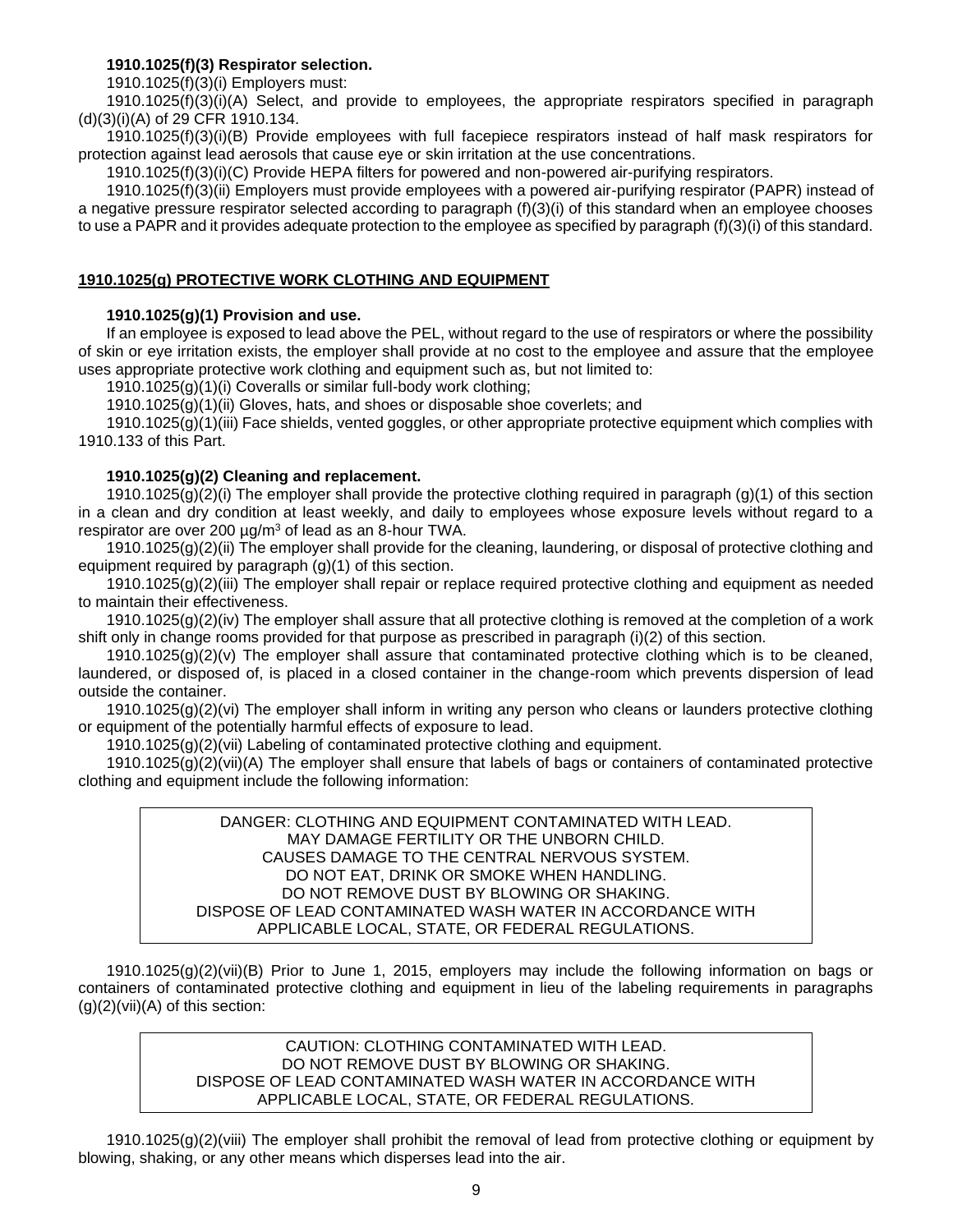# <span id="page-9-0"></span>**[1910.1025\(h\) H](https://www.osha.gov/laws-regs/interlinking/standards/1910.1025(h))OUSEKEEPING.**

# <span id="page-9-2"></span>**1910.1025(h)(1) Surfaces.**

All surfaces shall be maintained as free as practicable of accumulations of lead.

### <span id="page-9-3"></span>**[1910.1025\(h\)\(2\) C](https://www.osha.gov/laws-regs/interlinking/standards/1910.1025(h)(2))leaning floors.**

1910.1025(h)(2)(i) Floors and other surfaces where lead accumulates may not be cleaned by the use of compressed air.

[1910.1025\(h\)\(2\)\(ii\) S](https://www.osha.gov/laws-regs/interlinking/standards/1910.1025(h)(2)(ii))hoveling, dry or wet sweeping, and brushing may be used only where vacuuming or other equally effective methods have been tried and found not to be effective.

### **1910.1025(h)(3) Vacuuming.**

<span id="page-9-4"></span>Where vacuuming methods are selected, the vacuums shall be used and emptied in a manner which minimizes the reentry of lead into the workplace.

# <span id="page-9-1"></span>**1910.1025(i) HYGIENE FACILITIES AND PRACTICES.**

### **1910.1025(i)(1)**

<span id="page-9-5"></span>The employer shall assure that in areas where employees are exposed to lead above the PEL, without regard to the use of respirators, food or beverage is not present or consumed, tobacco products are not present or used, and cosmetics are not applied, except in change rooms, lunchrooms, and showers required under paragraphs  $(i)(2)$  - through  $(i)(4)$  of this section.

# **1910.1025(i)(2) Change rooms.**

<span id="page-9-6"></span>1910.1025(i)(2)(i) The employer shall provide clean change rooms for employees who work in areas where their airborne exposure to lead is above the PEL, without regard to the use of respirators.

1910.1025(i)(2)(ii) The employer shall assure that change rooms are equipped with separate storage facilities for protective work clothing and equipment and for street clothes which prevent cross-contamination.

# **1910.1025(i)(3) Showers.**

<span id="page-9-7"></span>[1910.1025\(i\)\(3\)\(i\) T](https://www.osha.gov/laws-regs/interlinking/standards/1910.1025(i)(3)(i))he employer shall assure that employees who work in areas where their airborne exposure to lead is above the PEL, without regard to the use of respirators, shower at the end of the work shift.

1910.1025(i)(3)(ii) The employer shall provide shower facilities in accordance with 1910.141 (d)(3) of this part.

1910.1025(i)(3)(iii) The employer shall assure that employees who are required to shower pursuant to paragraph (i)(3)(i) do not leave the workplace wearing any clothing or equipment worn during the work shift.

# **1910.1025(i)(4) Lunchrooms.**

<span id="page-9-8"></span>1910.1025(i)(4)(i) The employer shall provide lunchroom facilities for employees who work in areas where their airborne exposure to lead is above the PEL, without regard to the use of respirators.

1910.1025(i)(4)(ii) The employer shall assure that lunchroom facilities have a temperature controlled, positive pressure, filtered air supply, and are readily accessible to employees.

1910.1025(i)(4)(iii) The employer shall assure that employees who work in areas where their airborne exposure to lead is above the PEL without regard to the use of a respirator wash their hands and face prior to eating, drinking, smoking or applying cosmetics.

[1910.1025\(i\)\(4\)\(iv\) T](https://www.osha.gov/laws-regs/interlinking/standards/1910.1025(i)(4)(iv))he employer shall assure that employees do not enter lunchroom facilities with protective work clothing or equipment unless surface lead dust has been removed by vacuuming, down draft booth, or other cleaning method.

# **1910.1025(i)(5) Lavatories.**

<span id="page-9-9"></span>The employer shall provide an adequate number of lavatory facilities which comply with 1910.141(d)(1) and (2) of this part.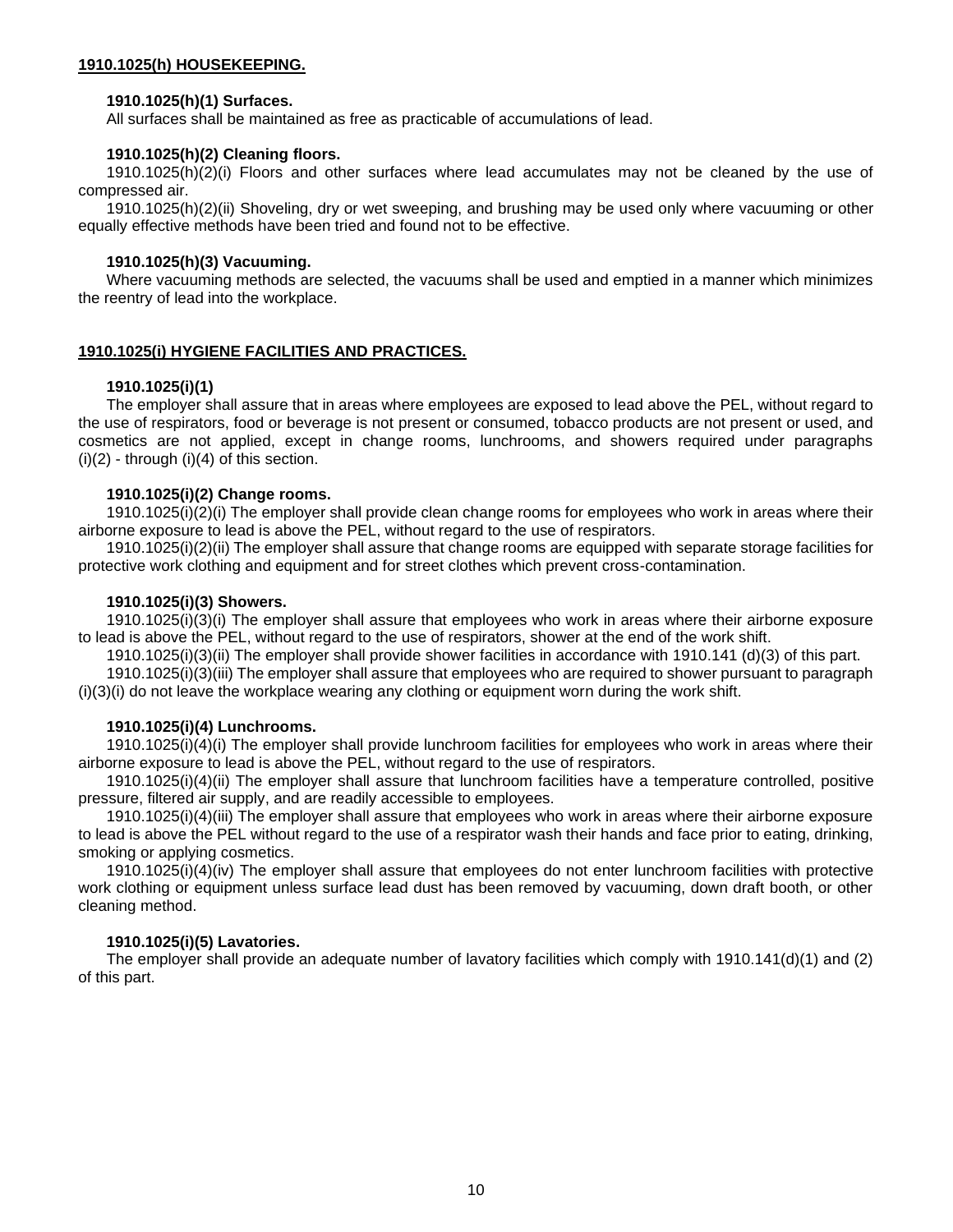# <span id="page-10-1"></span>**[1910.1025\(j\) M](https://www.osha.gov/laws-regs/interlinking/standards/1910.1025(j))EDICAL SURVEILLANCE.**

# **1910.1025(j)(1) General.**

<span id="page-10-2"></span>[1910.1025\(j\)\(1\)\(i\) T](https://www.osha.gov/laws-regs/interlinking/standards/1910.1025(j)(1)(i))he employer shall institute a medical surveillance program for all employees who are or may be exposed at or above the action level for more than 30 days per year.

1910.1025(j)(1)(ii) The employer shall assure that all medical examinations and procedures are performed by or under the supervision of a licensed physician.

1910.1025(j)(1)(iii) The employer shall provide the required medical surveillance including multiple physician review under paragraph (j)(3)(iii) without cost to employees and at a reasonable time and place.

# <span id="page-10-0"></span>**1910.1025(j)(2) Biological monitoring.**

# **R 325.51933 Biological monitoring. This rule replaces OSHA Section 1910.1025(j)(2)(i)(A) to (C).**

**Rule 33.** An employer shall make available biological monitoring in the form of blood sampling and analysis for lead levels to each employee who or may be exposed to concentrations of lead greater than the action level for more than 30 days a year in accordance with the following schedule:

(a) At least once every 6 months for each employee.

(b) At least once every 2 months for each employee whose blood sample and analysis indicated a blood lead level at or above 15 micrograms (µg) per deciliter (dL). The 2-month frequency shall continue until 2 consecutive blood samples and analyses indicate a blood level below 15 µg/dL of whole blood.

(c) At least monthly during the period of time an employee is removed from exposure to lead due to an elevated blood lead level.

# <span id="page-10-3"></span>**[1910.1025\(j\)\(2\)\(ii\) F](https://www.osha.gov/laws-regs/interlinking/standards/1910.1025(j)(2)(ii))ollow-up blood sampling tests.**

Whenever the results of a blood lead level test indicate that an employee's blood lead level is at or above the numerical criterion for medical removal under paragraph (k)(1)(i)(A) of this section, the employer shall provide a second (follow-up) blood sampling test within two weeks after the employer receives the results of the first blood sampling test.

# **1910.1025(j)(2)(iii) Accuracy of blood lead level sampling and analysis.**

<span id="page-10-4"></span>Blood lead level sampling and analysis provided pursuant to this section shall have an accuracy (to a confidence level of 95 percent) within plus or minus 15 percent or 6 µg/100 ml, whichever is greater, and shall be conducted by a laboratory licensed by the Center for Disease Control, United States Department of Health, Education and Welfare (CDC) or which has received a satisfactory grade in blood lead proficiency testing from CDC in the prior twelve months.

# <span id="page-10-5"></span>**R 325.51936 Employee notifications. This rule replaces OSHA Section 1910.1025(j)(2)(iv)(A) to (B).**

**Rule 36.** Within 5 working days after the receipt of biological monitoring results, an employer shall notify each employee, in writing, whose blood lead level is at or above 15 µg/dL of whole blood of both of the following:

(a) The employee's blood lead level.

(b) That these rules require temporary medical removal with Medical Removal Protection benefits when an employee's blood lead level is at or above the numerical criterion for medical removal pursuant to R 325.51943.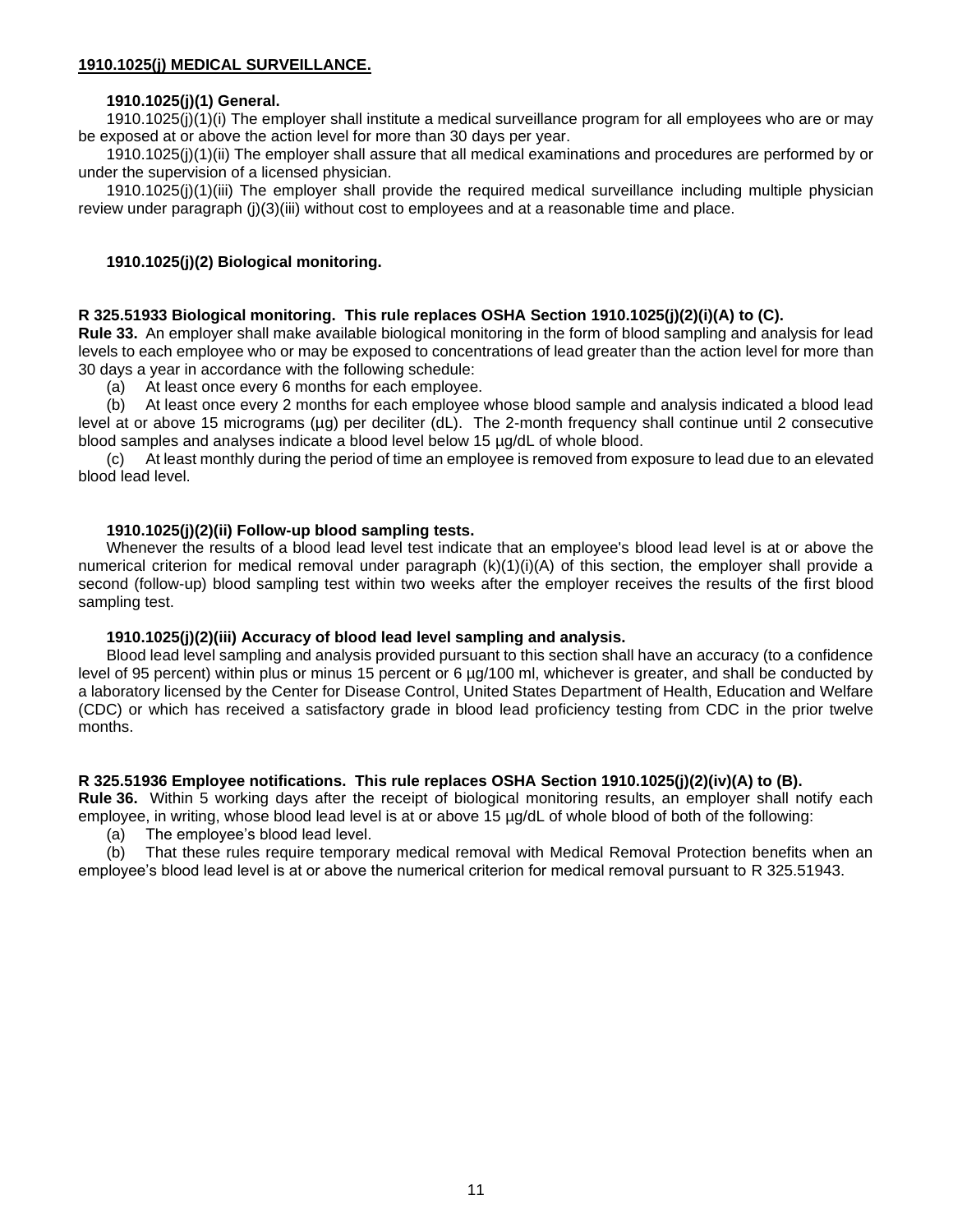# <span id="page-11-2"></span><span id="page-11-0"></span>**R 325.51937 Medical examinations and consultations. This rule replaces OSHA Section 1910.1025(j)(3)(i)(A) to (D).**

**Rule 37**. An employer shall make available medical examinations and consultations to each employee who is or may be exposed to concentrations of lead greater than the action level for more than 30 days a year according to the following schedule:

 (a) At least annually for each employee for whom a blood sampling test conducted at any time during the previous 12 months indicated a blood lead level at or above 15 µg/dL of whole blood.

 (b) Prior to an employee's being assigned for the first time to an area in which airborne concentrations of lead are at or above the action level.

 (c) As soon as possible after notification by an employee that the employee has developed signs or symptoms commonly associated with lead intoxication, that the employee desires medical advice concerning the effects of current or past exposure to lead on the employee's ability to procreate a healthy child, or that the employee has demonstrated difficulty in breathing either during a respirator fitting test or during use of a respirator.

 (d) As medically appropriate for an employee who is either removed from exposure to lead due to a risk of sustaining material impairment to health or who is otherwise limited pursuant to a final medical determination.

# <span id="page-11-1"></span>**R 325.51938 Content. This rule replaces OSHA Section 1910.1025(j)(3)(ii)(A) to (F).**

**Rule 38.** (1) A medical examination made available pursuant to R 325.51937(a) and (b) shall include all of the following elements:

(a) A detailed work history and a medical history, with particular attention to past occupational and non-occupational lead exposure in all of the following:

- (i) Personal habits (smoking, hygiene).
- (ii) Past gastrointestinal.
- (iii) Personal hematological.
- (iv) Renal.
- (v) Cardiovascular.
- (vi) Reproductive.
- (vii) Neurological problems.
- (b) A thorough physical examination, with particular attention to all of the following:
	- (i) Teeth.
	- (ii) Gums.
	- (iii) Hematological status.
	- (iv) Gastrointestinal status.
	- (v) Renal status.
	- (vi) Cardiovascular status.
	- (vii) Neurological status.
	- (viii) Pulmonary status shall be evaluated if respiratory protection is to be used.
- (c) A blood pressure measurement.
- (d) A blood sample and an analysis which determines all of the following:
	- (i) Blood lead level.
	- (ii) Hemoglobin and hematocrit determinations, red cell indices, and examination of peripheral and smear morphology.
	- (iii) Blood urea nitrogen.
	- (iv) Serum creatinine.
- (e) A routine urinalysis with microscopic examination.
- (f) A laboratory or other test which an examining physician deems necessary by sound medical practice.

(2) The contents of a medical examination made available pursuant to R 325.51937(c) and (d) shall be determined by an examining physician and, if requested by an employee, shall include pregnancy testing or laboratory evaluation of male fertility, as the case may be.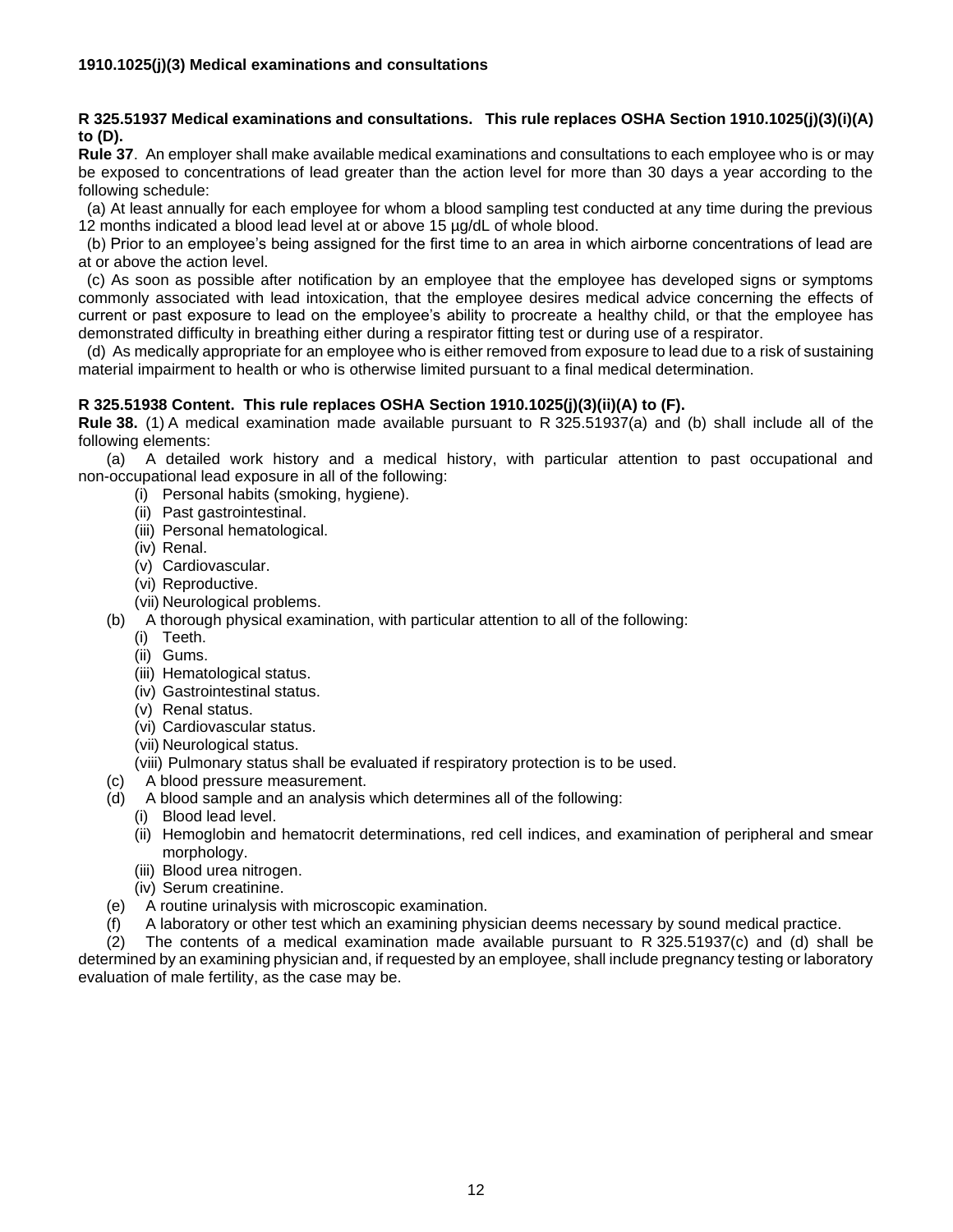# <span id="page-12-0"></span>**[1910.1025\(j\)\(3\)\(iii\) M](https://www.osha.gov/laws-regs/interlinking/standards/1910.1025(j)(3)(iii))ultiple physician review mechanism.**

1910.1025(j)(3)(iii)(A) If the employer selects the initial physician who conducts any medical examination or consultation provided to an employee under this section, the employee may designate a second physician:

1910.1025(j)(3)(iii)(A)(1) To review any findings, determinations or recommendations of the initial physician; and 1910.1025(j)(3)(iii)(A)(2) To conduct such examinations, consultations, and laboratory tests as the second physician deems necessary to facilitate this review.

1910.1025(j)(3)(iii)(B) The employer shall promptly notify an employee of the right to seek a second medical opinion after each occasion that an initial physician conducts a medical examination or consultation pursuant to this section. The employer may condition its participation in, and payment for, the multiple physician review mechanism upon the employee doing the following within fifteen (15) days after receipt of the foregoing notification, or receipt of the initial physician's written opinion, whichever is later:

1910.1025(j)(3)(iii)(B)(1) The employee informing the employer that he or she intends to seek a second medical opinion, and

1910.1025(j)(3)(iii)(B)(2) The employee initiating steps to make an appointment with a second physician.

1910.1025(j)(3)(iii)(C) If the findings, determinations or recommendations of the second physician differ from those of the initial physician, then the employer and the employee shall assure that efforts are made for the two physicians to resolve any disagreement.

1910.1025(j)(3)(iii)(D) If the two physicians have been unable to quickly resolve their disagreement, then the employer and the employee through their respective physicians shall designate a third physician:

1910.1025(j)(3)(iii)(D)(1) To review any findings, determinations or recommendations of the prior physicians; and 1910.1025(j)(3)(iii)(D)(2) To conduct such examinations, consultations, laboratory tests and discussions with the prior physicians as the third physician deems necessary to resolve the disagreement of the prior physicians.

1910.1025(j)(3)(iii)(E) The employer shall act consistent with the findings, determinations and recommendations of the third physician, unless the employer and the employee reach an agreement which is otherwise consistent with the recommendations of at least one of the three physicians.

# **1910.1025(j)(3)(iv) Information provided to examining and consulting physicians.**

<span id="page-12-1"></span>1910.1025(j)(3)(iv)(A) The employer shall provide an initial physician conducting a medical examination or consultation under this section with the following information:

1910.1025(j)(3)(iv)(A)(1) A copy of this regulation for lead including all Appendices;

1910.1025(j)(3)(iv)(A)(2) A description of the affected employee's duties as they relate to the employee's exposure;

1910.1025(j)(3)(iv)(A)(3) The employee's exposure level or anticipated exposure level to lead and to any other toxic substance (if applicable);

1910.1025(j)(3)(iv)(A)(4) A description of any personal protective equipment used or to be used;

1910.1025(j)(3)(iv)(A)(5) Prior blood lead determinations; and

1910.1025(j)(3)(iv)(A)(6) All prior written medical opinions concerning the employee in the employer's possession or control.

1910.1025(j)(3)(iv)(B) The employer shall provide the foregoing information to a second or third physician conducting a medical examination or consultation under this section upon request either by the second or third physician, or by the employee.

# **1910.1025(j)(3)(v) Written medical opinions.**

<span id="page-12-2"></span>1910.1025(j)(3)(v)(A) The employer shall obtain and furnish the employee with a copy of a written medical opinion from each examining or consulting physician which contains the following information:

1910.1025(j)(3)(v)(A)(1) The physician's opinion as to whether the employee has any detected medical condition which would place the employee at increased risk of material impairment of the employee's health from exposure to lead;

1910.1025(j)(3)(v)(A)(2) Any recommended special protective measures to be provided to the employee, or limitations to be placed upon the employee's exposure to lead;

1910.1025(j)(3)(v)(A)(3) Any recommended limitation upon the employee's use of respirators, including a determination of whether the employee can wear a powered air purifying respirator if a physician determines that the employee cannot wear a negative pressure respirator; and

1910.1025(j)(3)(v)(A)(4) The results of the blood lead determinations.

1910.1025(j)(3)(v)(B) The employer shall instruct each examining and consulting physician to:

[1910.1025\(j\)\(3\)\(v\)\(B\)\(1\) N](https://www.osha.gov/laws-regs/interlinking/standards/1910.1025(j)(3)(v)(B)(1))ot reveal either in the written opinion, or in any other means of communication with the employer, findings, including laboratory results, or diagnoses unrelated to an employee's occupational exposure to lead; and

1910.1025(j)(3)(v)(B)(2) Advise the employee of any medical condition, occupational or nonoccupational, which dictates further medical examination or treatment.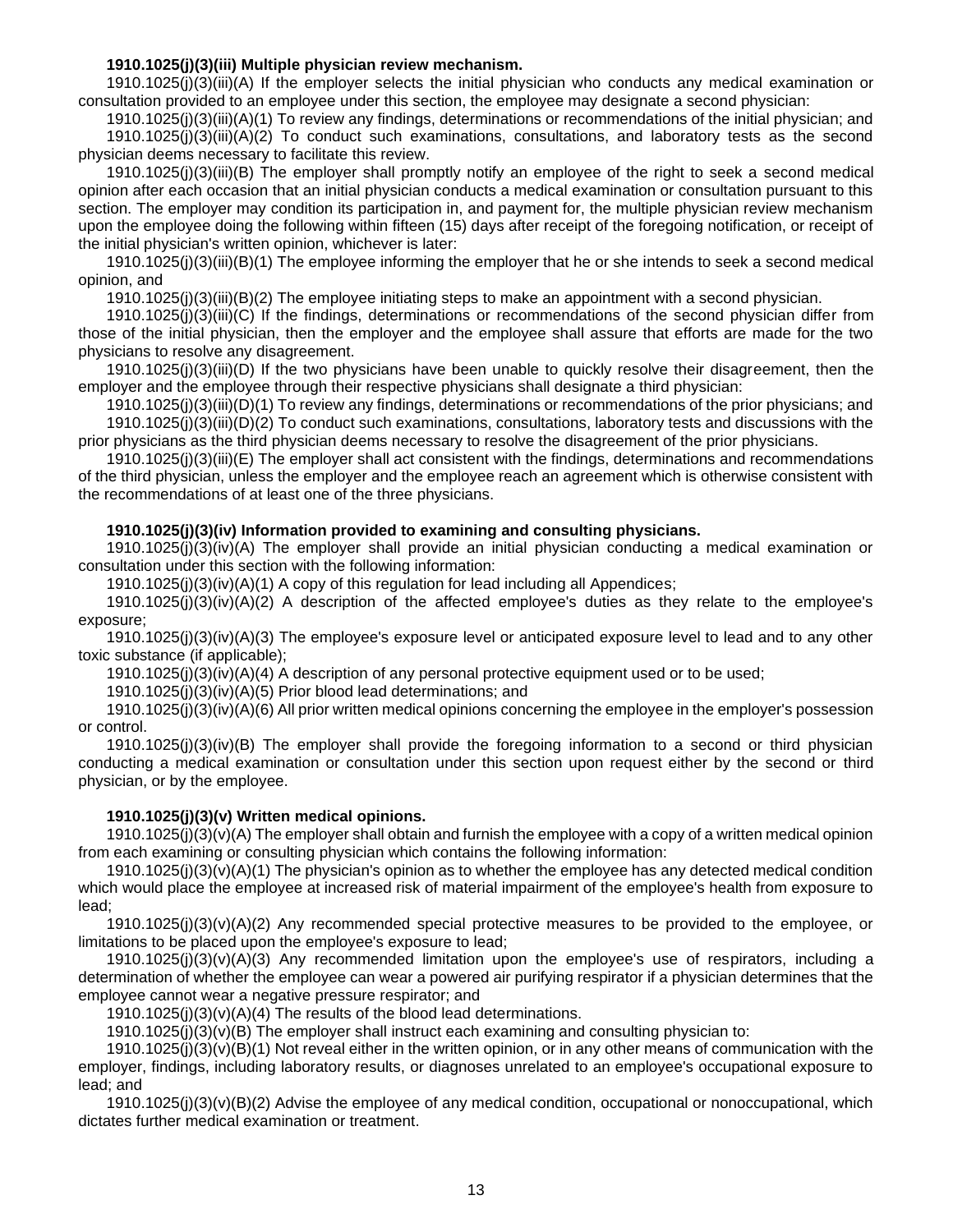### **1910.1025(j)(3)(vi) Alternate Physician Determination Mechanisms.**

<span id="page-13-3"></span>The employer and an employee or authorized employee representative may agree upon the use of any expeditious alternate physician determination mechanism in lieu of the multiple physician review mechanism provided by this paragraph so long as the alternate mechanism otherwise satisfies the requirements contained in this paragraph.

### <span id="page-13-4"></span>**[1910.1025\(j\)\(4\) C](https://www.osha.gov/laws-regs/interlinking/standards/1910.1025(j)(4))helation.**

1910.1025(j)(4)(i) The employer shall assure that any person whom he retains, employs, supervises or controls does not engage in prophylactic chelation of any employee at any time.

1910.1025(j)(4)(ii) If therapeutic or diagnostic chelation is to be performed by any person in paragraph (j)(4)(i), the employer shall assure that it be done under the supervision of a licensed physician in a clinical setting with thorough and appropriate medical monitoring and that the employee is notified in writing prior to its occurrence.

# <span id="page-13-2"></span>**[1910.1025\(k\) M](https://www.osha.gov/laws-regs/interlinking/standards/1910.1025(k))EDICAL REMOVAL PROTECTION**

### **1910.1025(k)(1)Temporary medical removal and return of an employee.**

### <span id="page-13-0"></span>**R 325.51943 Temporary medical removal due to elevated blood lead levels. This rule replaces OSHA Section 1910.1025(k)(1)(i)(A) to (B)**

**Rule 43.** (1) An employer shall remove an employee from work who has an exposure to lead at or above the action level on each occasion that a periodic blood sampling test and a follow-up blood sampling test conducted under these rules indicate that the employee's blood lead level is at or above 30 µg/dL of whole blood.

(2) An employer shall remove an employee from work if the employee has an exposure to lead at or above the action level on each occasion that the average of the last 3 blood sampling tests conducted under these rules, or the average of all blood sampling tests conducted over the previous 6 months, whichever is longer, indicates that the employee's blood lead level is at or above 20 µg/dL of whole blood. However, an employee shall not be removed if the last blood sampling test indicates a blood lead level below 15 µg/dL of whole blood.

### <span id="page-13-5"></span>**[1910.1025\(k\)\(1\)\(ii\)](https://www.osha.gov/laws-regs/interlinking/standards/1910.1025(k)(1)(ii)) Temporary removal due to a final medical determination.**

1910.1025(k)(1)(ii)(A) The employer shall remove an employee from work having an exposure to lead at or above the action level on each occasion that a final medical determination results in a medical finding, determination, or opinion that the employee has a detected medical condition which places the employee at increased risk of material impairment to health from exposure to lead.

1910.1025(k)(1)(ii)(B) For the purposes of this section, the phrase "final medical determination" shall mean the outcome of the multiple physician review mechanism or alternate medical determination mechanism used pursuant to the medical surveillance provisions of this section.

1910.1025(k)(1)(ii)(C) Where a final medical determination results in any recommended special protective measures for an employee, or limitations on an employee's exposure to lead, the employer shall implement and act consistent with the recommendation.

### <span id="page-13-1"></span>**R 325.51945 Return of employee to former job status. This rule replaces OSHA Section 1910.1025(k)(1)(iii)(A) to (B)**

**Rule 45**. (1) An employer shall return an employee to his or her former job status under any of the following circumstances:

(a) For an employee removed due to a blood lead level at or above 30 µg/dL of whole blood or due to an average blood lead level at or above 20 µg/dL of blood, when 2 consecutive blood sampling tests indicate that the employee's blood lead level is below 15 µg/dL of whole blood.

(b) For an employee removed due to a final medical determination, when a subsequent final medical determination results in a medical finding, determination or opinion that the employee no longer has a detected medical condition which places the employee at an increased risk of material impairment to health from exposure to lead.

(2) For purposes of this rule, the requirement that an employer return an employee to his or her former job status is not intended to expand upon or restrict any rights an employee has or would have had, absent temporary medical removal, to a specific job classification or position under the terms of a collective bargaining agreement.

### **1910.1025(k)(1)(iv) Removal of other employee special protective measure or limitations.**

<span id="page-13-6"></span>The employer shall remove any limitations placed on an employee or end any special protective measures provided to an employee pursuant to a final medical determination when a subsequent final medical determination indicates that the limitations or special protective measures are no longer necessary.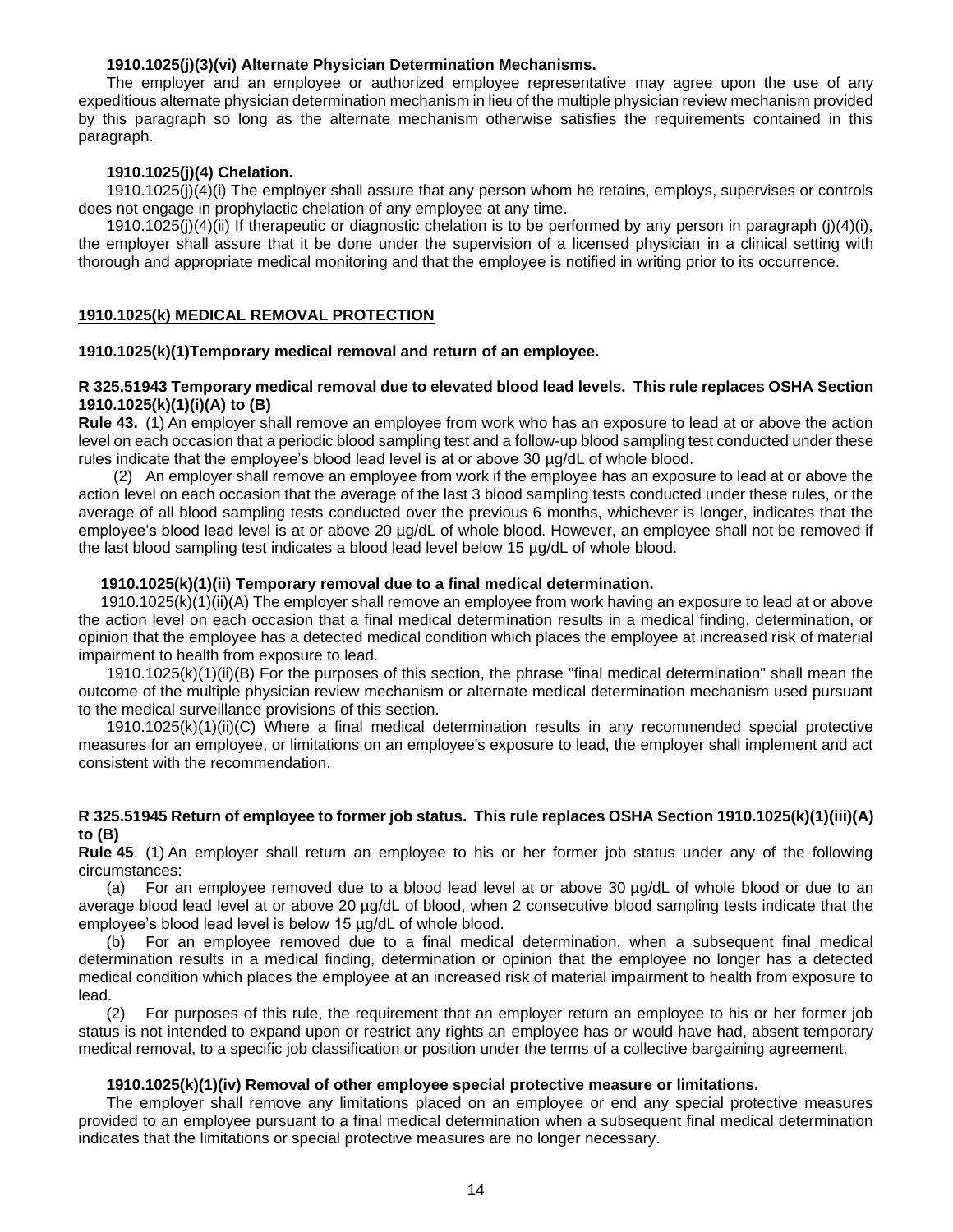# **1910.1025(k)(1)(v) Employer options pending a final medical determination.**

<span id="page-14-0"></span>Where the multiple physician review mechanism, or alternate medical determination mechanism used pursuant to the medical surveillance provisions of this section, has not yet resulted in a final medical determination with respect to an employee, the employer shall act as follows:

# **1910.1025(k)(1)(v)(A) Removal.**

The employer may remove the employee from exposure to lead, provide special protective measures to the employee, or place limitations upon the employee, consistent with the medical findings, determinations, or recommendations of any of the physicians who have reviewed the employee's health status.

### **1910.1025(k)(1)(v)(B) Return.**

The employer may return the employee to his or her former job status, end any special protective measures provided to the employee, and remove any limitations placed upon the employee, consistent with the medical findings, determinations, or recommendations of any of the physicians who have reviewed the employee's health status, with two exceptions. If -

 $1910.1025(k)(1)(v)(B)(1)$  the initial removal, special protection, or limitation of the employee resulted from a final medical determination which differed from the findings, determinations, or recommendations of the initial physician or

1910.1025(k)(1)(v)(B)(2) The employee has been on removal status for the preceding eighteen months due to an elevated blood lead level, then the employer shall await a final medical determination.

# <span id="page-14-1"></span>**[1910.1025\(k\)\(2\) M](https://www.osha.gov/laws-regs/interlinking/standards/1910.1025(k)(2))edical removal protection benefits.**

# **1910.1025(k)(2)(i) Provision of medical removal protection benefits.**

<span id="page-14-2"></span>The employer shall provide to an employee up to eighteen (18) months of medical removal protection benefits on each occasion that an employee is removed from exposure to lead or otherwise limited pursuant to this section.

### **1910.1025(k)(2)(ii) Definition of medical removal protection benefits.**

<span id="page-14-3"></span>For the purposes of this section, the requirement that an employer provide medical removal protection benefits means that the employer shall maintain the earnings, seniority and other employment rights and benefits of an employee as though the employee had not been removed from normal exposure to lead or otherwise limited.

### **1910.1025(k)(2)(iii) Follow-up medical surveillance during the period of employee removal or limitation.**

<span id="page-14-4"></span>During the period of time that an employee is removed from normal exposure to lead or otherwise limited, the employer may condition the provision of medical removal protection benefits upon the employee's participation in follow-up medical surveillance made available pursuant to this section.

# **1910.1025(k)(2)(iv) Workers' compensation claims.**

<span id="page-14-5"></span>If a removed employee files a claim for workers' compensation payments for a lead-related disability, then the employer shall continue to provide medical removal protection benefits pending disposition of the claim. To the extent that an award is made to the employee for earnings lost during the period of removal, the employer's medical removal protection obligation shall be reduced by such amount. The employer shall receive no credit for workers' compensation payments received by the employee for treatment related expenses.

### **1910.1025(k)(2)(v) Other credits.**

<span id="page-14-6"></span>The employer's obligation to provide medical removal protection benefits to a removed employee shall be reduced to the extent that the employee receives compensation for earnings lost during the period of removal either from a publicly or employer-funded compensation program, or receives income from employment with another employer made possible by virtue of the employee's removal.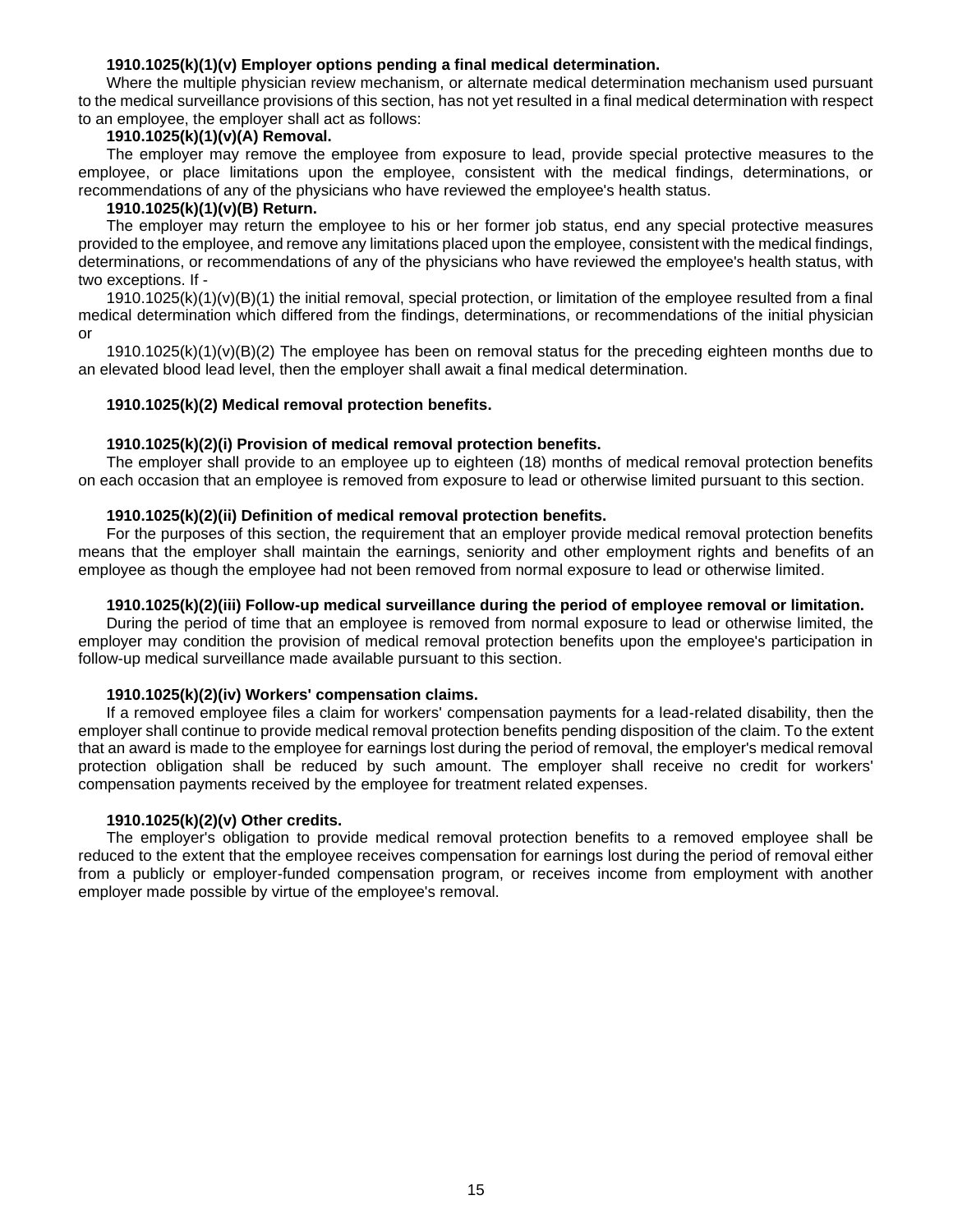# <span id="page-15-1"></span>**1910.1025(k)(2)(vi) Employees whose blood lead levels do not adequately decline within 18 months of removal.**

The employer shall take the following measures with respect to any employee removed from exposure to lead due to an elevated blood lead level whose blood lead level has not declined within the past eighteen (18) months of removal so that the employee has been returned to his or her former job status:

1910.1025(k)(2)(vi)(A) The employer shall make available to the employee a medical examination pursuant to this section to obtain a final medical determination with respect to the employee;

1910.1025(k)(2)(vi)(B) The employer shall assure that the final medical determination obtained indicates whether or not the employee may be returned to his or her former job status, and if not, what steps should be taken to protect the employee's health;

1910.1025(k)(2)(vi)(C) Where the final medical determination has not yet been obtained, or once obtained indicates that the employee may not yet be returned to his or her former job status, the employer shall continue to provide medical removal protection benefits to the employee until either the employee is returned to former job status, or a final medical determination is made that the employee is incapable of ever safely returning to his or her former job status.

1910.1025(k)(2)(vi)(D) Where the employer acts pursuant to a final medical determination which permits the return of the employee to his or her former job status despite what would otherwise be an unacceptable blood lead level, later questions concerning removing the employee again shall be decided by a final medical determination. The employer need not automatically remove such an employee pursuant to the blood lead level removal criteria provided by this section.

# **1910.1025(k)(2)(vii) Voluntary removal or restriction of an employee.**

<span id="page-15-2"></span>Where an employer, although not required by this section to do so, removes an employee from exposure to lead or otherwise places limitations on an employee due to the effects of lead exposure on the employee's medical condition, the employer shall provide medical removal protection benefits to the employee equal to that required by paragraph (k)(2)(i) of this section.

# <span id="page-15-0"></span>**1910.1025(l) EMPLOYEE INFORMATION AND TRAINING**

# **1910.1025(l)(1) Training program.**

<span id="page-15-3"></span>[1910.1025\(l\)\(1\)\(i\) E](https://www.osha.gov/laws-regs/interlinking/standards/1910.1025(l)(1)(i))ach employer who has a workplace in which there is a potential exposure to airborne lead at any level shall inform employees of the content of Appendices A and B of this regulation.

1910.1025(l)(1)(ii) The employer shall train each employee who is subject to exposure to lead at or above the action level, or for whom the possibility of skin or eye irritation exists, in accordance with the requirements of this section. The employer shall institute a training program and ensure employee participation in the program.

[1910.1025\(l\)\(1\)\(iii\) T](https://www.osha.gov/laws-regs/interlinking/standards/1910.1025(l)(1)(iii))he employer shall provide initial training by 180 days from the effective date for those employees covered by paragraph (I)(1)(ii) on the standard's effective date and prior to the time of initial job assignment for those employees subsequently covered by this paragraph.

1910.1025(l)(1)(iv) The training program shall be repeated at least annually for each employee.

1910.1025(l)(1)(v) The employer shall assure that each employee is informed of the following:

1910.1025(l)(1)(v)(A) The content of this standard and its appendices;

1910.1025(l)(1)(v)(B) The specific nature of the operations which could result in exposure to lead above the action level;

1910.1025(l)(1)(v)(C) The purpose, proper selection, fitting, use, and limitations of respirators;

1910.1025(l)(1)(v)(D) The purpose and a description of the medical surveillance program, and the medical removal protection program including information concerning the adverse health effects associated with excessive exposure to lead (with particular attention to the adverse reproductive effects on both males and females);

1910.1025(l)(1)(v)(E) The engineering controls and work practices associated with the employee's job assignment;

 $1910.1025(1)(1)(v)$ (F) The contents of any compliance plan in effect; and

1910.1025(l)(1)(v)(G) Instructions to employees that chelating agents should not routinely be used to remove lead from their bodies and should not be used at all except under the direction of a licensed physician;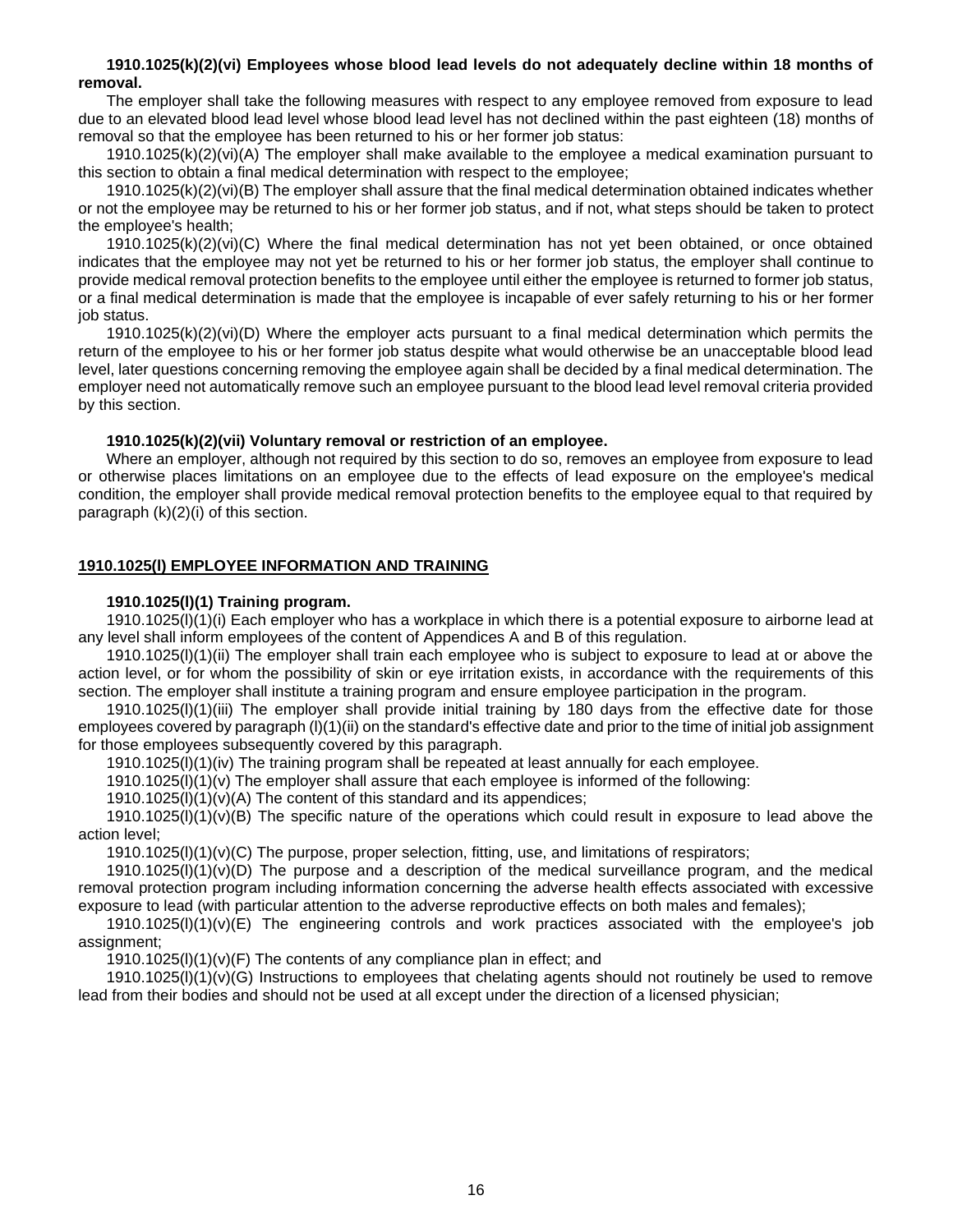# **1910.1025(l)(2) Access to information and training materials.**

<span id="page-16-1"></span>1910.1025(l)(2)(i) The employer shall make readily available to all affected employees a copy of this standard and its appendices.

1910.1025(l)(2)(ii) The employer shall provide, upon request, all materials relating to the employee information and training program to the Assistant Secretary and the Director.

1910.1025(I)(2)(iii) In addition to the information required by paragraph (I)(1)(v), the employer shall include as part of the training program, and shall distribute to employees, any materials pertaining to the Occupational Safety and Health Act, the regulations issued pursuant to that Act, and this lead standard, which are made available to the employer by the Assistant Secretary.

# <span id="page-16-0"></span>**1910.1025(m) COMMUNICATION OF HAZARDS.**

# **1910.1025(m)(1) Hazard communication - general.**

<span id="page-16-2"></span>1910.1025(m)(1)(i) Chemical manufacturers, importers, distributors and employers shall comply with all requirements of the Hazard Communication Standard (HCS) (§ 1910.1200) for lead.

1910.1025(m)(1)(ii) In classifying the hazards of lead at least the following hazards are to be addressed: Reproductive/developmental toxicity; central nervous system effects; kidney effects; blood effects; and acute toxicity effects.

1910.1025(m)(1)(iii) Employers shall include lead in the hazard communication program established to comply with the HCS (§ 1910.1200). Employers shall ensure that each employee has access to labels on containers of lead and to safety data sheets, and is trained in accordance with the requirements of HCS and paragraph (l) of this section.

# **1910.1025(m)(2) Signs.**

<span id="page-16-3"></span>1910.1025(m)(2)(i) The employer shall post the following warning signs in each work area where the PEL is exceeded:

> DANGER LEAD MAY DAMAGE FERTILITY OR THE UNBORN CHILD CAUSES DAMAGE TO THE CENTRAL NERVOUS SYSTEM DO NOT EAT, DRINK OR SMOKE IN THIS AREA

1910.1025(m)(2)(ii) The employer shall ensure that no statement appears on or near any sign required by this paragraph (m)(2) which contradicts or detracts from the meaning of the required sign.

1910.1025(m)(2)(iii) The employer shall ensure that signs required by this paragraph (m)(2) are illuminated and cleaned as necessary so that the legend is readily visible.

1910.1025(m)(2)(iv) The employer may use signs required by other statutes, regulations, or ordinances in addition to, or in combination with, signs required by this paragraph (m)(2).

1910.1025(m)(2)(v) Prior to June 1, 2016, employers may use the following legend in lieu of that specified in paragraph (m)(2)(ii) of this section:

> WARNING LEAD WORK AREA POISON NO SMOKING OR EATING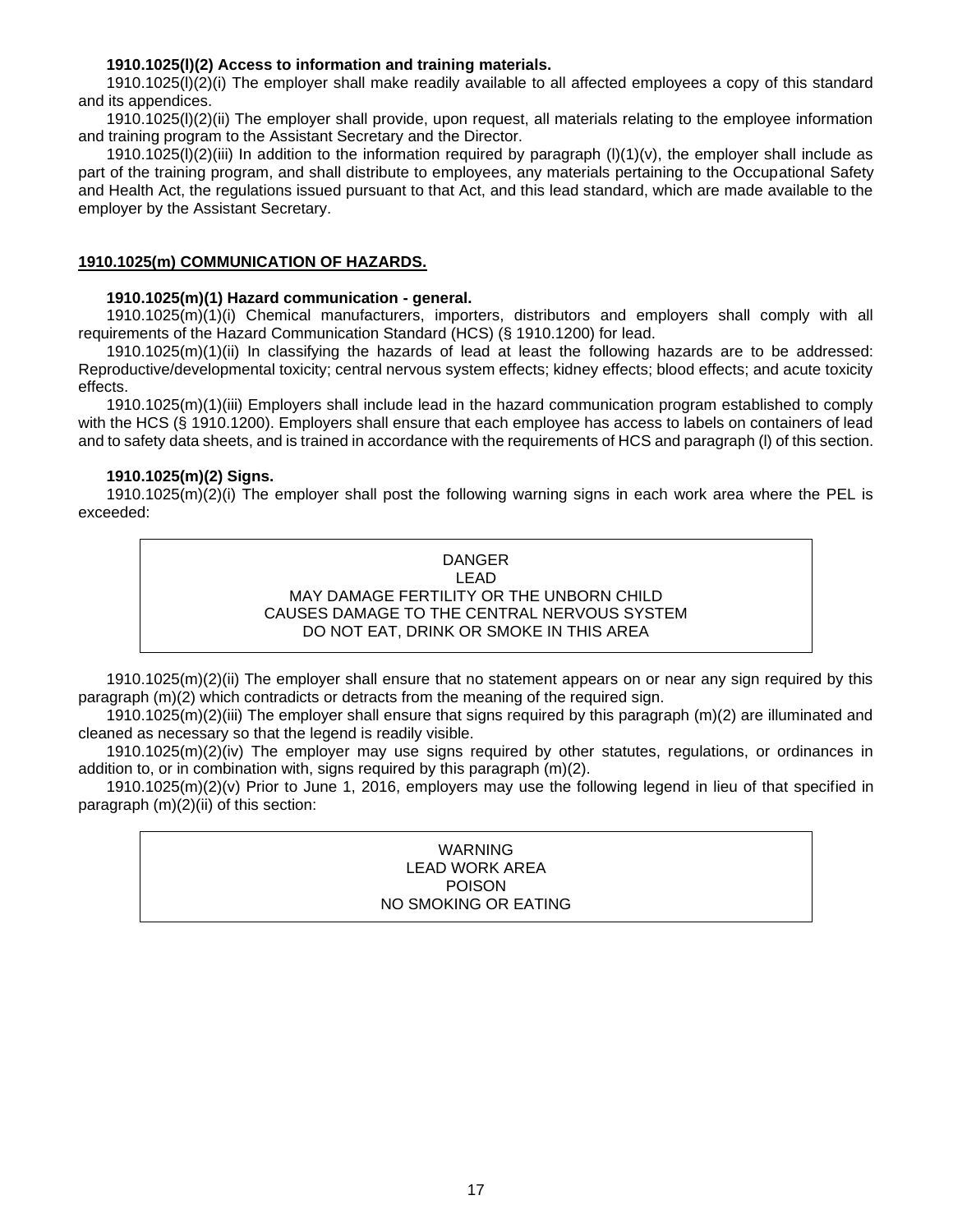# <span id="page-17-0"></span>**1910.1025(n)(1) Exposure monitoring.**

<span id="page-17-1"></span>[1910.1025\(n\)\(1\)\(i\) T](https://www.osha.gov/laws-regs/interlinking/standards/1910.1025(n)(1)(i))he employer shall establish and maintain an accurate record of all monitoring required in paragraph (d) of this section.

1910.1025(n)(1)(ii) This record shall include:

1910.1025(n)(1)(ii)(A) The date(s), number, duration, location and results of each of the samples taken, including a description of the sampling procedure used to determine representative employee exposure where applicable;

1910.1025(n)(1)(ii)(B) A description of the sampling and analytical methods used and evidence of their accuracy; 1910.1025(n)(1)(ii)(C) The type of respiratory protective devices worn, if any;

[1910.1025\(n\)\(1\)\(ii\)\(D\) N](https://www.osha.gov/laws-regs/interlinking/standards/1910.1025(n)(1)(ii)(D))ame, and job classification of the employee monitored and of all other employees whose exposure the measurement is intended to represent; and

1910.1025(n)(1)(ii)(E) The environmental variables that could affect the measurement of employee exposure.

1910.1025(n)(1)(iii) The employer shall maintain these monitoring records for at least 40 years or for the duration of employment plus 20 years, whichever is longer.

# **1910.1025(n)(2) Medical surveillance.**

<span id="page-17-2"></span>1910.1025(n)(2)(i) The employer shall establish and maintain an accurate record for each employee subject to medical surveillance as required by paragraph (j) of this section.

1910.1025(n)(2)(ii) This record shall include:

1910.1025(n)(2)(ii)(A) The name, and description of the duties of the employee;

1910.1025(n)(2)(ii)(B) A copy of the physician's written opinions;

1910.1025(n)(2)(ii)(C) Results of any airborne exposure monitoring done for that employee and the representative exposure levels supplied to the physician; and

1910.1025(n)(2)(ii)(D) Any employee medical complaints related to exposure to lead.

1910.1025(n)(2)(iii) The employer shall keep, or assure that the examining physician keeps, the following medical records:

1910.1025(n)(2)(iii)(A) A copy of the medical examination results including medical and work history required under paragraph (j) of this section;

1910.1025(n)(2)(iii)(B) A description of the laboratory procedures and a copy of any standards or guidelines used to interpret the test results or references to that information;

1910.1025(n)(2)(iii)(C) A copy of the results of biological monitoring.

1910.1025(n)(2)(iv) The employer shall maintain or assure that the physician maintains those medical records for at least 40 years, or for the duration of employment plus 20 years, whichever is longer.

# <span id="page-17-3"></span>**[1910.1025\(n\)\(3\) M](https://www.osha.gov/laws-regs/interlinking/standards/1910.1025(n)(3))edical removals.**

1910.1025(n)(3)(i) The employer shall establish and maintain an accurate record for each employee removed from current exposure to lead pursuant to paragraph (k) of this section.

1910.1025(n)(3)(ii) Each record shall include:

1910.1025(n)(3)(ii)(A) The name and number of the employee;

1910.1025(n)(3)(ii)(B) The date on each occasion that the employee was removed from current exposure to lead as well as the corresponding date on which the employee was returned to his or her former job status;

1910.1025(n)(3)(ii)(C) A brief explanation of how each removal was or is being accomplished; and

1910.1025(n)(3)(ii)(D) A statement with respect to each removal indicating whether or not the reason for the removal was an elevated blood lead level.

1910.1025(n)(3)(iii) The employer shall maintain each medical removal record for at least the duration of an employee's employment.

# **1910.1025(n)(4) Availability.**

<span id="page-17-4"></span>1910.1025(n)(4)(i) The employer shall make available upon request all records required to be maintained by paragraph (n) of this section to the Assistant Secretary and the Director for examination and copying.

1910.1025(n)(4)(ii) Environmental monitoring, medical removal, and medical records required by this paragraph shall be provided upon request to employees, designated representatives, and the Assistant Secretary in accordance with 29 CFR 1910.1020 (a)-(e) and (2)-(i). Medical removal records shall be provided in the same manner as environmental monitoring records.

# **1910.1025(n)(5) Transfer of records.**

<span id="page-17-5"></span>1910.1025(n)(5)(i) Whenever the employer ceases to do business, the successor employer shall receive and retain all records required to be maintained by paragraph (n) of this section.

1910.1025(n)(5)(ii) The employer shall also comply with any additional requirements involving transfer of records set forth in 29 CFR 1910.1020(h).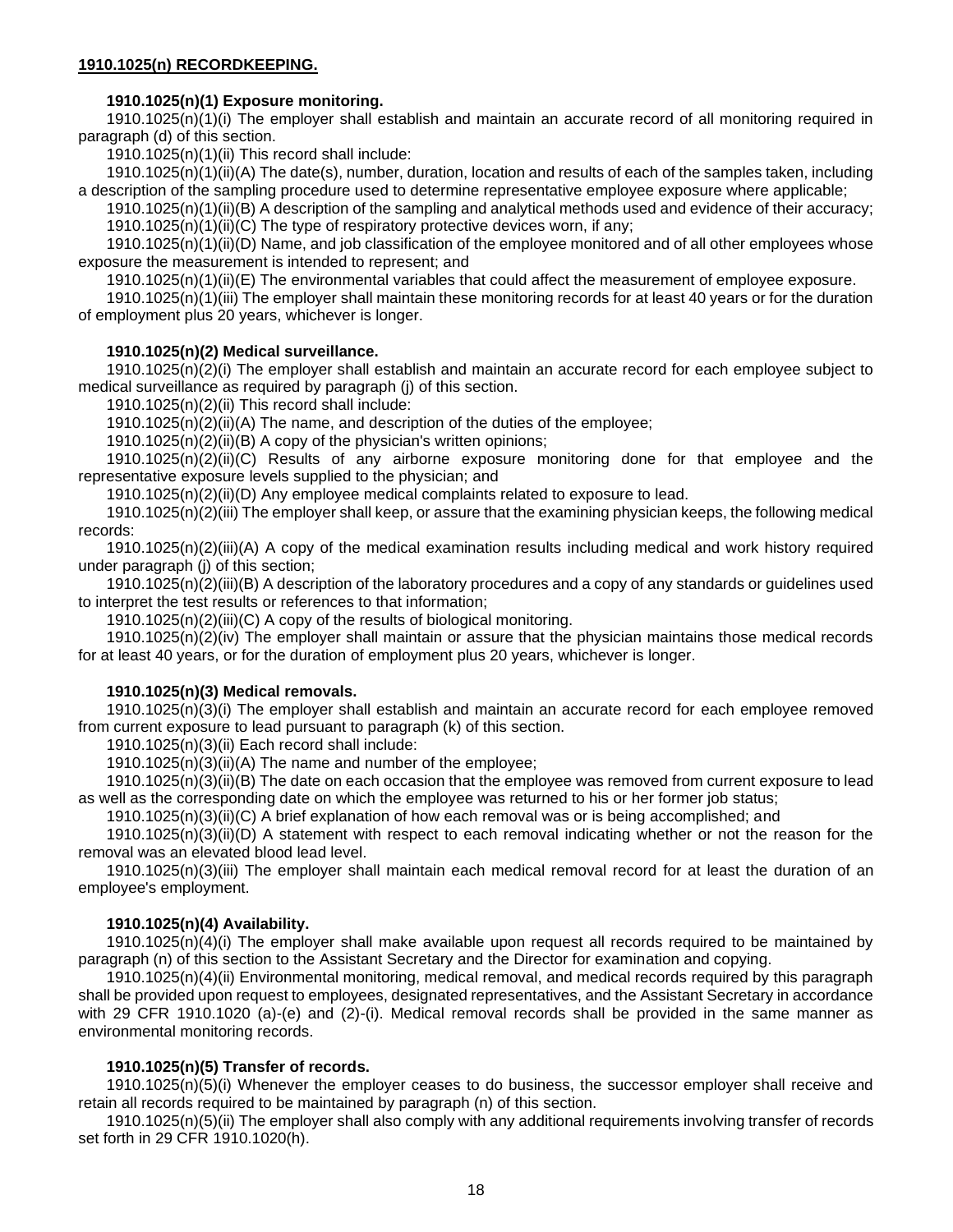# <span id="page-18-0"></span>**1910.1025(o) OBSERVATION OF MONITORING.**

# **1910.1025(o)(1) Employee observation.**

<span id="page-18-2"></span>The employer shall provide affected employees or their designated representatives an opportunity to observe any monitoring of employee exposure to lead conducted pursuant to paragraph (d) of this section.

# **1910.1025(o)(2) Observation procedures.**

<span id="page-18-3"></span>1910.1025(o)(2)(i) Whenever observation of the monitoring of employee exposure to lead requires entry into an area where the use of respirators, protective clothing or equipment is required, the employer shall provide the observer with and assure the use of such respirators, clothing and such equipment, and shall require the observer to comply with all other applicable safety and health procedures.

1910.1025(o)(2)(ii) Without interfering with the monitoring, observers shall be entitled to:

1910.1025(o)(2)(ii)(A) Receive an explanation of the measurement procedures;

1910.1025(o)(2)(ii)(B) Observe all steps related to the monitoring of lead performed at the place of exposure; and 1910.1025(o)(2)(ii)(C) Record the results obtained or receive copies of the results when returned by the laboratory.

# <span id="page-18-1"></span>**1910.1025(p) APPENDICES.**

The information contained in the appendices to this section is not intended by itself, to create any additional obligations not otherwise imposed by this standard nor detract from any existing obligation.

[60 FR 52856, Oct. 11, 1995; 61 FR 5507, Feb. 13, 1996; 63 FR 1152, Jan. 8, 1998; 63 FR 20098, April 23, 1998; 70 FR 1142, Jan. 5, 2005; 71 FR 16672 and 16673, April 3, 2006; 71 FR 50189, August 24, 2006; 73 FR 75585, Dec. 12, 2008; 76 FR 33608, June 8, 2011; 76 FR 80740, Dec. 27, 2011; 77 FR 17780, March 26, 2012; 85 FR 8732, Feb. 18. 2020]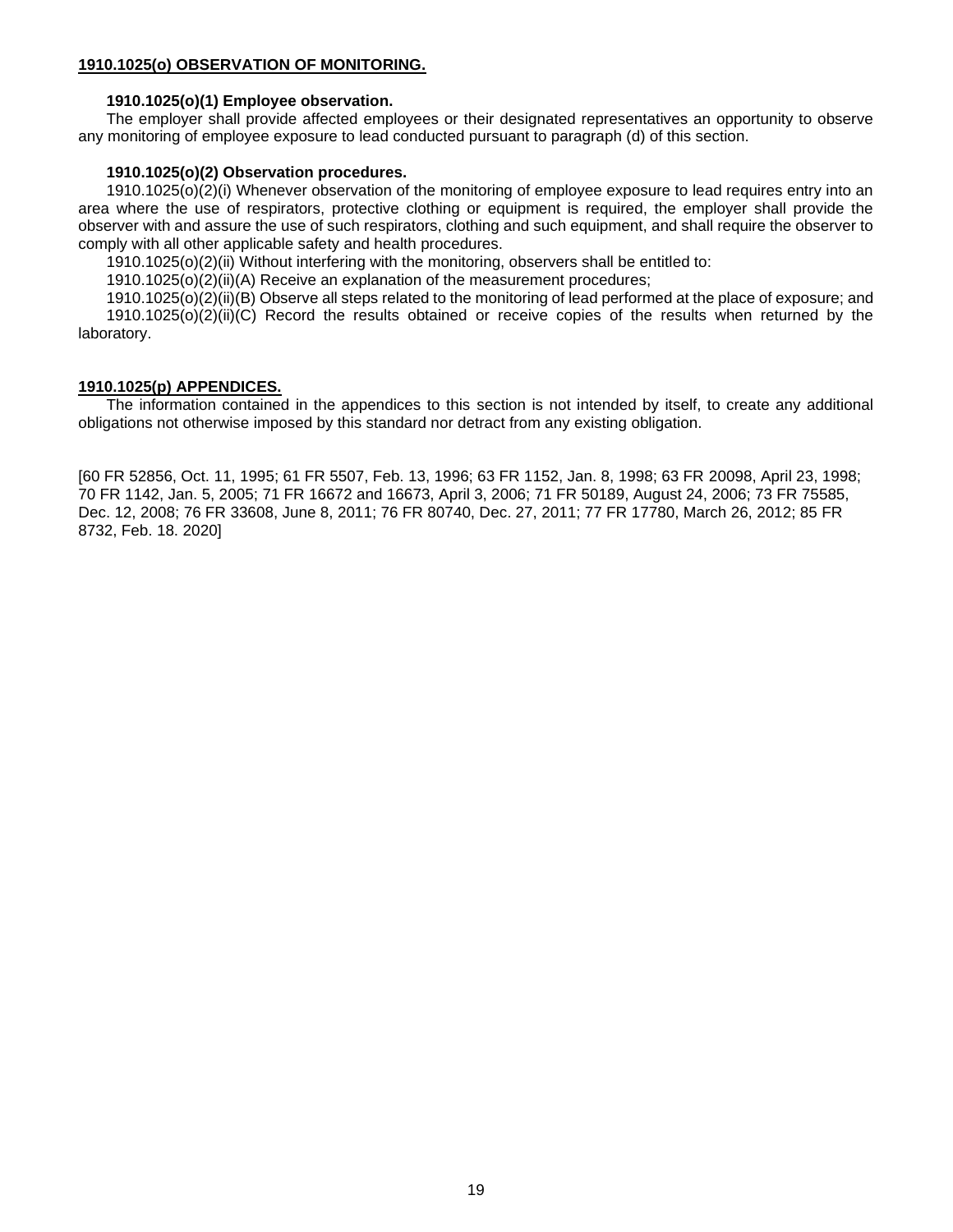# <span id="page-19-1"></span><span id="page-19-0"></span>**APPENDIX A – NON-MANDATORY SUBSTANCE DATA SHEET FOR OCCUPATIONAL EXPOSURE TO LEAD**

The information contained in this appendix is not intended to create any additional obligations or requirements not otherwise imposed by this standard nor detract from any existing obligations or requirements.

In accordance with the Administrative Procedures Act, PA 306 of 1969, these appendices "do not have the force of law." They are not mandatory and are intended for information only.

# <span id="page-19-3"></span><span id="page-19-2"></span>**I. SUBSTANCE IDENTIFICATION**

### **A. Substance:**

Pure lead (Pb) is a heavy metal at room temperature and pressure and is a basic chemical element. It can combine with various other substances to form numerous lead compounds.

### <span id="page-19-4"></span>**B. Compounds**

Covered by the Standard: The word "lead" when used in this standard means elemental lead, all inorganic lead compounds and a class of organic lead compounds called lead soaps. This standard does not apply to other organic lead compounds.

# <span id="page-19-5"></span>**C. Uses:**

Exposure to lead occurs in at least 120 different occupations, including primary and secondary lead smelting, lead storage battery manufacturing, lead pigment manufacturing and use, solder manufacturing and use, shipbuilding and ship repairing, auto manufacturing, and printing.

### <span id="page-19-6"></span>**D. Permissible Exposure:**

The Permissible Exposure Limit (PEL) set by the standard is 50 micrograms of lead per cubic meter of air (50  $\mu$ g/m<sup>(3)</sup>), averaged over an 8-hour workday.

### <span id="page-19-7"></span>**E. Action Level:**

The standard establishes an action level of 30 micrograms per cubic meter of air (30  $\mu$ g/m<sup>(3)</sup>), time weighted average, based on an 8-hour work-day. The action level initiates several requirements of the standard, such as exposure monitoring, medical surveillance, and training and education.

### <span id="page-19-9"></span><span id="page-19-8"></span>**II. HEALTH HAZARD DATA**

# **A. Ways in which lead enters your body.**

When absorbed into your body in certain doses lead is a toxic substance. The object of the lead standard is to prevent absorption of harmful quantities of lead. The standard is intended to protect you not only from the immediate toxic effects of lead, but also from the serious toxic effects that may not become apparent until years of exposure have passed.

Lead can be absorbed into your body by inhalation (breathing) and ingestion (eating). Lead (except for certain organic lead compounds not covered by the standard, such as tetraethyl lead) is not absorbed through your skin. When lead is scattered in the air as a dust, fume or mist it can be inhaled and absorbed through your lungs and upper respiratory tract. Inhalation of airborne lead is generally the most important source of occupational lead absorption. You can also absorb lead through your digestive system if lead gets into your mouth and is swallowed. If you handle food, cigarettes, chewing tobacco, or make-up which have lead on them or handle them with hands contaminated with lead, this will contribute to ingestion.

A significant portion of the lead that you inhale or ingest gets into your blood stream. Once in your blood stream, lead is circulated throughout your body and stored in various organs and body tissues. Some of this lead is quickly filtered out of your body and excreted, but some remains in the blood and other tissues. As exposure to lead continues, the amount stored in your body will increase if you are absorbing more lead than your body is excreting. Even though you may not be aware of any immediate symptoms of disease, this lead stored in your tissues can be slowly causing irreversible damage, first to individual cells, then to your organs and whole body systems.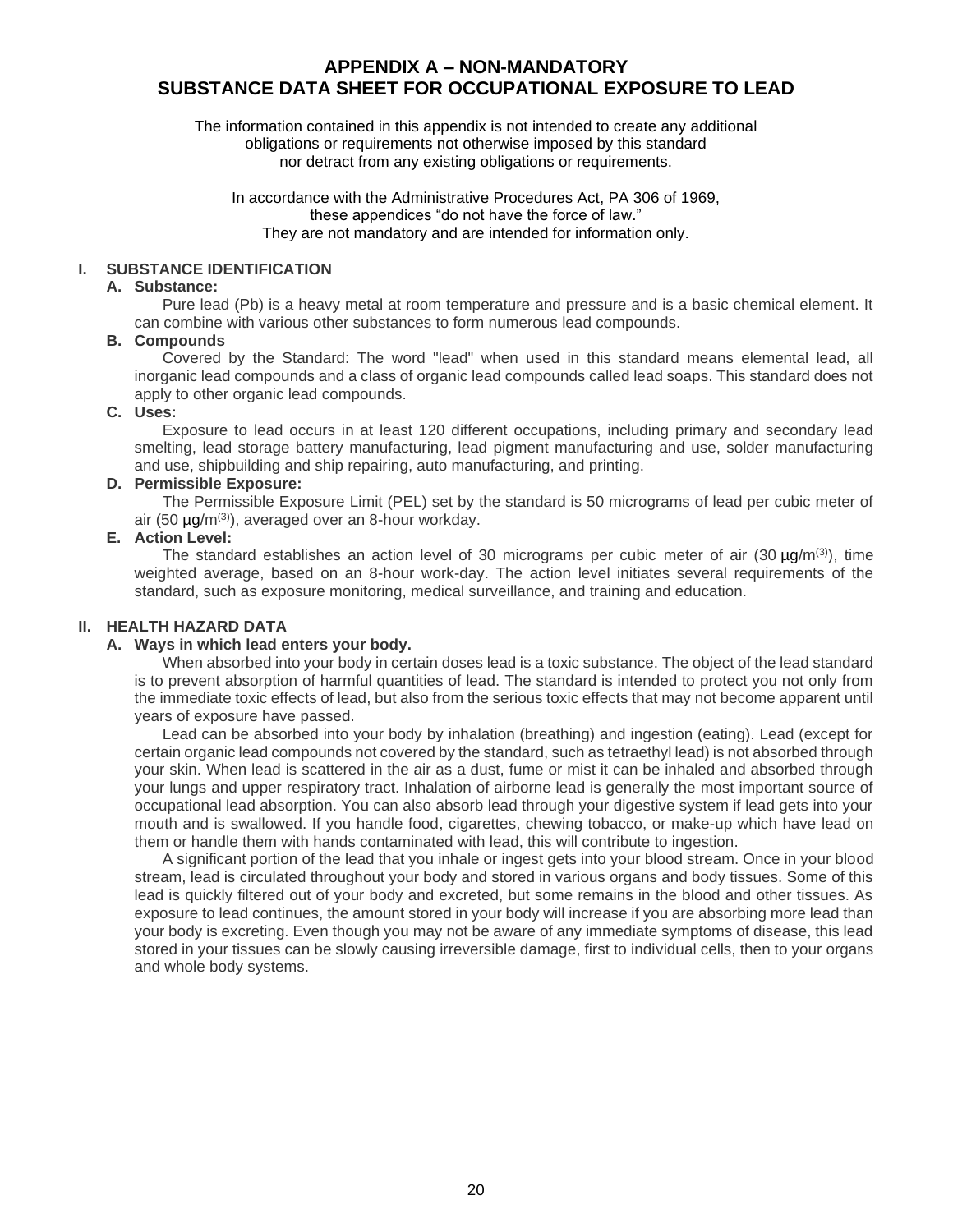#### <span id="page-20-1"></span><span id="page-20-0"></span>**B. Effects of overexposure to lead.**

#### **(1) Short term (acute) overexposure.**

Lead is a potent, systemic poison that serves no known useful function once absorbed by your body. Taken in large enough doses, lead can kill you in a matter of days. A condition affecting the brain called acute encephalopathy may arise which develops quickly to seizures, coma, and death from cardiorespiratory arrest. A short term large dose of lead can lead to acute encephalopathy. Fortunately, short term occupational exposures of this magnitude are highly unusual. Similar forms of encephalopathy may, however, arise from extended, chronic exposure to lower doses of lead. There is no sharp dividing line between rapidly developing acute effects of lead, and chronic effects which take longer to acquire. Lead adversely affects numerous body systems, and causes forms of health impairment and disease which arise after periods of exposure as short as days or as long as several years. Depending on the levels of exposure and lead absorption, other short-term effects may include other effects on the nervous system, cardiovascular effects such as hypertension (high blood pressure), anemia, and adverse reproductive outcomes such as miscarriage and sperm abnormalities.

### <span id="page-20-2"></span>**(2) Long-term (chronic) overexposure.**

Chronic overexposure to lead may result in severe damage to your blood-forming, cardiovascular, nervous, urinary and reproductive systems. Some common symptoms of chronic overexposure include loss of appetite, metallic taste in the mouth, anxiety, constipation, nausea, pallor, excessive tiredness, high blood pressure, weakness, insomnia, headache, nervous irritability, muscle and joint pain or soreness, fine tremors, numbness, dizziness, hyperactivity and colic. In lead colic there may be severe abdominal pain.

Damage to the central nervous system in general and the brain (encephalopathy) in particular is one of the most severe forms of lead poisoning. The most severe, often fatal, form of encephalopathy may be preceded by vomiting, a feeling of dullness progressing to drowsiness and stupor, poor memory, restlessness, irritability, tremor, and convulsions. It may arise suddenly with the onset of seizures, followed by coma, and death. There is a tendency for muscular weakness to develop at the same time. This weakness may progress to paralysis often observed as a characteristic "wrist drop" or "foot drop" and is a manifestation of a disease to the nervous system called peripheral neuropathy.

Chronic overexposure to lead also results in kidney disease with few, if any, symptoms appearing until extensive and most likely permanent kidney damage has occurred. Routine laboratory tests reveal the presence of this kidney disease only after about two-thirds of kidney function is lost. When overt symptoms of urinary dysfunction arise, it is often too late to correct or prevent worsening conditions, and progression to kidney dialysis or death is possible.

Chronic overexposure to lead impairs the reproductive systems of both men and women. Overexposure to lead may result in decreased sex drive, impotence and sterility in men. Lead can alter the structure of sperm cells raising the risk of birth defects. There is evidence of miscarriage and stillbirth in women whose husbands were exposed to lead or who were exposed to lead themselves. Lead exposure also may result in decreased fertility, and abnormal menstrual cycles in women. The course of pregnancy may be adversely affected by exposure to lead since lead crosses the placental barrier and poses risks to developing fetuses. Children born of parents either one of whom were exposed to excess lead levels are more likely to have birth defects, mental retardation, behavioral disorders or die during the first year of childhood.

Overexposure to lead also disrupts the blood-forming system resulting in decreased hemoglobin (the substance in the blood that carries oxygen to the cells) and ultimately anemia. Anemia is characterized by weakness, pallor and fatigability as a result of decreased oxygen carrying capacity in the blood.

### <span id="page-20-3"></span>**(3) Health protection goals of the standard.**

In order to reduce the risk of adverse health effects from exposure to lead for most workers throughout a working lifetime, studies suggest that worker blood lead (PbB) levels should be maintained as low as possible. The number of years a blood lead level is elevated is an important factor, which determines the increased risk of an adverse health effect. The blood lead levels of female workers who are pregnant should be maintained below 5  $\mu$ g/dL at all times to prevent adverse health effects to the developing fetus.

The measurement of your blood lead level is the most useful indicator of the amount of lead being absorbed by your body. The blood lead (PbB) level is most often reported in units of milligrams (mg) or micrograms (µg) of lead (1 mg=1000 µg) per 100 grams (100 g), 100 milliliters (100 mL) or deciliter (dL) of blood. These three units are essentially the same. Sometime PbBs are expressed in the form of mg percent or µg percent. This is a shorthand notation for 100 g, 100 mL, or dL.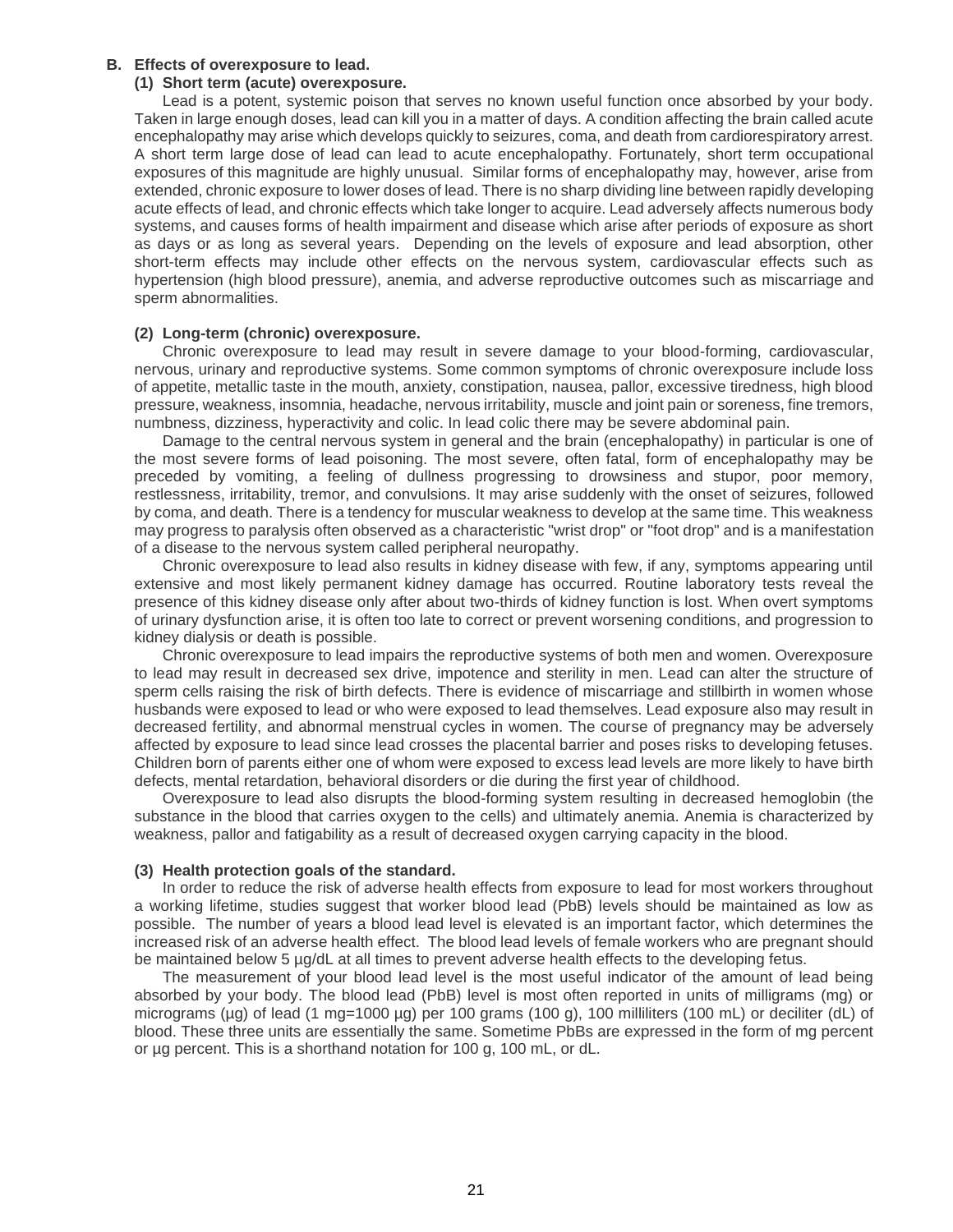PbB measurements show the amount of lead circulating in your blood stream, but do not give any information about the amount of lead stored in your various tissues. PbB measurements merely show current absorption of lead, not the effect that lead is having on your body or the effects that past lead exposure may have already caused. Past research into lead-related diseases, however, has focused heavily on associations between PbBs and various diseases. As a result, your PbB is an important indicator of the likelihood that you will gradually acquire a lead-related health impairment or disease.

If your blood lead level increases, your risk of adverse health effects increases. There is a wide variability of an individual's response to lead, thus it is difficult to say that a particular PbB in a given person will cause a particular effect. Your PbB is a crucial indicator of the risks to your health, but one other factor is also extremely important. This factor is the length of time you have had elevated PbBs. The longer you have an elevated PbB, the greater the risk that large quantities of lead are being gradually stored in your organs and tissues (body burden). The greater your overall body burden, the greater the chances of substantial permanent damage.

The provisions of this standard are designed to reduce your exposure to lead. Your employer has prime responsibility to assure compliance with the provisions of this standard both by the company and by individual workers. You as a worker, however, also have a responsibility to assist your employer in complying with the standard. You can play a key role in protecting your own health by learning about the lead hazards and their control, learning what the standard requires, following the standard where it governs your own actions, and seeing that your employer complies with provisions governing his actions.

### <span id="page-21-0"></span>**(4) Reporting signs and symptoms of health problems.**

You should immediately notify your employer if you develop signs or symptoms associated with lead poisoning or if you desire medical advice concerning the effects of current or past exposure to lead on your ability to have a healthy child. You should also notify your employer if you have difficulty breathing during a respirator fit test or while wearing a respirator. In each of these cases your employer must make available to your appropriate medical examinations or consultations. These must be provided at no cost to you and at a reasonable time and place.

The standard contains a procedure whereby you can obtain a second opinion by a physician of your choice if the employer selected the initial physician.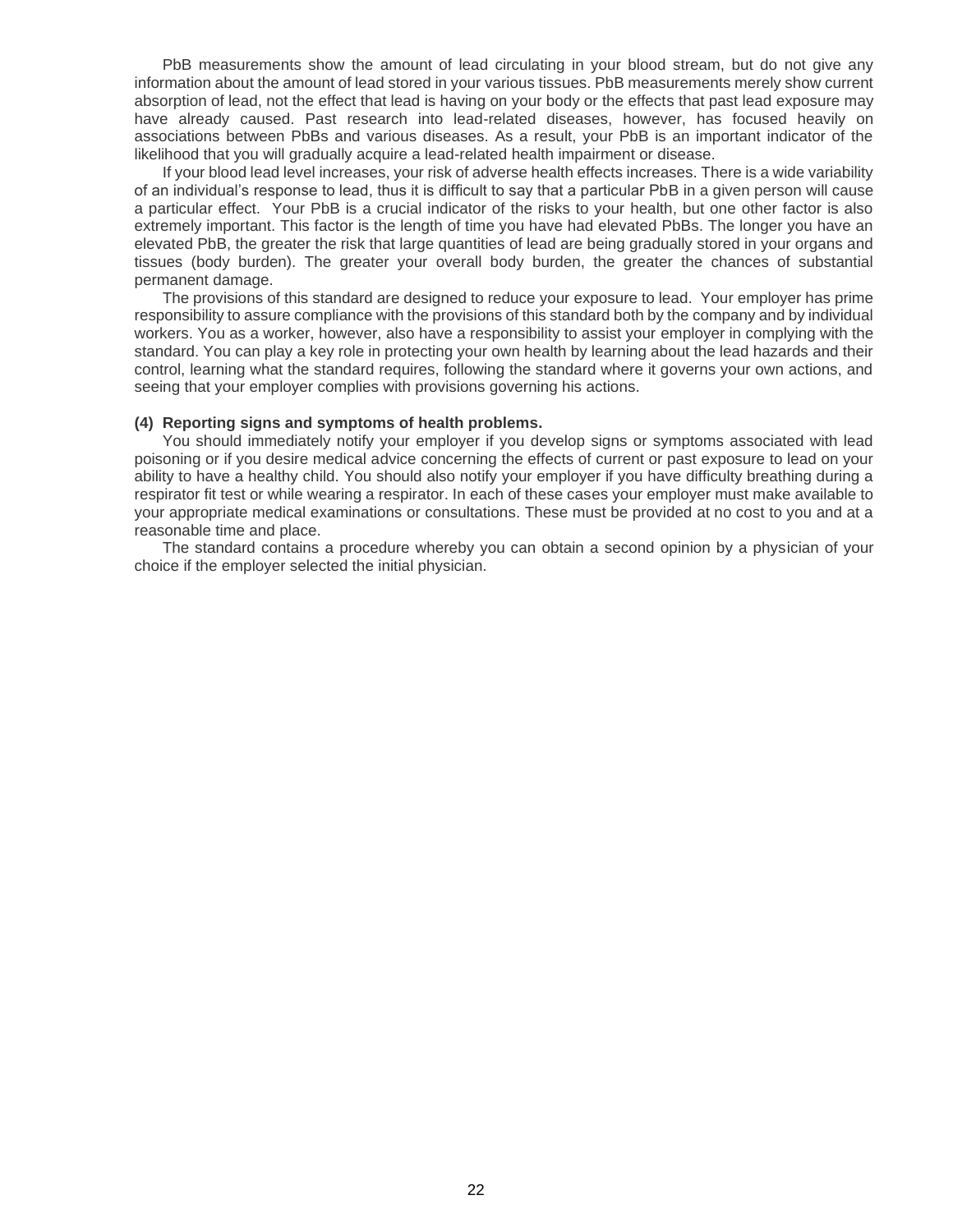# **APPENDIX B** – **NON-MANDATORY EMPLOYEE STANDARD SUMMARY**

<span id="page-22-1"></span><span id="page-22-0"></span>The information contained in this appendix is not intended to create any additional obligations or requirements not otherwise imposed by this standard nor detract from any existing obligations or requirements.

In accordance with the Administrative Procedures Act, PA 306 of 1969, these appendices "do not have the force of law." They are not mandatory and are intended for information only.

This appendix summarizes key provisions of the standard that you as a worker should become familiar with.

# <span id="page-22-2"></span>**I. PERMISSIBLE EXPOSURE LIMIT (PEL)**

The standards sets a permissible exposure limit (PEL) of fifty micrograms of lead per cubic meter of air  $(50 \mu q/m^{(3)})$ , averaged over an 8-hour work-day. This is the highest level of lead in air to which you may be permissibly exposed over an 8-hour workday. Since it is an 8-hour average it permits short exposures above the PEL so long as for each 8-hour work day your average exposure does not exceed the PEL.

This standard recognizes that your daily exposure to lead can extend beyond a typical 8-hour workday as the result of overtime or other alterations in your work schedule. To deal with this, the standard contains a formula which reduces your permissible exposure when you are exposed more than 8 hours. For example, if you are exposed to lead for 10 hours a day, the maximum permitted average exposure would be 40  $\mu$ g/m<sup>(3)</sup>.

# <span id="page-22-3"></span>**II. EXPOSURE MONITORING**

If lead is present in the workplace where you work in any quantity, your employer is required to make an initial determination of whether the action level is exceeded for any employee. This initial determination must include instrument monitoring of the air for the presence of lead and must cover the exposure of a representative number of employees who are reasonably believed to have the highest exposure levels. If your employer has conducted appropriate air sampling for lead in the past year he may use these results. If there have been any employee complaints of symptoms which may be attributable to exposure to lead or if there is any other information or observations which would indicate employee exposure to lead, this must also be considered as part of the initial determination. This initial determination must have been completed by March 31, 1979. If this initial determination shows that a reasonable possibility exists that any employee may be exposed, without regard to respirators, over the action level (30  $\mu$ g/m<sup>(3)</sup>) your employer must set up an air monitoring program to determine the exposure level of every employee exposed to lead at your workplace.

In carrying out this air monitoring program, your employer is not required to monitor the exposure of every employee, but he must monitor a representative number of employees and job types. Enough sampling must be done to enable each employee's exposure level to be reasonably represented by at least one full shift (at least 7 hours) air sample. In addition, these air samples must be taken under conditions which represent each employee's regular, daily exposure to lead. All initial exposure monitoring must have been completed by May 30, 1979.

If you are exposed to lead and air sampling is performed, your employer is required to quickly notify you in writing of air monitoring results which represent your exposure. If the results indicate your exposure exceeds the PEL (without regard to your use of respirators), then your employer must also notify you of this in writing, and provide you with a description of the corrective action that will be taken to reduce your exposure.

Your exposure must be rechecked by monitoring every six months if your exposure is over the action level but below the PEL. Air monitoring must be repeated every 3 months if you are exposed over the PEL. Your employer may discontinue monitoring for you if 2 consecutive measurements, taken at least two weeks apart, are below the action level. However, whenever there is a production, process, control, or personnel change at your workplace which may result in new or additional exposure to lead, or whenever there is any other reason to suspect a change which may result in new or additional exposure to lead, your employer must perform additional monitoring.

### <span id="page-22-4"></span>**III. METHODS OF COMPLIANCE**

Your employer is required to assure that no employee is exposed to lead in excess of the PEL. The standard establishes a priority of methods to be used to meet the PEL.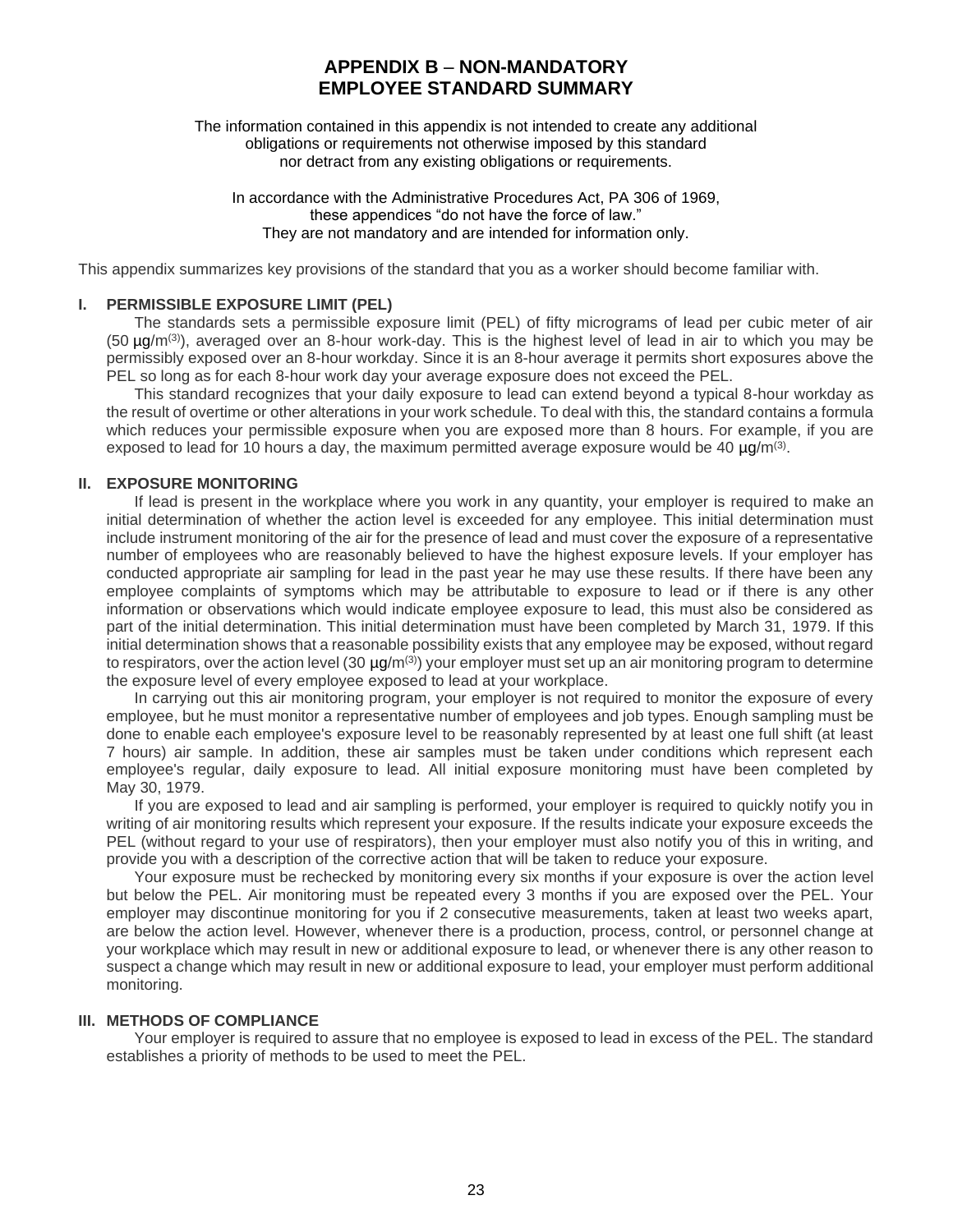### <span id="page-23-0"></span>**IV. RESPIRATORY PROTECTION**

Your employer is required to provide and assure your use of respirators when your exposure to lead is not controlled below the PEL by other means. The employer must pay the cost of the respirator. Whenever you request one, your employer is also required to provide you a respirator even if your air exposure level does not exceed the PEL. You might desire a respirator when, for example, you have received medical advice that your lead absorption should be decreased. Or, you may intend to have children in the near future, and want to reduce the level of lead in your body to minimize adverse reproductive effects. While respirators are the least satisfactory means of controlling your exposure, they are capable of providing significant protection if properly chosen, fitted, worn, cleaned, maintained, and replaced when they stop providing adequate protection.

Your employer is required to select respirators from the seven types listed in Table II of the Respiratory Protection section of the standard (Sec. 1910.1025(f)). Any respirator chosen must be approved by the National Institute for Occupational Safety and Health (NIOSH) under the provisions of 42 CFR part 84. This respirator selection table will enable your employer to choose a type of respirator that will give you a proper amount of protection based on your airborne lead exposure. Your employer may select a type of respirator that provides greater protection than that required by the standard; that is, one recommended for a higher concentration of lead than is present in your workplace. For example, a powered air-purifying respirator (PAPR) is much more protective than a typical negative pressure respirator, and may also be more comfortable to wear.

A PAPR has a filter, cartridge, or canister to clean the air, and a power source that continuously blows filtered air into your breathing zone. Your employer might make a PAPR available to you to ease the burden of having to wear a respirator for long periods of time. The standard provides that you can obtain a PAPR upon request.

Your employer must also start a Respiratory Protection Program. This program must include written procedures for the proper selection, use, cleaning, storage, and maintenance of respirators.

Your employer must ensure that your respirator facepiece fits properly. Proper fit of a respirator facepiece is critical to your protection from airborne lead. Obtaining a proper fit on each employee may require your employer to make available several different types of respirator masks. To ensure that your respirator fits properly and that facepiece leakage is minimal, your employer must give you either a qualitative or quantitative fit test as specified in Appendix A of the Respiratory Protection standard located at 29 CFR 1910.134.

You must also receive from your employer proper training in the use of respirators. Your employer is required to teach you how to wear a respirator, to know why it is needed, and to understand its limitations.

The standard provides that if your respirator uses filter elements, you must be given an opportunity to change the filter elements whenever an increase in breathing resistance is detected. You also must be permitted to periodically leave your work area to wash your face and respirator facepiece whenever necessary to prevent skin irritation. If you ever have difficulty in breathing during a fit test or while using a respirator, your employer must make a medical examination available to you to determine whether you can safely wear a respirator. The result of this examination may be to give you a positive pressure respirator (which reduces breathing resistance) or to provide alternative means of protection.

### <span id="page-23-1"></span>**V. PROTECTIVE WORK CLOTHING AND EQUIPMENT**

If you are exposed to lead above the PEL, or if you are exposed to lead compounds such as lead arsenate or lead azide which can cause skin and eye irritation, your employer must provide you with protective work clothing and equipment appropriate for the hazard. If work clothing is provided, it must be provided in a clean and dry condition at least weekly, and daily if your airborne exposure to lead is greater than 200  $\mu$ g/m<sup>(3)</sup>. Appropriate protective work clothing and equipment can include coveralls or similar full-body work clothing, gloves, hats, shoes or disposable shoe coverlets, and face shields or vented goggles. Your employer is required to provide all such equipment at no cost to you. He is responsible for providing repairs and replacement as necessary, and also is responsible for the cleaning, laundering or disposal of protective clothing and equipment. Contaminated work clothing or equipment must be removed in change rooms and not worn home or you will extend your exposure and expose your family since lead from your clothing can accumulate in your house, car, etc. Contaminated clothing which is to be cleaned, laundered or disposed of must be placed in closed containers in the change room. At no time may lead be removed from protective clothing or equipment by any means which disperses lead into the workroom air.

### <span id="page-23-2"></span>**VI. HOUSEKEEPING**

Your employer must establish a housekeeping program sufficient to maintain all surfaces as free as practicable of accumulations of lead dust. Vacuuming is the preferred method of meeting this requirement, and the use of compressed air to clean floors and other surfaces is absolutely prohibited. Dry or wet sweeping, shoveling, or brushing may not be used except where vacuuming or other equally effective methods have been tried and do not work. Vacuums must be used and emptied in a manner which minimizes the reentry of lead into the workplace.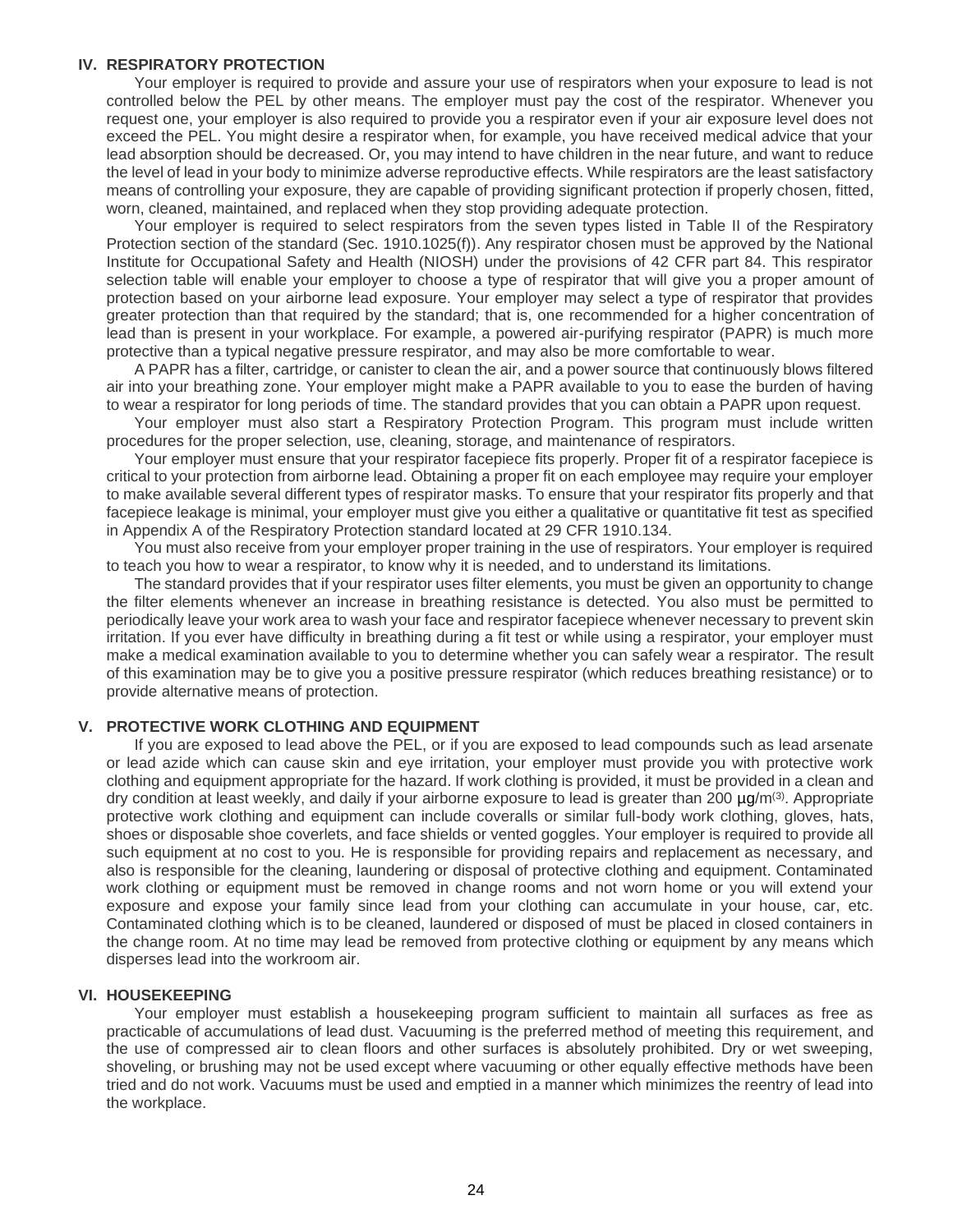#### <span id="page-24-0"></span>**VII. HYGIENE FACILITIES AND PRACTICES**

The standard requires that change rooms, showers, and filtered air lunchrooms be constructed and made available to workers exposed to lead above the PEL. When the PEL is exceeded the employer must assure that food and beverage is not present or consumed, tobacco products are not present or used, and cosmetics are not applied, except in these facilities. Change rooms, showers, and lunchrooms, must be used by workers exposed in excess of the PEL. After showering, no clothing or equipment worn during the shift may be worn home, and this includes shoes and underwear. Your own clothing worn during the shift should be carried home and cleaned carefully so that it does not contaminate your home.

Lunchrooms may not be entered with protective clothing or equipment unless surface dust has been removed by vacuuming, downdraft booth, or other cleaning method. Finally, workers exposed above the PEL must wash both their hands and faces prior to eating, drinking, smoking or applying cosmetics.

All of the facilities and hygiene practices just discussed are essential to minimize additional sources of lead absorption from inhalation or ingestion of lead that may accumulate on you, your clothes, or your possessions. Strict compliance with these provisions can virtually eliminate several sources of lead exposure which significantly contribute to excessive lead absorption.

### <span id="page-24-1"></span>**VIII.MEDICAL SURVEILLANCE**

The medical surveillance program is part of the standard's comprehensive approach to the prevention of lead-related disease. Its purpose is to supplement the main thrust of the standard which is aimed at minimizing airborne concentrations of lead and sources of ingestion. Only medical surveillance can determine if the other provisions of the standard have affectively protected you as an individual.

Compliance with the standard's provision will protect most workers from the adverse effects of lead exposure, but may not be satisfactory to protect individual workers

- (1) who have high body burdens of lead acquired over past years,
- (2) who have additional uncontrolled sources of non-occupational lead exposure,
- (3) who exhibit unusual variations in lead absorption rates, or
- (4) who have specific non-work related medical conditions which could be aggravated by lead exposure (e.g., renal disease, anemia).

In addition, control systems may fail, or hygiene and respirator programs may be inadequate. Periodic medical surveillance of individual workers will help detect those failures. Medical surveillance will also be important to protect your reproductive ability-regardless of whether you are a man or woman.

All medical surveillance required by the standard must be performed by or under the supervision of a licensed physician. The employer must provide required medical surveillance without cost to employees and at a reasonable time and place. The standard's medical surveillance program has two parts-periodic biological monitoring and medical examinations.

Your employer's obligation to offer you medical surveillance is triggered by the results of the air monitoring program. Medical surveillance must be made available to all employees who are exposed in excess of the action level for more than 30 days a year. The initial phase of the medical surveillance program, which includes blood lead level tests and medical examinations, must be completed for all covered employees no later than August 28, 1979. Priority within this first round of medical surveillance must be given to employees whom the employer believes to be at greatest risk from continued exposure (for example, those with the longest prior exposure to lead, or those with the highest current exposure). Thereafter, the employer must periodically make medical surveillance-both biological monitoring and medical examinations-available to all covered employees.

Biological monitoring under the standard consists of blood lead level (PbB) tests at least every 6 months after the initial PbB test.

If a worker's PbB exceeds 15 µg/dL the monitoring frequency must be increased from every 6 months to at least every 2 months and not reduced until 2 consecutive PbBs indicate a blood lead level below 15 µg/dL. Each time your PbB is determined to be over 15 µg/dL, your employer must notify you of this in writing within 5 working days of his receipt of the test results. The employer must also inform you that the standard requires temporary medical removal with economic protection when your PbB exceeds certain criteria. (See Discussion of Medical Removal Protection).

Medical examinations beyond the initial one must be made available on an annual basis if your blood lead level exceeds 15 µg/dL at any time during the preceding year. The initial examination will provide information to establish a baseline to which subsequent data can be compared.

An initial medical examination must also be made available (prior to assignment) for each employee being assigned for the first time to an area where the airborne concentration of lead equals or exceeds the action level. In addition, a medical examination or consultation must be made available as soon as possible if you notify your employer that you are experiencing signs or symptoms commonly associated with lead poisoning or that you have difficulty breathing while wearing a respirator or during a respirator fit test. You must also be provided a medical examination or consultation if you notify your employer that you desire medical advice concerning the effects of current or past exposure to lead on your ability to procreate a healthy child.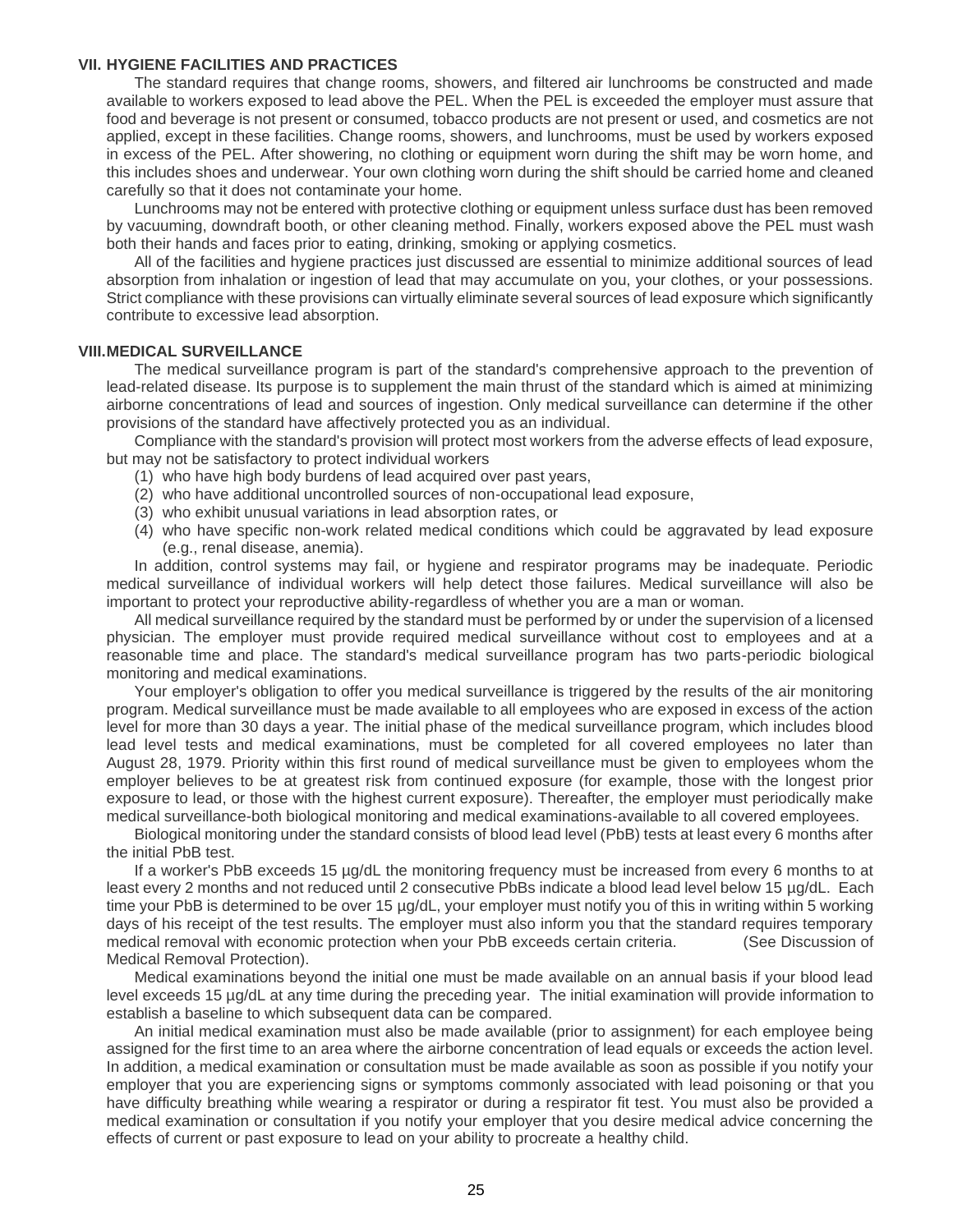Finally, appropriate follow-up medical examinations or consultations may also be provided for employees who have been temporarily removed from exposure under the medical removal protection provisions of the standard. (See Part IX, below.)

The standard specifies the minimum content of pre-assignment and annual medical examinations. The content of other types of medical examinations and consultations is left up to the sound discretion of the examining physician.

Pre-assignment and annual medical examinations must include

(1) a detailed work history and medical history,

(2) a thorough physical examination, and

(3) a series of laboratory tests designed to check your blood chemistry and your kidney function.

In addition, at any time upon your request, a laboratory evaluation of male fertility will be made (microscopic examination of a sperm sample), or a pregnancy test will be given.

The standard does not require that you participate in any of the medical procedures, tests, etc. which your employer is required to make available to you. Medical surveillance can, however, play a very important role in protecting your health. You are strongly encouraged, therefore, to participate in a meaningful fashion. The standard contains a multiple physician review mechanism which would give you a chance to have a physician of your choice directly participate in the medical surveillance program. If you were dissatisfied with an examination by a physician chosen by your employer, you could select a second physician to conduct an independent analysis. The two doctors would attempt to resolve any differences of opinion, and select a third physician to resolve any firm dispute. Generally your employer will choose the physician who conducts medical surveillance under the lead standard-unless you and your employer can agree on the choice of a physician or physicians. Some companies and unions have agreed in advance, for example, to use certain independent medical laboratories or panels of physicians. Any of these arrangements are acceptable so long as required medical surveillance is made available to workers.

The standard requires your employer to provide certain information to a physician to aid in his or her examination of you. This information includes

- (1) the standard and its appendices,
- (2) a description of your duties as they relate to lead exposure,
- (3) your exposure level,
- (4) a description of personal protective equipment you wear,
- (5) prior blood lead level results, and
- (6) prior written medical opinions concerning you that the employer has.

After a medical examination or consultation the physician must prepare a written report which must contain

- (1) the physician's opinion as to whether you have any medical condition which places you at increased risk of material impairment to health from exposure to lead,
- (2) any recommended special protective measures to be provided to you,
- (3) any blood lead level determinations, and
- (4) any recommended limitation on your use of respirators.

This last element must include a determination of whether you can wear a powered air purifying respirator (PAPR) if you are found unable to wear a negative pressure respirator.

The medical surveillance program of the lead standard may at some point in time serve to notify certain workers that they have acquired a disease or other adverse medical condition as a result of occupational lead exposure. If this is true, these workers might have legal rights to compensation from public agencies, their employers, firms that supply hazardous products to their employers, or other persons. Some states have laws, including worker compensation laws, that disallow a worker who learns of a job-related health impairment to sue, unless the worker sues within a short period of time after learning of the impairment. (This period of time may be a matter of months or years.) An attorney can be consulted about these possibilities. It should be stressed that OSHA is in no way trying to either encourage or discourage claims or lawsuits. However, since results of the standard's medical surveillance program can significantly affect the legal remedies of a worker who has acquired a job-related disease or impairment, it is proper for OSHA to make you aware of this.

The medical surveillance section of the standard also contains provisions dealing with chelation. Chelation is the use of certain drugs (administered in pill form or injected into the body) to reduce the amount of lead absorbed in body tissues. Experience accumulated by the medical and scientific communities has largely confirmed the effectiveness of this type of therapy for the treatment of very severe lead poisoning. On the other hand, it has also been established that there can be a long list of extremely harmful side effects associated with the use of chelating agents. The medical community has balanced the advantages and disadvantages resulting from the use of chelating agents in various circumstances and has established when the use of these agents is acceptable. The standard includes these accepted limitations due to a history of abuse of chelation therapy by some lead companies. The most widely used chelating agents are Succimer, meso 2, and 3-dimercaptosuccinic acid (DMSA).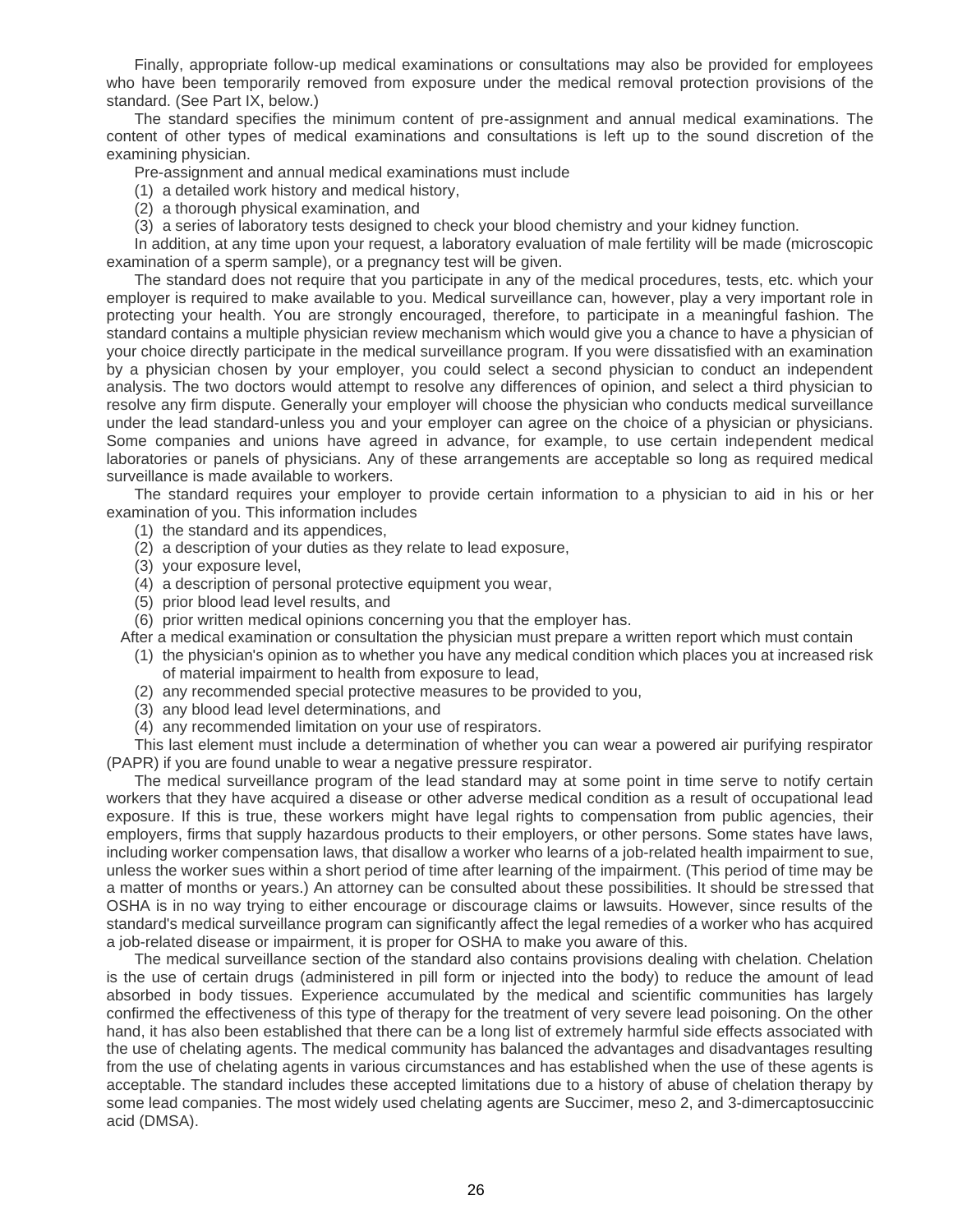The standard prohibits "prophylactic chelation" of any employee by any person the employer retains, supervises or controls. "Prophylactic chelation" is the routine use of chelating or similarly acting drugs to prevent elevated blood levels in workers who are occupationally exposed to lead, or the use of these drugs to routinely lower blood lead levels to predesignated concentrations believed to be `safe'. It should be emphasized that where an employer takes a worker who has no symptoms of lead poisoning and has chelation carried out by a physician (either inside or outside of a hospital) solely to reduce the worker's blood lead level, that will generally be considered prophylactic chelation. The use of a hospital and a physician does not mean that prophylactic chelation is not being performed. Routine chelation to prevent increased or reduce current blood lead levels is unacceptable whatever the setting.

The standard allows the use of "therapeutic" or "diagnostic" chelation if administered under the supervision of a licensed physician in a clinical setting with thorough and appropriate medical monitoring. Therapeutic chelation responds to severe lead poisoning where there are marked symptoms. Diagnostic chelation involved giving a patient a dose of the drug then collecting all urine excreted for some period of time as an aid to the diagnosis of lead poisoning.

In cases where the examining physician determines that chelation is appropriate, you must be notified in writing of this fact before such treatment. This will inform you of a potentially harmful treatment, and allow you to obtain a second opinion.

### <span id="page-26-0"></span>**IX. MEDICAL REMOVAL PROTECTION**

Excessive lead absorption subjects you to increased risk of disease. Medical removal protection (MRP) is a means of protecting you when, for whatever reasons, other methods, such as engineering controls, work practices, and respirators, have failed to provide the protection you need. MRP involves the temporary removal of a worker from his or her regular job to a place of significantly lower exposure without any loss of earnings, seniority, or other employment rights or benefits. The purpose of this program is to cease further lead absorption and allow your body to naturally excrete lead which has previously been absorbed. Temporary medical removal can result from an elevated blood lead level, or a medical opinion. Up to 18 months of protection is provided as a result of either form of removal. The vast majority of removed workers, however, will return to their former jobs long before this eighteen month period expires. The standard contains special provisions to deal with the extraordinary but possible case where a long-term worker's blood lead level does not adequately decline during eighteen months of removal.

You may also be removed from exposure even if your blood lead levels are below current criteria if a final medical determination indicates that you temporarily need reduced lead exposure for medical reasons. If the physician who is implementing your employers medical program makes a final written opinion recommending your removal or other special protective measures, your employer must implement the physician's recommendation. If you are removed in this manner, you may only be returned when the doctor indicates that it is safe for you to do so.

The standard does not give specific instructions dealing with what an employer must do with a removed worker. Your job assignment upon removal is a matter for you, your employer and your union (if any) to work out consistent with existing procedures for job assignments. Each removal must be accomplished in a manner consistent with existing collective bargaining relationships. Your employer is given broad discretion to implement temporary removals so long as no attempt is made to override existing agreements. Similarly, a removed worker is provided no right to veto an employer's choice which satisfies the standard.

In most cases, employers will likely transfer removed employees to other jobs with sufficiently low lead exposure. Alternatively, a worker's hours may be reduced so that the time weighted average exposure is reduced, or he or she may be temporarily laid off if no other alternative is feasible.

In all of these situation, MRP benefits must be provided during the period of removal - i.e., you continue to receive the same earnings, seniority, and other rights and benefits you would have had if you had not been removed. Earnings includes more than just your base wage; it includes overtime, shift differentials, incentives, and other compensation you would have earned if you had not been removed. During the period of removal you must also be provided with appropriate follow-up medical surveillance. If you were removed because your blood lead level was too high, you must be provided with a monthly blood test. If a medical opinion caused your removal, you must be provided medical tests or examinations that the doctor believes to be appropriate. If you do not participate in this follow up medical surveillance, you may lose your eligibility for MRP benefits.

When you are medically eligible to return to your former job, your employer must return you to your "former job status." This means that you are entitled to the position, wages, benefits, etc., you would have had if you had not been removed. If you would still be in your old job if no removal had occurred that is where you go back. If not, you are returned consistent with whatever job assignment discretion your employer would have had if no removal had occurred. MRP only seeks to maintain your rights, not expand them or diminish them.

If you are removed under MRP and you are also eligible for worker compensation or other compensation for lost wages, your employer's MRP benefits obligation is reduced by the amount that you actually receive from these other sources. This is also true if you obtain other employment during the time you are laid off with MRP benefits.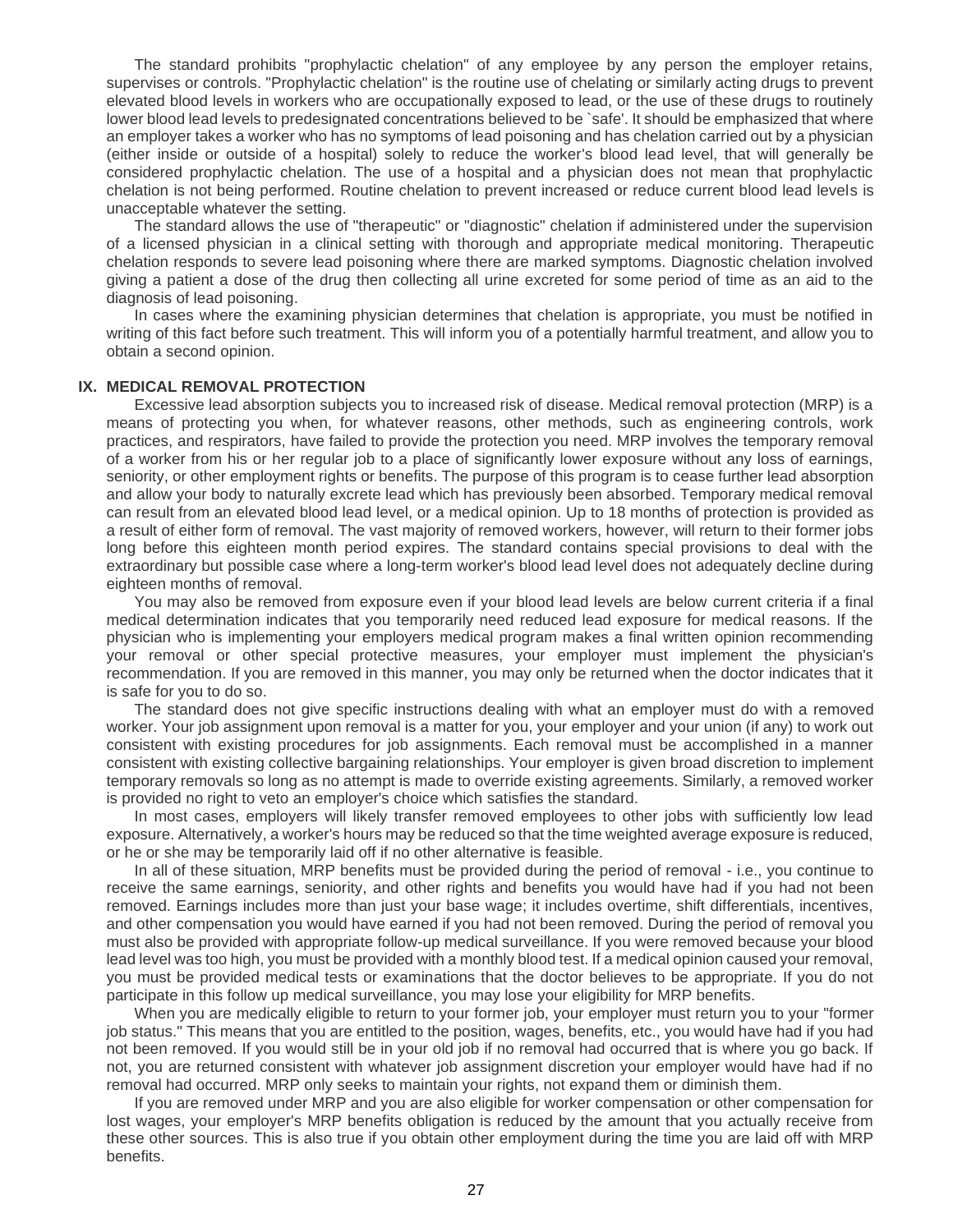The standard also covers situations where an employer voluntarily removes a worker from exposure to lead due to the effects of lead on the employee's medical condition, even though the standard does not require removal. In these situations MRP benefits must still be provided as though the standard required removal. Finally, it is important to note that in all cases where removal is required, respirators cannot be used as a substitute. Respirators may be used before removal becomes necessary, but not as an alternative to a transfer to a low exposure job, or to a lay-off with MRP benefits.

# <span id="page-27-0"></span>**X. EMPLOYEE INFORMATION AND TRAINING**

Your employer is required to provide an information and training program for all employees exposed to lead above the action level or who may suffer skin or eye irritation from lead.

This program must inform these employees of the specific hazards associated with their work environment, protective measures which can be taken, the danger of lead to their bodies (including their reproductive systems), and their rights under the standard. In addition your employer must make readily available to all employees, including those exposed below the action level, a copy of the standard and its appendices and must distribute to all employees any materials provided to the employer by the Occupational Safety and Health Administration (OSHA).

Your employer is required to complete this training program for all employees by August 28, 1979. After this date, all new employees must be trained prior to initial assignment to areas where there is a possibility of exposure over the action level.

This training program must also be provided at least annually thereafter.

### <span id="page-27-1"></span>**XI. SIGNS**

The standard requires that the following warning sign be posted in the work areas when the exposure to lead exceeds the PEL:

> DANGER LEAD MAY DAMAGE FERTILITY OR THE UNBORN CHILD CAUSES DAMAGE TO THE CENTRAL NERVOUS SYSTEM DO NOT EAT, DRINK OR SMOKE IN THIS AREA

However, prior to June 1, 2016, employers may use the following legend in lieu of that specified above:

# WARNING LEAD WORK AREA POISON NO SMOKING OR EATING

# <span id="page-27-2"></span>**XII. RECORDKEEPING**

Your employer is required to keep all records of exposure monitoring for airborne lead. These records must include the name and job classification of employees measured, details of the sampling and analytic techniques, the results of this sampling, and the type of respiratory protection being worn by the person sampled. Your employer is also required to keep all records of biological monitoring and medical examination results. These must include the names of the employees, the physician's written opinion, and a copy of the results of the examination. All of the above kinds of records must be kept for 40 years, or for at least 20 years after your termination of employment, whichever is longer.

Recordkeeping is also required if you are temporarily removed from your job under the medical removal protection program. This record must include your name and number, the date of your removal and return, how the removal was or is being accomplished, and whether or not the reason for the removal was an elevated blood lead level. Your employer is required to keep each medical removal record only for as long as the duration of an employee's employment.

The standard requires that if you request to see or copy environmental monitoring, blood lead level monitoring, or medical removal records, they must be made available to you or to a representative that you authorize. Your union also has access to these records. Medical records other than PbB's must also be provided upon request to you, to your physician or to any other person whom you may specifically designate. Your union does not have access to your personal medical records unless you authorize their access.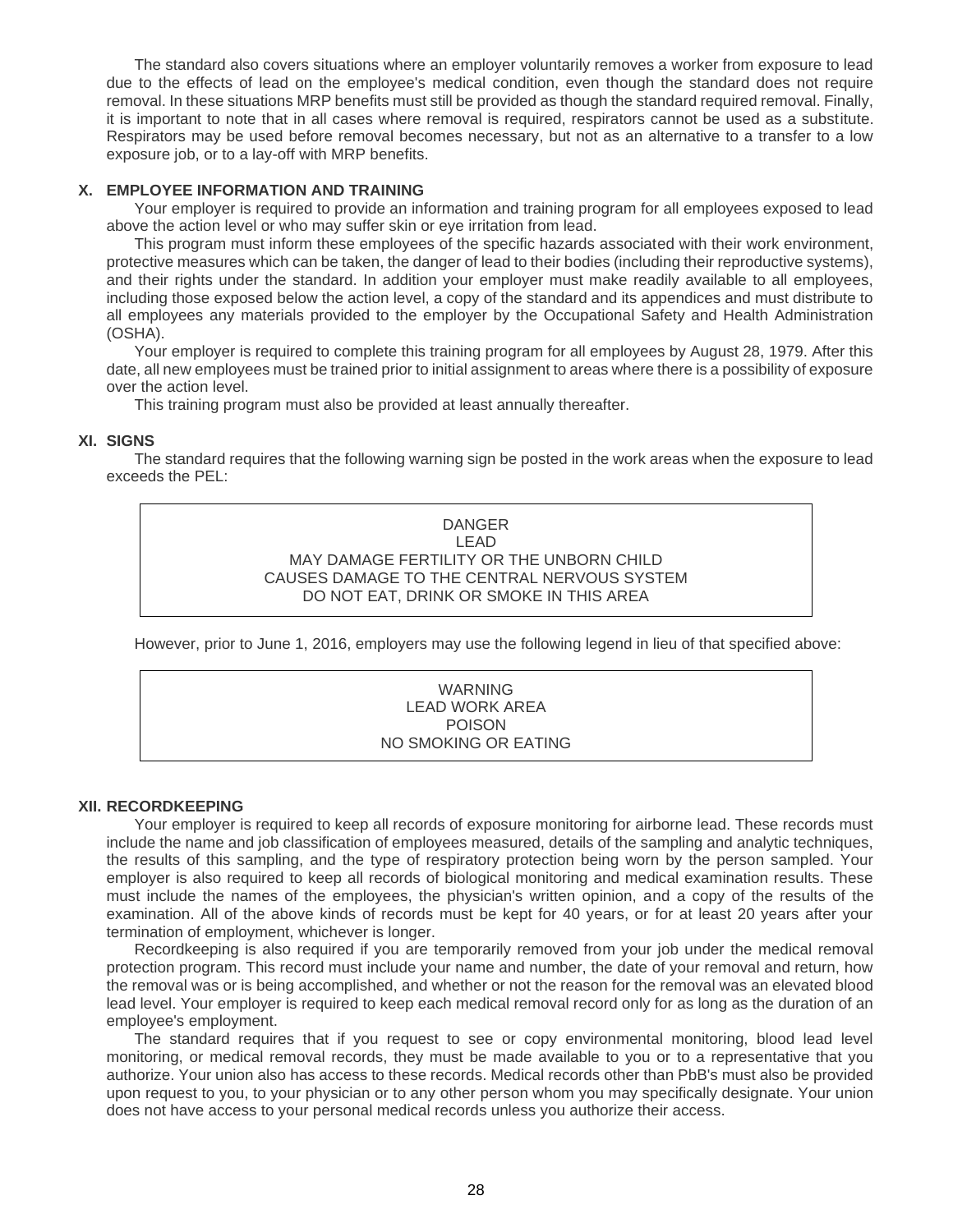# <span id="page-28-0"></span>**XIII.OBSERVATIONS OF MONITORING**

When air monitoring for lead is performed at your workplace as required by this standard, your employer must allow you or someone you designate to act as an observer of the monitoring. Observers are entitled to an explanation of the measurement procedure, and to record the results obtained. Since results will not normally be available at the time of the monitoring, observers are entitled to record or receive the results of the monitoring when returned by the laboratory. Your employer is required to provide the observer with any personal protective devices required to be worn by employees working in the area that is being monitored. The employer must require the observer to wear all such equipment and to comply with all other applicable safety and health procedures.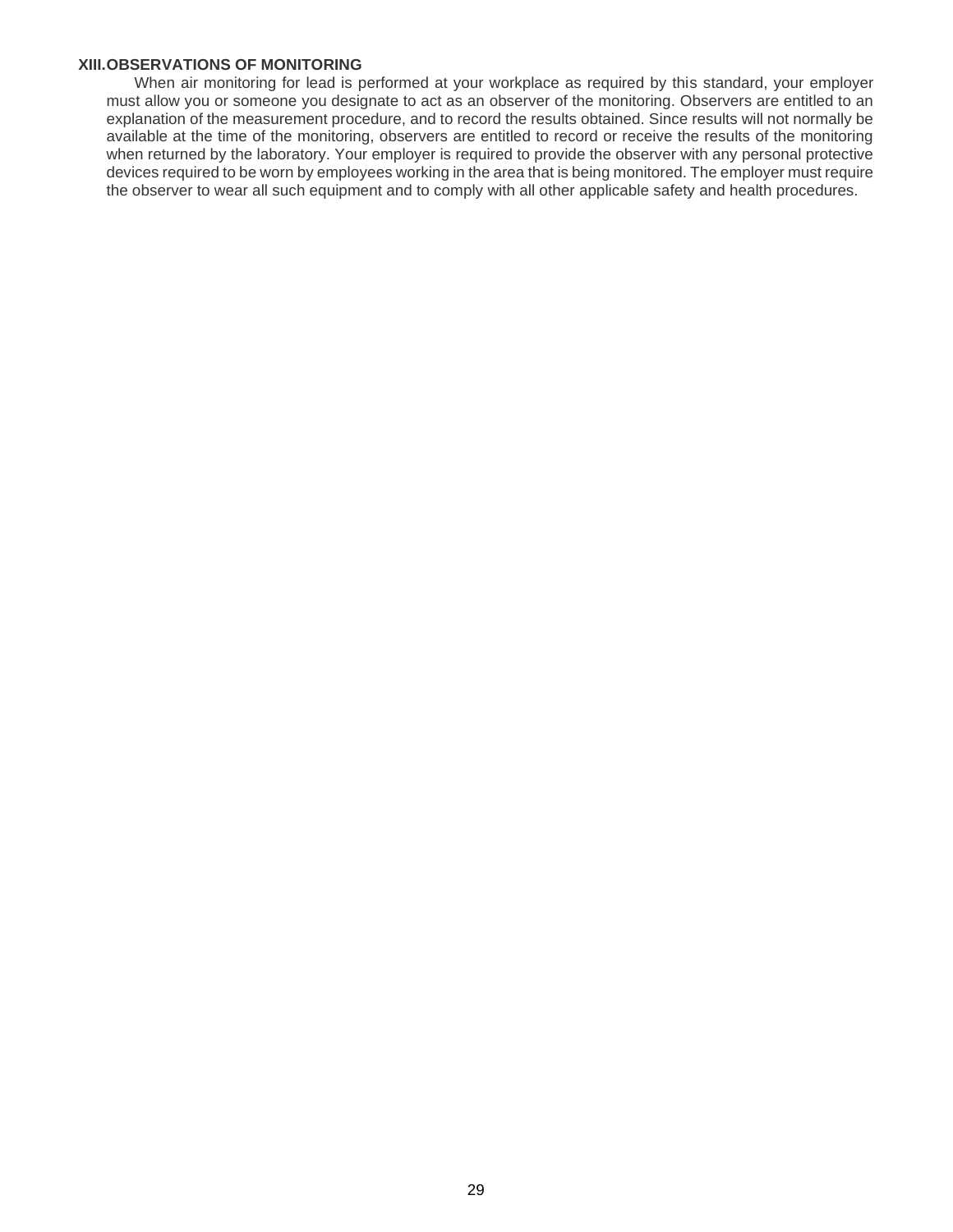# **APPENDIX C** – **NON-MANDATORY MEDICAL SURVEILLANCE INFORMATION**

<span id="page-29-1"></span><span id="page-29-0"></span>The information contained in this appendix is not intended to create any additional obligations or requirements not otherwise imposed by this standard nor detract from any existing obligations or requirements.

In accordance with the Administrative Procedures Act, PA 306 of 1969, these appendices "do not have the force of law." They are not mandatory and are intended for information only.

# <span id="page-29-2"></span>**INTRODUCTION**

The primary purpose of the Occupational Safety and Health Act of 1970 is to assure, so far as possible, The primary purpose of the Occupational Safety and Health Act of 1970 is to assure, so far as possible, safe and healthful working conditions for every working man and woman. The occupational health standard for inorganic lead(1) was promulgated to protect workers exposed to inorganic lead including metallic lead, all inorganic lead compounds and organic lead soaps.

It is hoped that this review and discussion will give the physician a better understanding of the MIOSHA standard with the ultimate goal of protecting the health and well-being of the worker exposed to lead under his or her care.

Under this final standard in effect as of March 1, 1979, occupational exposure to inorganic lead is to be limited to 50  $\mu$ g/m<sup>(3)</sup> (micrograms per cubic meter) based on an 8-hour time-weighted average (TWA). This level of exposure must be achieved through a combination of engineering, work practice and other administrative controls.

In addition to the requirements of this standard, a program of biological monitoring and medical surveillance should be considered for all employees exposed to levels of inorganic lead above the action level of 30  $\mu q/m^{(3)}$ (TWA) for more than 10 days per year, or whose work could reasonably be expected to result in potentially harmful exposure to lead, whether through inhalation or ingestion, regardless of airborne lead concentrations or surface contamination levels.

The purpose of this document is to outline the medical surveillance provisions of the standard for inorganic lead, and to provide further information to the physician regarding the examination and evaluation of workers exposed to inorganic lead.

Section 1 provides a detailed description of the monitoring procedure including the required frequency of blood testing for exposed workers, provisions for medical removal protection (MRP), the recommended right of the employee to a second medical opinion, and notification and recordkeeping requirements of the employer. A discussion of the requirements for respirator use and respirator monitoring and OSHA's position on prophylactic chelation therapy are also included in this appendix.

Section 2 discusses the toxic effects and clinical manifestations of lead poisoning and effects of lead intoxication on enzymatic pathways in heme synthesis. The adverse effects on both male and female reproductive capacity and on the fetus are also discussed.

Section 3 outlines the recommended medical evaluation of the worker exposed to inorganic lead including details of the medical history, physical examination, and recommended laboratory tests, which are based on the toxic effects of lead as discussed in Section 2.

Section 4 provides detailed information concerning the laboratory tests available for the monitoring of exposed workers. Included also is a discussion of the relative value of each test and the limitations and precautions which are necessary in the interpretation of the laboratory results.

Footnote<sup>(1)</sup> The term inorganic lead used throughout the medical surveillance appendices is meant to be synonymous with the definition of lead set forth in the standard.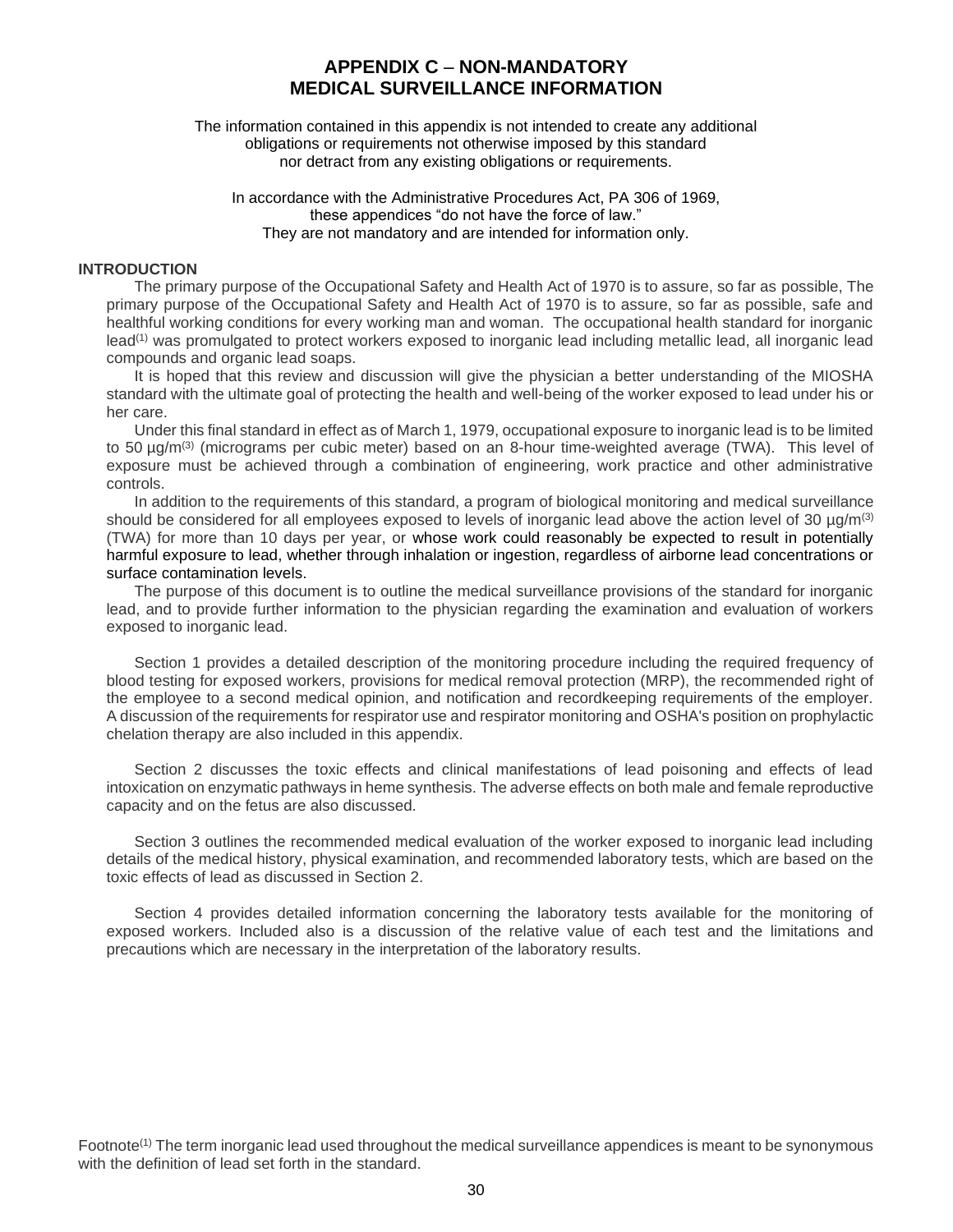# <span id="page-30-0"></span>**I. MEDICAL SURVEILLANCE AND MONITORING REQUIREMENTS FOR WORKERS EXPOSED TO INORGANIC LEAD**

In addition to the requirements of this standard, a program of biological monitoring and medical surveillance should be considered for all employees exposed to lead above the action level of 30  $\mu q/m^{(3)}$  TWA for more than 10 days each year, or whose job duties could reasonably be expected to result in potentially harmful exposure to lead, whether through inhalation or ingestion, regardless of airborne lead concentrations or surface contamination levels. Periodic blood sampling and medical evaluation should be considered and performed on a schedule which is defined by previous laboratory results, worker complaints or concerns, and the clinical assessment of the examining physician.

The blood lead level of all employees who are exposed to lead above the action level of 30  $\mu q/m^{(3)}$ , or whose job duties could reasonably be expected to result in potentially harmful exposure to lead, whether through inhalation or ingestion, should be determined at time of assignment to work at this exposure level (or when exposure at this level is initially determined), at least every 2 months for the first 6 months, and then at least every 6 months thereafter. The frequency is increased to every 2 months for employees whose last blood lead level was at or above 15 µg/dL and less than 30 µg/dL. For employees returned to work after removal from exposure to lead due to an elevated blood testing should be considered at least monthly until 2 consecutive blood lead levels, are below 10 µg/dL whole blood.

An annual medical examination and consultation performed under the guidelines discussed in Section 3 should be considered for each employee for whom a blood test conducted at any time during the preceding 12 months indicated a blood lead level at or above 15 µg/dL. Also, an examination should be considered for all employees prior to their assignment to an area in which airborne lead concentrations reach or exceed the action level or whose job duties could reasonably be expected to result in potentially harmful exposure to lead, whether through inhalation or ingestion, regardless of airborne lead concentrations or surface contamination levels.

Results of biological monitoring or the recommendations of an examining physician may necessitate removal of an employee from further lead exposure pursuant to the standard's medical removal protection (MRP) program. The object of the MRP program is to provide temporary medical removal to workers either with substantially elevated blood lead levels or otherwise at risk of sustaining material health impairment from continued substantial exposure to lead.

The best practices are summarized in Table 1.

| <b>TABLE 1</b><br><b>HEALTH BASED MEDICAL SURVEILLANCE TO BE CONSIDERED</b><br><b>FOR LEAD-EXPOSED WORKERS</b>                                                                                                                                               |                                                                                                                                                                                                                                                  |
|--------------------------------------------------------------------------------------------------------------------------------------------------------------------------------------------------------------------------------------------------------------|--------------------------------------------------------------------------------------------------------------------------------------------------------------------------------------------------------------------------------------------------|
| <b>BLOOD</b><br><b>LEAD</b><br><b>LEVELS</b>                                                                                                                                                                                                                 | <b>EMPLOYER SHOULD CONSIDER</b>                                                                                                                                                                                                                  |
| All<br>lead-exposed<br>workers*                                                                                                                                                                                                                              | • Baseline or preplacement medical history and physical<br>examination, baseline PbB, serum creatinine                                                                                                                                           |
| $< 10$ µg/dL                                                                                                                                                                                                                                                 | • PbB every month for first 3 months of placement, or upon<br>change in task to higher exposure, then PbB every 6 months<br>• If PbB increases $\geq$ 5 µg/dL, evaluate exposure and protective<br>measures.<br>Increase monitoring if indicated |
| 10-19 µg/dL                                                                                                                                                                                                                                                  | As above for $PbB < 10 \mu g/dL$ , plus:<br>• PbB every 3 months<br>• Evaluate exposure, engineering controls, and work practices<br>• Revert to testing PbB every 6 months after 2 PbBs $<$ 10 $\mu$ g/dL                                       |
| $\geq$ 20 µg/dL                                                                                                                                                                                                                                              | • Refer to the standard                                                                                                                                                                                                                          |
| *A lead-exposed worker is one whose job duties could reasonably be expected to<br>result in potentially harmful exposure to lead, whether through inhalation or<br>ingestion, regardless of airborne lead concentrations or surface contamination<br>levels. |                                                                                                                                                                                                                                                  |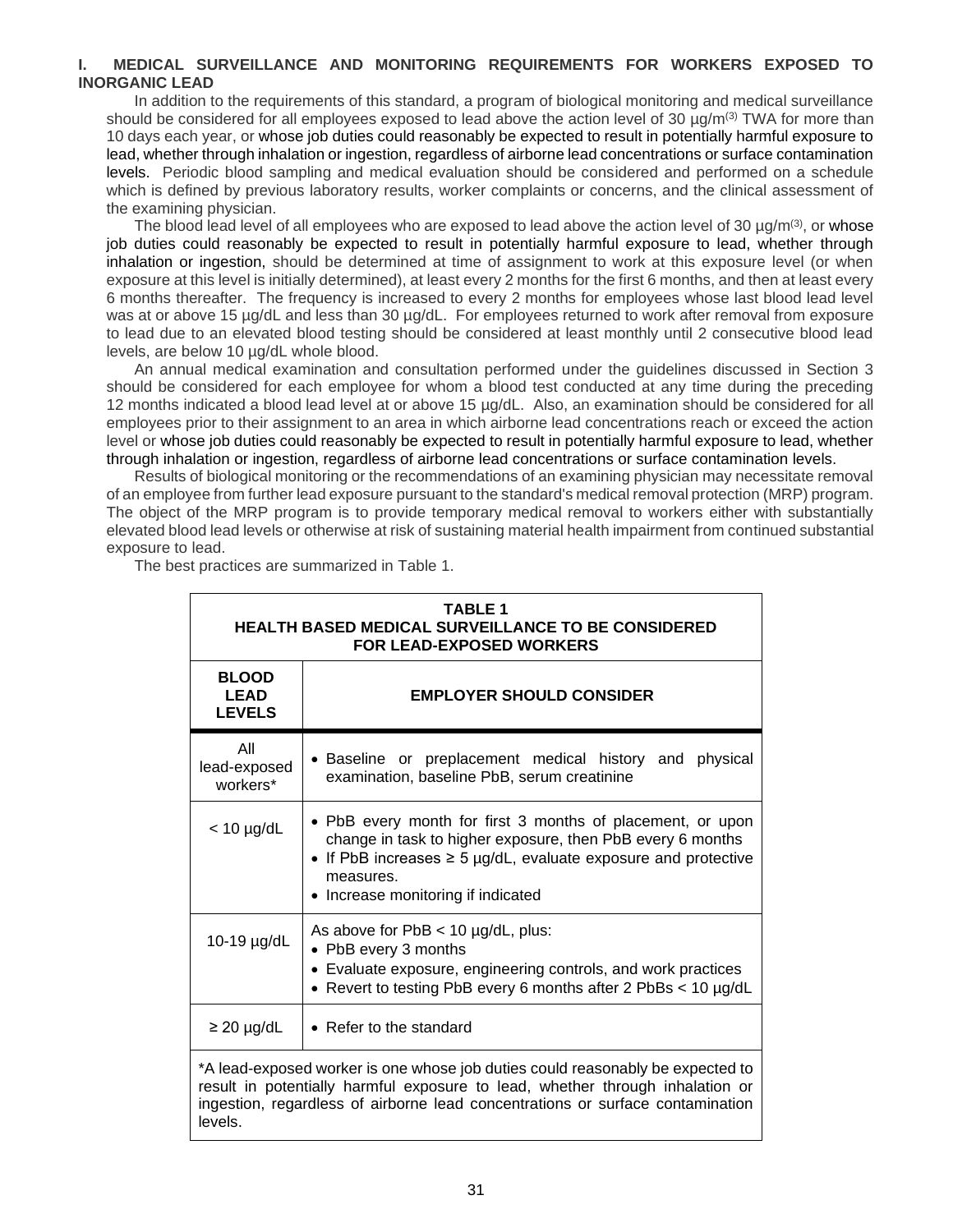Recommendations from the examining physician may be more stringent than the specific provisions of the standard. The examining physician, therefore, has broad flexibility to tailor special protective procedures to the needs of individual employees. This flexibility extends to the evaluation and management of pregnant workers and male and female workers who are planning to raise children. Based on the history, physical examination, and laboratory studies, the physician might recommend special protective measures or medical removal for an employee who is pregnant or who is planning to conceive a child when, in the physician's judgment, continued exposure to lead at the current job would pose a significant risk. The return of the employee to his or her former job status, or the removal of special protections or limitations, depends upon the examining physician determining that the employee is no longer at increased risk of material impairment or that special measures are no longer needed.

During the period of any form of special protection or removal, the employer must maintain the worker's earnings, seniority, and other employment rights and benefits (as though the worker had not been removed) for a period of up to 18 months. This economic protection will maximize meaningful worker participation in the medical surveillance program, and is appropriate as part of the employer's overall obligation to provide a safe and healthful workplace. The provisions of MRP benefits during the employee's removal period may, however, be conditioned upon participation in medical surveillance.

On rare occasions, an employee's blood lead level may not acceptably decline within 18 months of removal. This situation will arise only in unusual circumstances; thus, the standard relies on an individual medical examination to determine how to protect such an employee. In this situation the physician should consider non-occupational sources of lead. This medical determination is to be based on both laboratory values, including lead levels, blood counts, and other tests felt to be warranted, as well as the physician's judgment that any symptoms or findings on physical examination are a result of lead toxicity. The medical determination may be that the employee is incapable of ever safely returning to his or her former job status. The medical determination may provide additional removal time past 18 months for some employees or specify special protective measures to be implemented.

The lead standard provides for a multiple physician review in cases where the employee wishes a second opinion concerning potential lead poisoning or toxicity. If an employee wishes a second opinion, he or she can make an appointment with a physician of his or her choice. This second physician will review the findings, recommendations or determinations of the first physician and conduct any examinations, consultations or tests deemed necessary in an attempt to make a final medical determination. If the first and second physicians do not agree in their assessment they must try to resolve their differences. If they cannot reach an agreement, then they must designate a third physician to resolve the dispute.

The employer must provide examining and consulting physicians with the following specific information: a copy of the lead regulations and all appendices, a description of the employee's duties as related to exposure, the exposure level to lead and any other toxic substances (if applicable), a description of personal protective equipment used, blood lead levels, and all prior written medical opinions regarding the employee in the employer's possession or control. The employer must also obtain from the physician and provide the employee with a written medical opinion containing blood lead levels, the physician's opinion as to whether the employee is at risk of material impairment to health, any recommended protective measures for the employee if further exposure is permitted, as well as any recommended limitations upon an employee's use of respirators.

Employers must instruct each physician not to reveal to the employer in writing or in any other way his or her findings, laboratory results, or diagnoses which are felt to be unrelated to occupational lead exposure. They must also instruct each physician to advise the employee of any occupationally or non-occupationally related medical condition requiring further treatment or evaluation.

The standard provides for the use of respirators where engineering and other primary controls have not been fully implemented. However, the use of respirator protection shall not be used in lieu of temporary medical removal due to elevated blood lead levels or findings that an employee is at risk of material health impairment. This is based on the numerous inadequacies of respirators including skin rash where the face-piece makes contact with the skin, unacceptable stress to breathing in some workers with underlying cardiopulmonary impairment, difficulty in providing adequate fit, the tendency for respirators to create additional hazards by interfering with vision, hearing, and mobility, and the difficulties of assuring the maximum effectiveness of a complicated work practice program involving respirators. Respirators do, however, serve a useful function where engineering and work practice controls are inadequate by providing supplementary, interim, or short-term protection, provided they are properly selected for the environment in which the employee will be working, properly fitted to the employee, maintained and cleaned periodically, and worn by the employee when required.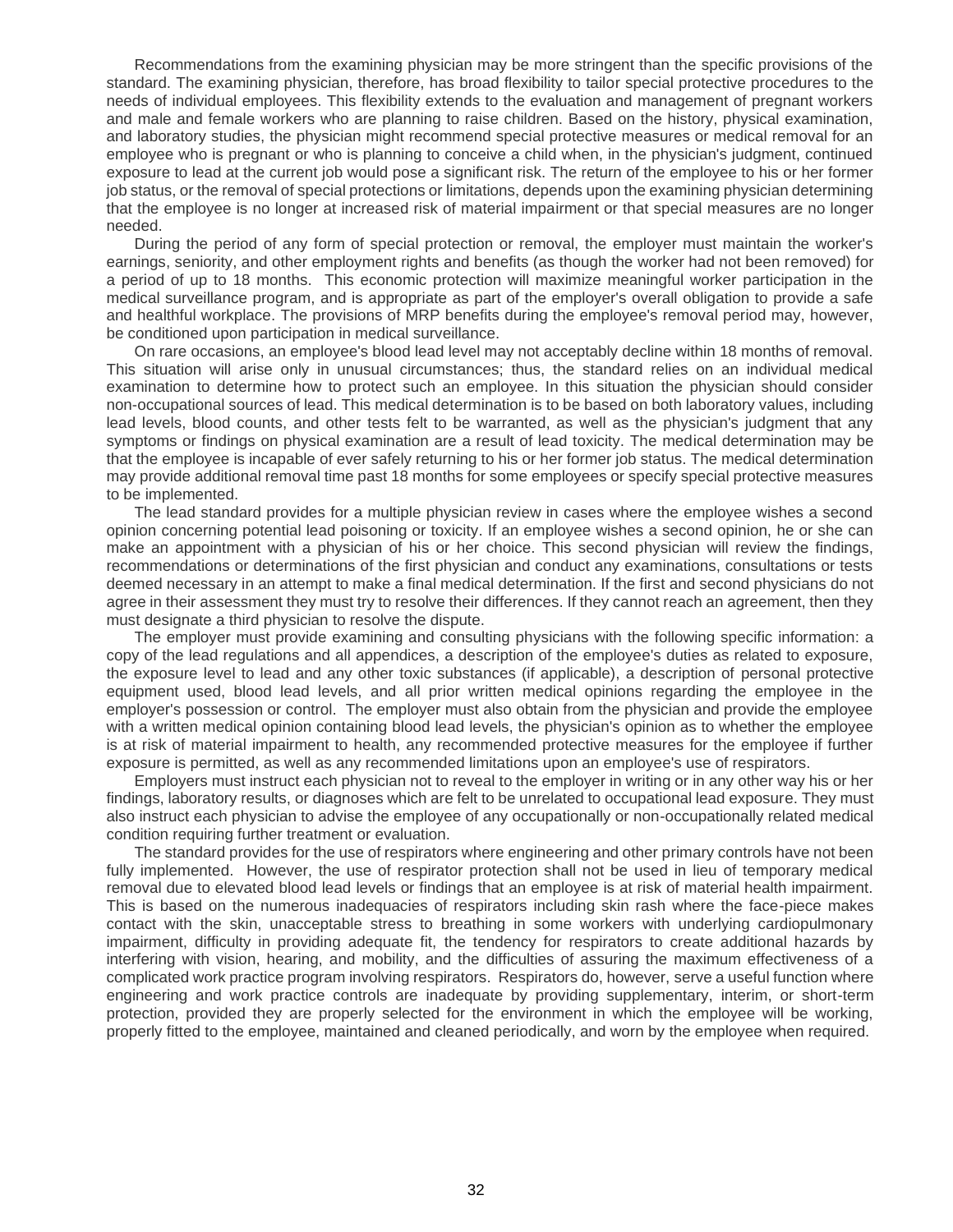In its final standard on occupational exposure to inorganic lead, OSHA has prohibited prophylactic chelation. Diagnostic and therapeutic chelation are permitted only under the supervision of a licensed physician with appropriate medical monitoring in an acceptable clinical setting. The decision to initiate chelation therapy must be made on an individual basis and take into account the severity of symptoms felt to be a result of lead toxicity along with blood lead levels, and other laboratory tests as appropriate. Succimer, meso 2, 3-dimercaptosuccinic acid (DMSA), which is the primary chelating agent used in the therapy of occupational lead poisoning has potential side effects and its use must be justified on the basis of expected benefits to the worker. Unless frank and severe symptoms are present, therapeutic chelation is not recommended, given the opportunity to remove a worker from exposure and allow the body to naturally excrete accumulated lead. As a diagnostic aid, the chelation mobilization test using CA-EDTA is not part of standard medical practice.

In accordance with this standard, employers are required to assure that accurate records are maintained on exposure monitoring, medical surveillance, and medical removal for each employee. Exposure monitoring and medical surveillance records must be kept for 40 years or the duration of employment plus 20 years, whichever is longer, while medical removal records must be maintained for the duration of employment. All records required under this standard must be made available upon request to the Director of the Department of Licensing and Regulatory Affairs. Employers must also make environmental and biological monitoring and medical removal records available to affected employees and to former employees or their authorized employee representatives. Employees or their specifically designated representatives have access to their entire medical surveillance records.

In addition, the standard requires that the employer inform all workers exposed to lead at or above the action level, or performing work involving the handling of materials with a significant lead content in a manner which could reasonably be expected to result in potentially harmful exposure through inhalation or ingestion, of the provisions of the standard and all its appendices, the purpose and description of medical surveillance and provisions for medical removal protection if temporary removal is required. An understanding of the potential health effects of lead exposure by all exposed employees along with full understanding of their rights under the lead standard is essential for an effective monitoring program.

### <span id="page-32-0"></span>**II. ADVERSE HEALTH EFFECTS OF INORGANIC LEAD**

Although the toxicity of lead has been known for 2,000 years, the knowledge of the complex relationship between lead exposure and human response is still being refined. Significant research into the toxic properties of lead continues throughout the world, and it should be anticipated that our understanding of thresholds of effects and margins of safety will be improved in future years. In order to reduce the risk of adverse health effects from exposure to lead for most workers throughout a working lifetime, studies suggest that worker blood lead (PbB) levels should be maintained as low as possible. The number of years a blood lead level is elevated is an important factor, which determines the increased risk of an adverse health effect. The blood lead levels of female workers who are pregnant should be maintained below 5  $\mu$ g/dL at all times to prevent adverse health effects to the developing fetus.

The spectrum of health effects caused by lead exposure are summarized in the following sections.

### <span id="page-32-1"></span>**1. Neurological Effects.**

Inorganic lead has been found to have toxic effects on both the central and peripheral nervous systems. The National Toxicology Program (NTP) of the US Department of Health and Human Services has concluded that there is sufficient evidence that blood lead levels below 10 µg/dL are associated with essential tremor in adults.

The earliest stages of lead-induced central nervous system effects first manifest themselves in the form of behavioral disturbances and central nervous system symptoms including irritability, restlessness, insomnia and other sleep disturbances, fatigue, vertigo, headache, poor memory, tremor, depression, and apathy. With more severe exposure, symptoms can progress to drowsiness, stupor, hallucinations, delirium, convulsions and coma. Studies have suggested exposure to lead may be linked to psychiatric disorders including anxiety and depression, reduced auditory function, ALS and cognitive deficits in older adults.

The most severe and acute form of lead poisoning which usually follows ingestion or inhalation of large amounts of lead is acute encephalopathy which may arise precipitously with the onset of intractable seizures, coma, cardiorespiratory arrest, and death within 48 hours.

Cumulative lead exposure as measured in bone x-ray fluorescence has been associated with declining performance on neurocognitive tests. The central nervous system effects frequently are not reversible following discontinued exposure or chelation therapy and when improvement does occur, it is almost always only partial.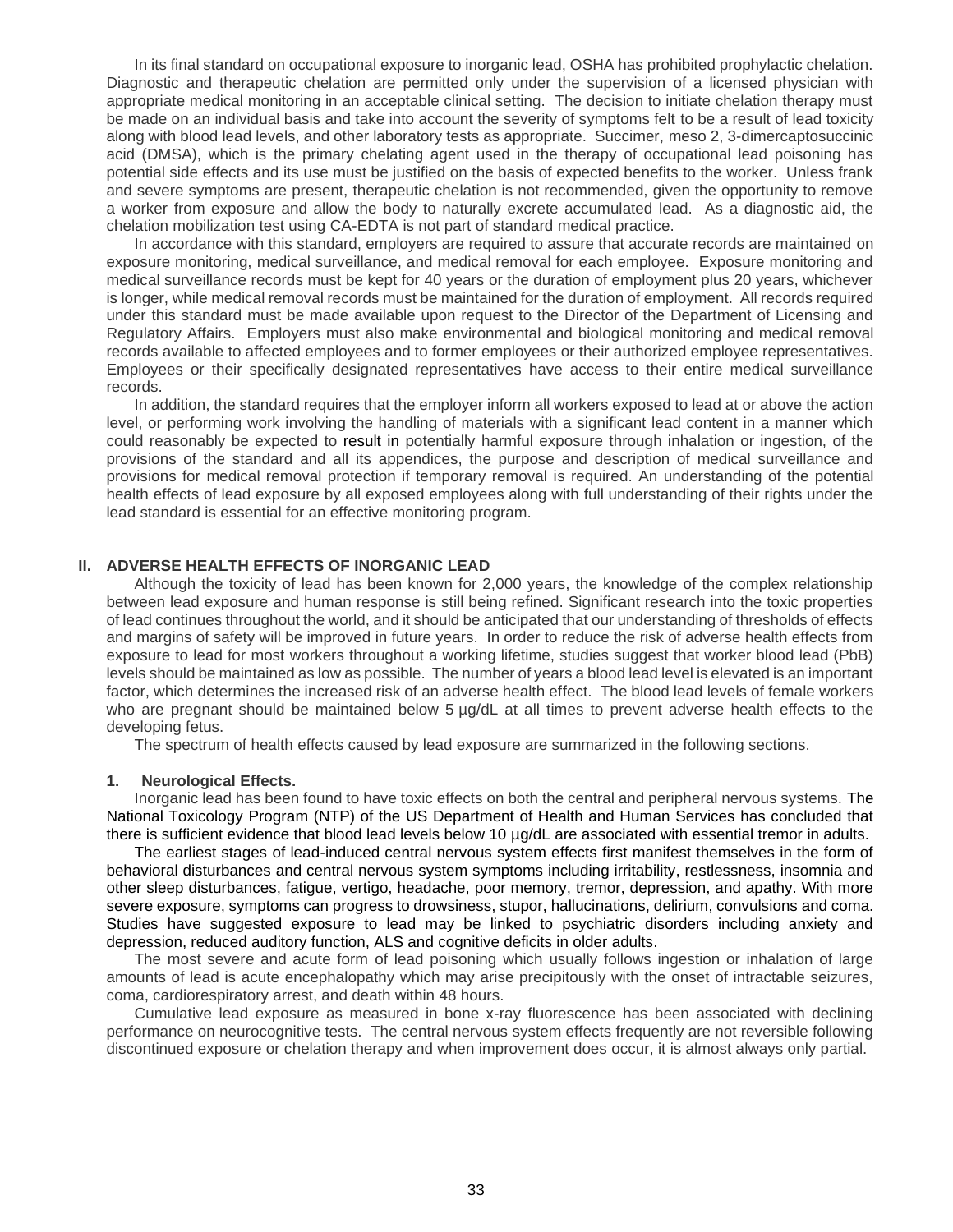The peripheral neuropathy resulting from lead exposure characteristically involves only motor function with minimal sensory damage and has a marked predilection for the extensor muscles of the most active extremity. The peripheral neuropathy can occur with varying degrees of severity.

At 40 µg/dL this may be manifested by slowing of motor nerve conduction velocity often without clinical symptoms, other than essential tremor. With progression of the neuropathy there is development of painless extensor muscle weakness usually involving the extensor muscles of the fingers and hand in the most active upper extremity, followed in severe cases by wrist drop or, much less commonly, foot drop.

While the peripheral neuropathies can occasionally be reversed with therapy, again such recovery is not assured particularly in the more severe neuropathies and often improvement is only partial. The lack of reversibility is felt to be due in part to segmental demyelination.

#### <span id="page-33-0"></span>**2. Cardiovascular effects.**

Hypertension, an important risk factor for cardiovascular and cerebrovascular morbidity and mortality, has frequently been noted in occupationally exposed individuals. There is now sufficient evidence that hypertension is associated with levels of lead exposure < 10 µg/dL. Several studies based upon the National Health and Nutrition Evaluation Surveys (NHANES) suggest a 20% increase in relative risk of cardiovascular mortality at blood lead levels between 5 and 9 µg/dL, and a 55% increase at levels above 10 µg/dL.

#### <span id="page-33-1"></span>**3. Renal.**

Renal toxicity represents one of the most serious health effects of lead poisoning. Even under 10 µg/dL, there is sufficient evidence of decreased glomerular filtration rates in adults. In the early stages of disease nuclear inclusion bodies can frequently be identified in proximal renal tubular cells. Renal function remains normal and the changes in this stage are probably reversible. Long-term, higher level exposure can result in chronic lead nephropathy. With more advanced disease there is progressive interstitial fibrosis and impaired renal function. Eventually extensive interstitial fibrosis ensues with sclerotic glomeruli and dilated and atrophied proximal tubules; all represent end stage kidney disease. Azotemia can be progressive, eventually resulting in frank uremia necessitating dialysis. There is occasionally associated hypertension and hyperuricemia with or without gout.

Individuals with other renal risk factors, such as diabetes or underlying hypertension, may be at greater risk for the renal toxicity of lead.

Early kidney disease is difficult to detect. The urinalysis is normal in early lead nephropathy and the blood urea nitrogen and serum creatinine increase only when two-thirds of kidney function is lost. Measurement of creatinine clearance can often detect earlier disease as can other methods of measurement of glomerular filtration rate.

#### <span id="page-33-2"></span>**4. Gastrointestinal.**

Lead may also affect the gastrointestinal system producing abdominal colic or diffuse abdominal pain. Constipation, obstipation, diarrhea, anorexia, nausea and vomiting may occur at blood lead levels of 30 µg/dL. Lead colic may develop at blood lead levels above 40 µg/dL, but it tends to be uncommon below 80 µg/dL.

#### <span id="page-33-3"></span>**5. Heme Synthesis Inhibition.**

Lead has the ability to inhibit enzymes of the heme synthesis pathway at moderate blood levels. Inhibition of delta aminolevulinic acid dehydrase (ALA-D) which catalyzes the conversion of delta-aminolevulinic acid (ALA) to protoporphyrin is observed at a blood lead level below 20 µg/dL whole blood. At a blood lead level of 40 µg/dL, more than 20% of the population will have 70% inhibition of ALA-D. There is an exponential increase in ALA excretion at blood lead levels greater than 40 µg/dL.

Another enzyme, ferrochelatase, is also inhibited at low blood lead levels. Inhibition of ferrochelatase leads to increased free erythrocyte protoporphyrin (FEP) in the blood which can then bind to zinc to yield zinc protoporphyrin (ZPP). At a blood lead level of 50 µg/dL or greater, nearly 100% of the population will have an increase in FEP. There is also an exponential relationship between blood lead levels greater than 40 µg/dL and the associated ZPP level, which has led to the development of the ZPP screening test for lead exposure.

One of the eventual results of lead-induced inhibition of enzymes in the heme synthesis pathway is anemia which can be asymptomatic if mild but associated with a wide array of symptoms including dizziness, fatigue, and tachycardia when more severe. Studies have indicated that lead levels as low as 50 µg/dL can be associated with a definite decreased hemoglobin, although most cases of lead-induced anemia, as well as shortened red-cell survival times, occur at lead levels exceeding 80 µg/dL. Inhibited hemoglobin synthesis is more common in chronic cases whereas shortened erythrocyte life span is more common in acute cases.

In lead-induced anemias, there is usually a reticulocytosis along with the presence of basophilic stippling, and ringed sideroblasts, although none of the above are pathognomonic for lead-induced anemia.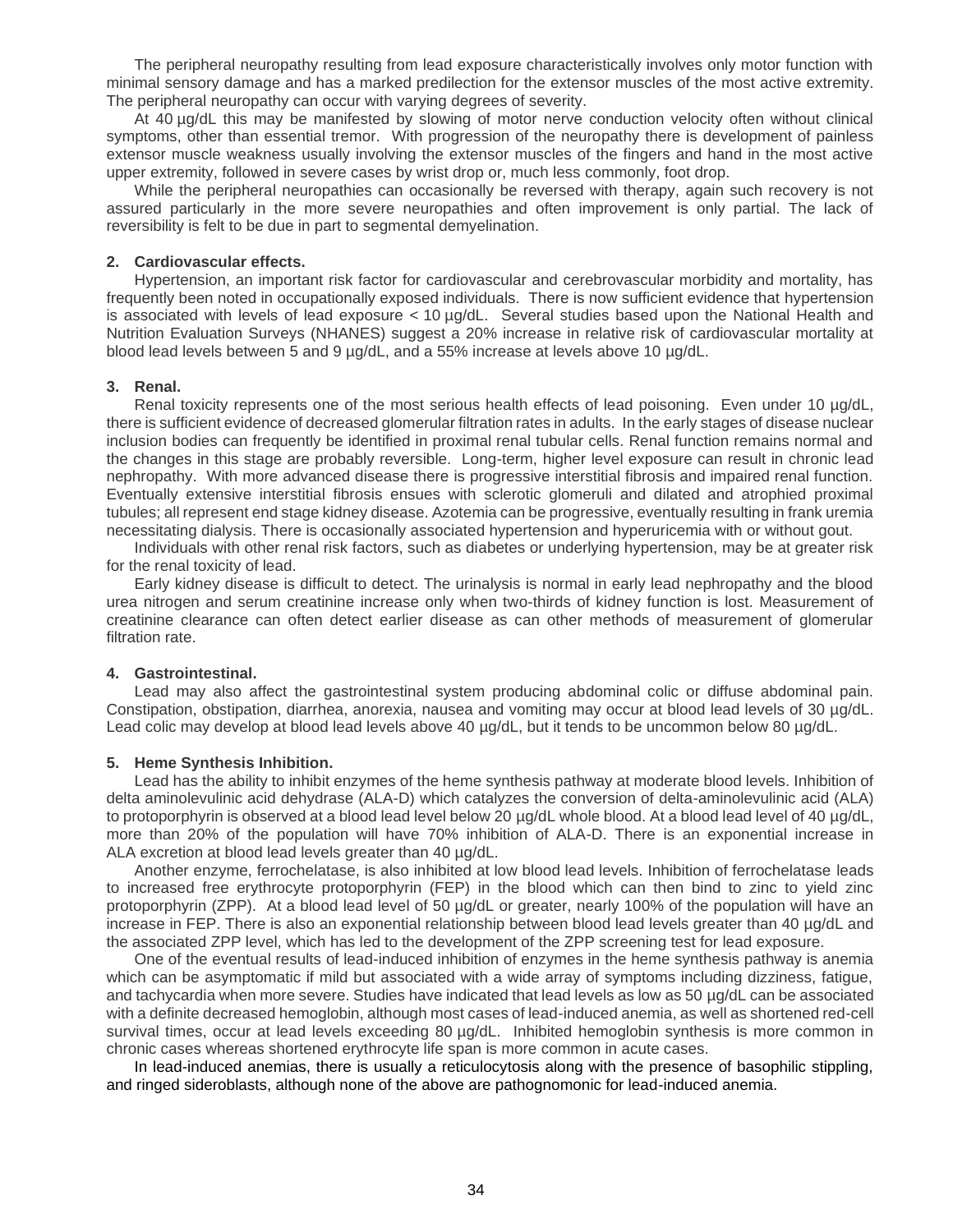# <span id="page-34-0"></span>**6. Cancer.**

The International Agency on Research on Cancer (IARC) has categorized lead as a "probable human carcinogen," category 2A. The US National Toxicology Program (NTP) has classified lead and lead compounds as "*reasonably anticipated to be human carcinogens".*

# <span id="page-34-1"></span>**7. Reproductive and childhood effects.**

Exposure to lead can have serious effects on reproductive function in both males and females. In male workers exposed to lead there can be a decrease in sexual drive, impotence, decreased ability to produce healthy sperm, and sterility. Malformed sperm (teratospermia), decreased number of sperm (hypospermia), and sperm with decreased motility (asthenospermia) can all occur. Above 15 µg/dL, there is sufficient evidence of adverse modifications in sperm parameters, as well as delays in time to pregnancy.

Women exposed to lead may experience menstrual disturbances including dysmenorrhea, menorrhagia, and amenorrhea. Following exposure to lead, women have a higher frequency of sterility, premature births, spontaneous miscarriages, and stillbirths.

Germ cells can be affected by lead and cause genetic damage in the egg or sperm cells before conception and result in failure to implant, miscarriage, stillbirth, or birth defects.

Infants of mothers with lead poisoning have a higher mortality during the first year and suffer from lowered birth weights, slower growth, and nervous system disorders.

Lead can pass through the placental barrier and lead levels in the mother's blood are comparable to concentrations of lead in the umbilical cord at birth. Transplacental passage becomes detectable at 12-14 weeks of gestation and increases until birth.

There is sufficient evidence that women exposed with blood lead levels under 5 µg/dL may experience reduced fetal growth.

Lead exposure to children due to "take home lead" (carried to the home on worker clothing) can cause significant neurobehavioral impairments, including hyperactivity. Given the overall body of literature concerning the adverse health effects of lead in children, the blood lead level in children, and women who are pregnant or attempting to become pregnant, should be maintained below 5 µg/dL.

Blood lead levels in the fetus and newborn likewise should not exceed 5 µg/dL.

Because of lead's ability to pass through the placental barrier and also because of the demonstrated adverse effects of lead on reproductive function in both the male and female as well as the risk of genetic damage of lead on both the ovum and sperm, it is recommended that the maximum permissible blood lead level in both males and females who wish to bear children is 5 µg/dL.

# <span id="page-34-2"></span>**8. Other toxic effects.**

Some data have suggested that lead impairs thyroid function and interferes with the pituitary-adrenal axis, but again these effects have not been well defined.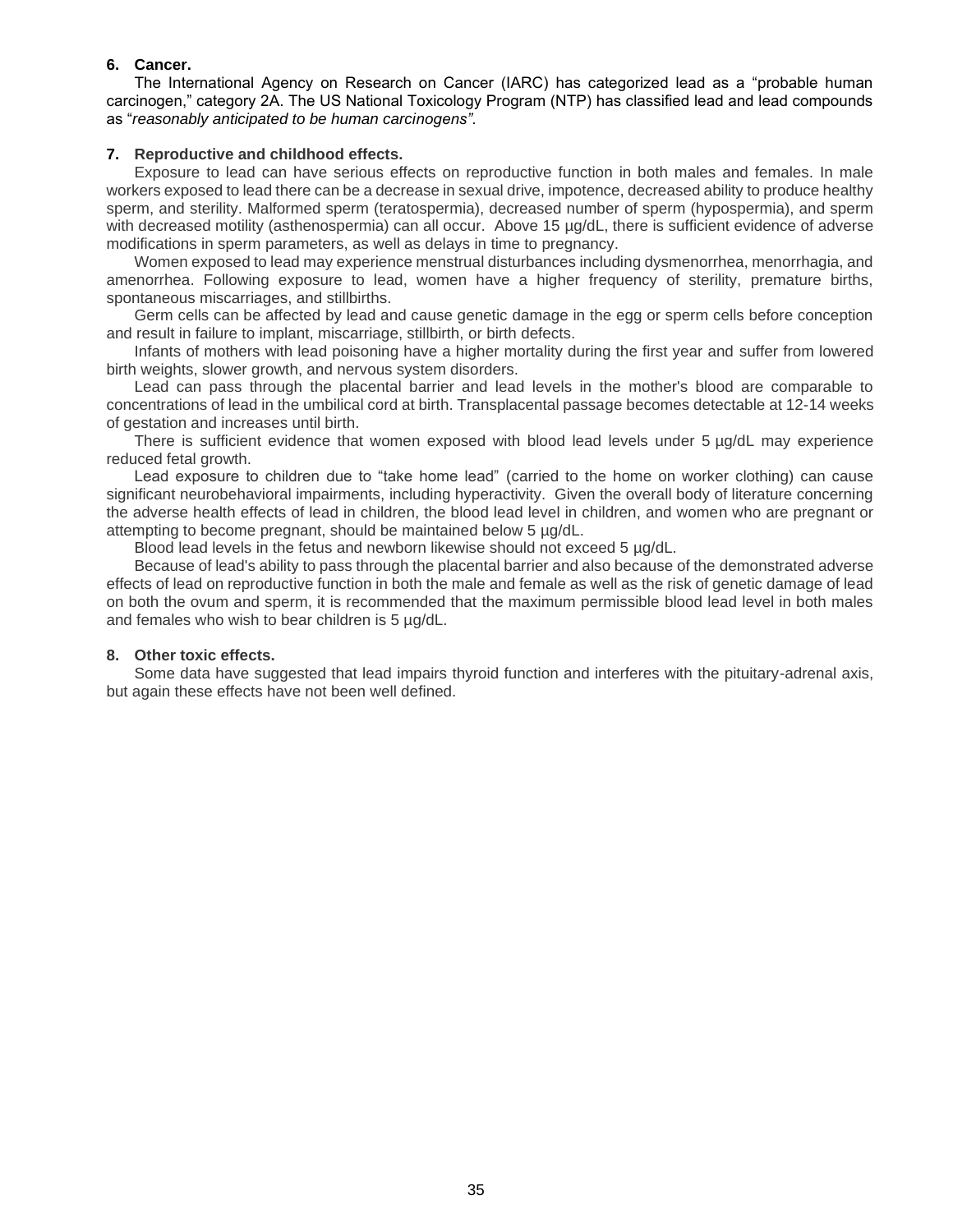#### <span id="page-35-0"></span>**III. MEDICAL EVALUATION**

The most important principle in evaluating a worker for any occupational disease including lead poisoning is a high index of suspicion on the part of the examining physician. As discussed in Section 2, lead can affect numerous organ systems and produce a wide array of signs and symptoms, most of which are non-specific and subtle in nature at least in the early stages of disease. Unless serious concern for lead toxicity is present, many of the early clues to diagnosis may easily be overlooked.

The crucial initial step in the medical evaluation is recognizing that a worker's employment can result in exposure to lead. The worker will frequently be able to define exposures to lead and lead containing materials but often will not volunteer this information unless specifically asked. In other situations, the worker may not know of any exposures to lead but the suspicion might be raised on the part of the physician because of the industry or occupation of the worker.

Potential occupational exposure to lead and its compounds occur in at least 120 occupations, including lead smelting, the manufacture or recycling of lead storage batteries, the manufacture of lead pigments and products containing pigments, solder, brass or bronze manufacture, shipbuilding and ship repair, firing ranges, removal of lead containing paint in renovation of homes built before 1978, or from renovation, repair, demolition, and clean-up of industrial facilities and equipment, as well as structures such as bridges and water towers with lead containing paint or materials.

The most important part of a medical evaluation is a blood lead test. The half-life of lead in blood is approximately five weeks. The focus can then be directed toward eliciting information from the medical history, physical exam, and from laboratory data to evaluate the worker for potential lead toxicity.

A complete and detailed work and hobby history is important in the initial evaluation. A listing of all previous employment with information on work processes, exposure to fumes or dust, known exposures to lead or other toxic substances, respiratory protection used, and previous medical surveillance should all be included in the worker's record. Where exposure to lead is suspected, information concerning on-the-job personal hygiene, smoking or eating habits in work areas, laundry procedures, and use of any protective clothing or respiratory protection equipment should be noted. A complete work history is essential in the medical evaluation of a worker with suspected lead toxicity, especially when long term effects such as neurotoxicity, hypertensive effects, and nephrotoxicity are considered.

The medical history is of fundamental importance and should include a listing of all past and current medical conditions, current medications including proprietary drug intake, previous surgeries and hospitalizations, allergies, smoking history, alcohol consumption, history of gunshot wounds and presence and location of any retained bullets or shrapnel, and also non-occupational lead exposures particularly the frequency of use of indoor firing ranges and casting and reloading of bullets. Also known childhood exposures should be elicited. Any previous history of hematological, neurological, cardiovascular, gastrointestinal, renal, psychological, gynecological, genetic, or reproductive problems should be specifically noted.

A careful and complete review of systems must be performed to assess both recognized complaints and subtle or slowly acquired symptoms which the worker might not appreciate as being significant. The review of systems should include the following:

| General                                                           | Weight loss, fatigue, decreased appetite.                                                                                                                                                                                                |
|-------------------------------------------------------------------|------------------------------------------------------------------------------------------------------------------------------------------------------------------------------------------------------------------------------------------|
| Head, Eyes, Ears,<br>Nose, Throat<br>(HEENT)                      | Headaches, visual disturbances or decreased visual acuity,<br>hearing deficits or tinnitus, pigmentation of the oral mucosa,<br>or metallic taste in mouth                                                                               |
| Cardio-pulmonary                                                  | Shortness of breath, cough, chest pains, palpitations, or<br>orthopnea                                                                                                                                                                   |
| Gastrointestinal                                                  | Nausea, vomiting, heartburn, abdominal pain, constipation or<br>diarrhea                                                                                                                                                                 |
| Neurologic                                                        | Irritability, insomnia, weakness (fatigue), dizziness, loss of<br>memory, confusion, hallucinations, incoordination, ataxia,<br>decreased strength in hands or feet, disturbances in gait,<br>difficulty in climbing stairs, or seizures |
| Hematologic                                                       | Pallor, easy fatigability, abnormal blood loss melena                                                                                                                                                                                    |
| Cardiovascular                                                    | Hypertension, dysrhythmias, stigmata of heart failure                                                                                                                                                                                    |
| Reproductive<br>(male and female<br>and spouse<br>where relevant) | History of infertility, impotence, loss of libido, abnormal<br>menstrual periods, history of miscarriages, stillbirths, or<br>children with birth defects                                                                                |
| Musculoskeletal                                                   | Muscle and joint pains.                                                                                                                                                                                                                  |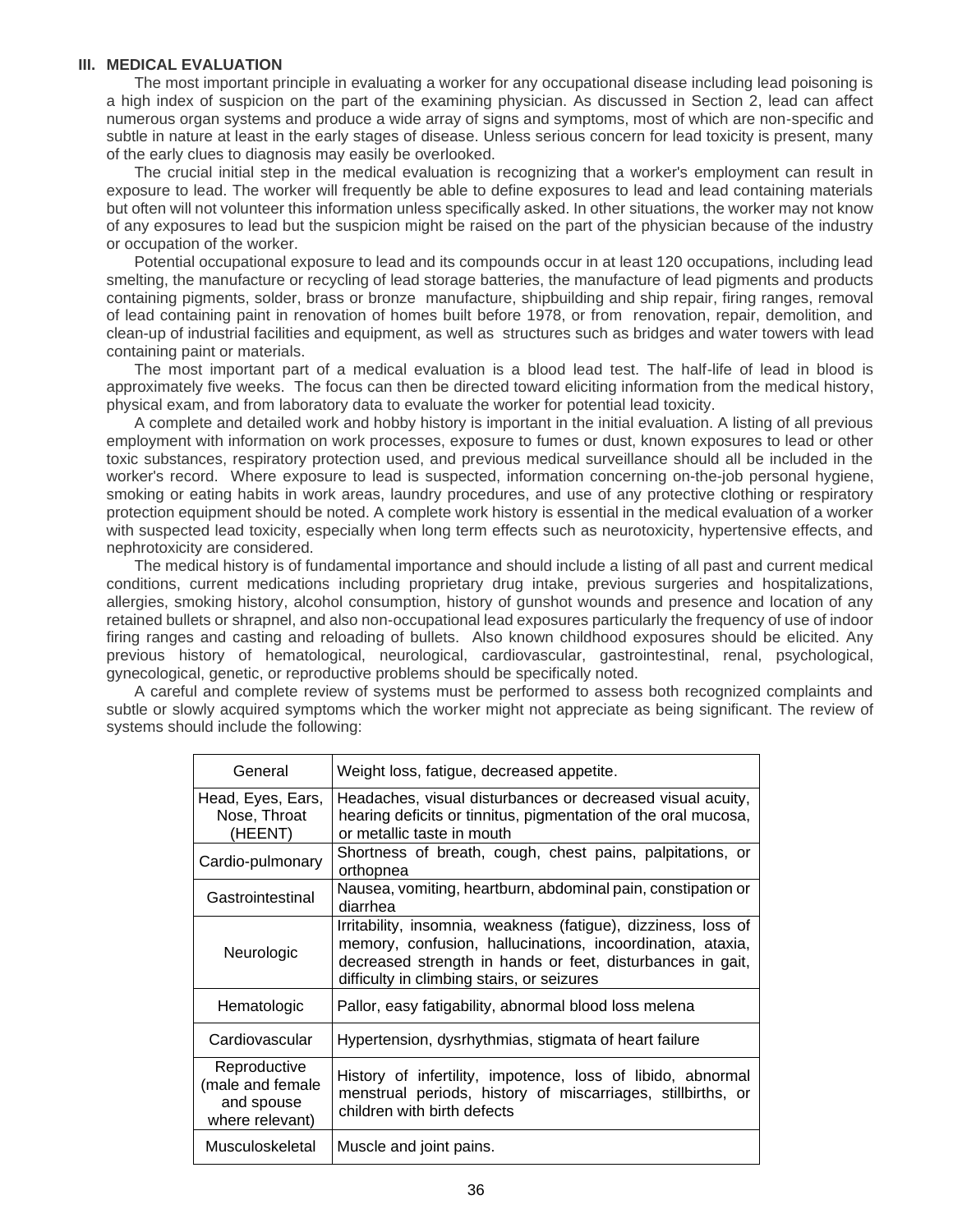The physical examination should emphasize the neurological, gastrointestinal, and cardiovascular systems. The worker's weight and blood pressure should be recorded, and the oral mucosa checked for a lead line on the gingiva. It should be noted, however, that the occurrence of a lead line is very rare even in severe lead poisoning if good oral hygiene is practiced.

The presence of pallor on skin examination may indicate an anemia, which if severe might also be associated with a tachycardia. If an anemia is suspected, an active search for blood loss should be undertaken including potential blood loss through the gastrointestinal tract.

A complete neurological examination should include an adequate mental status evaluation including a search for behavioral and psychological disturbances, memory testing, evaluation for irritability, insomnia, hallucinations, and mental clouding. Gait and coordination should be examined along with close observation for tremor. A detailed evaluation of peripheral nerve function including careful sensory and motor function testing is warranted. Strength testing particularly of extensor muscle groups of all extremities is of fundamental importance.

Cranial nerve evaluation should also be included in the routine examination.

The abdominal examination should include auscultation for bowel sounds and abdominal bruits and palpation for organomegaly, masses, and diffuse abdominal tenderness.

Cardiovascular examination should evaluate possible early signs of congestive heart failure. Pulmonary status should be addressed particularly if respirator protection is contemplated.

As part of the medical evaluation, the lead standard requires the following laboratory studies:

| 1. | <b>Blood lead level</b>                                                                                                                            |
|----|----------------------------------------------------------------------------------------------------------------------------------------------------|
| 2. | Hemoglobin and hematocrit determinations, red cell indices, and examination<br>of the peripheral blood smear to evaluate red blood cell morphology |
| 3. | Blood urea nitrogen                                                                                                                                |
| 4. | Serum creatinine                                                                                                                                   |
| 5. | Routine urinalysis with microscopic examination                                                                                                    |

In addition to the above, the physician is authorized to order any further laboratory or other tests which he or she deems necessary in accordance with sound medical practice. The evaluation must also include pregnancy testing or laboratory evaluation of male fertility if requested by the employee.

If an anemia is detected further studies including a careful examination of the peripheral smear, reticulocyte count, stool for occult blood, serum iron, total iron binding capacity, bilirubin, and, if appropriate, vitamin B12 and folate may be of value in attempting to identify the cause of the anemia.

If a peripheral neuropathy is suspected, nerve conduction studies are warranted both for diagnosis and as a basis to monitor any therapy.

If renal disease is questioned, a 24-hour urine collection for creatinine clearance, protein, and electrolytes may be indicated. Elevated uric acid levels may result from lead-induced renal disease and a serum uric acid level might be performed.

An electrocardiogram and chest x-ray may be obtained as deemed appropriate.

Sophisticated and highly specialized testing should not be done routinely and where indicated should be under the direction of a specialist.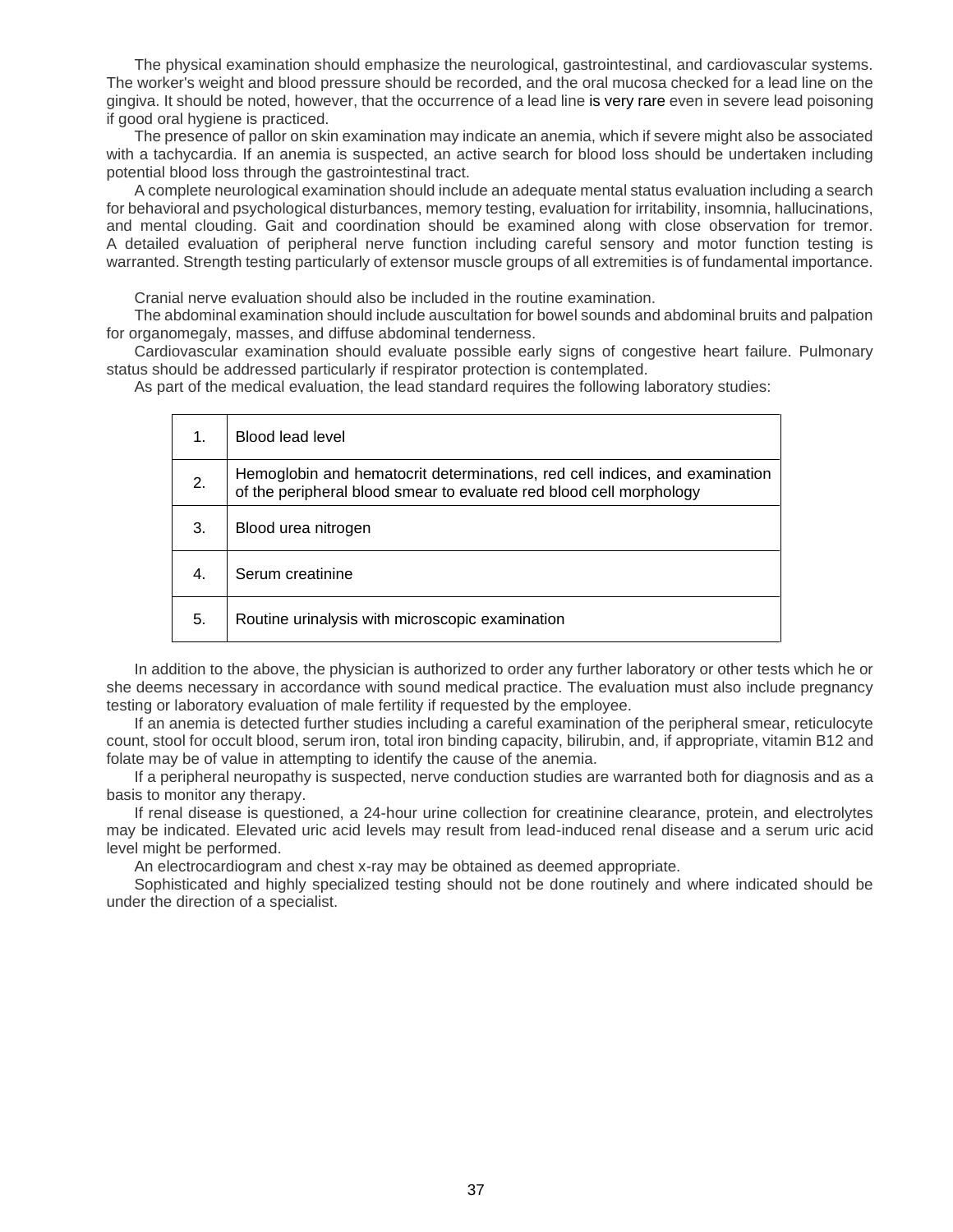#### <span id="page-37-0"></span>**IV. LABORATORY EVALUATION**

The blood lead level at present remains the single most important test to monitor lead exposure and is the test used in the medical surveillance program under the lead standard to guide employee medical removal.

This section will discuss the blood lead level in detail. Other blood tests currently available to evaluate lead exposure will also be reviewed. The blood lead level is a good index of current of recent lead absorption. The half-life of lead in blood is approximately five weeks.

However, blood lead levels do not indicate the total body burden of lead and are not adequate measures of past exposure. Lead has a high affinity for bone and up to 90% of the body's total lead is deposited there. Also, lead is deposited in soft tissue (liver, kidney, and brain). The blood lead level is a function of the dynamics of lead absorption, distribution, deposition in bone and excretion. Following discontinuation of exposure to lead, the excess body burden is slowly mobilized from bone and other relatively stable body stores, enters the blood and is excreted. Consequently, an elevated blood lead level may represent recent exposure to lead without a significant total body excess, slow release from bone from a past exposure, or a combination of recent exposure and slow release.

Due to its correlation with recent exposures, the blood lead level may vary considerably over short time intervals.

To minimize laboratory error and erroneous results due to contamination, blood specimens must be carefully collected after thorough cleaning of the skin with appropriate methods using lead-free blood containers and analyzed by a reliable laboratory. Under the standard, samples must be analyzed in laboratories which are approved by OSHA.

The determination of lead in urine is generally considered a less reliable monitoring technique than analysis of whole blood primarily due to individual variability in urinary excretion capacity as well as the technical difficulty of obtaining accurate 24-hour urine collections. In addition, workers with renal insufficiency, whether due to lead or some other cause, may have decreased lead clearance and consequently urine lead levels may underestimate the true lead burden. Therefore, urine lead levels are not recommended.

The zinc protoporphyrin test, unlike the blood lead determination, measures an adverse metabolic effect of lead. The level of ZPP reflects lead absorption over the preceding 3 to 4 months, and therefore can sometimes be an indicator of lead body burden. The ZPP requires more time than the blood lead to read significantly elevated levels; the return to normal after discontinuing lead exposure is also slower. A limitation of the ZPP test is that it can also be elevated in patients with anemia and certain forms of porphyria.

Zinc protoporphyrin results from the inhibition of the enzyme ferrochelatase which catalyzes the insertion of an iron molecule into the protoporphyrin molecule, which then becomes heme. If iron is not inserted into the molecule then zinc, having a greater affinity for protoporphyrin, takes the place of the iron, forming ZPP.

An elevation in the level of circulating ZPP may occur at blood lead levels as low as 20-30 µg/dL in some workers. Once the blood lead level has reached 40  $\mu$ g/dL there can be a more marked rise in the ZPP value from its normal range of less than 100 µg/100 dL. Increases in blood lead levels beyond 40 µg/dL can be associated with exponential increases in ZPP.

ZPP is measured directly in red blood cells and is present for the cell's entire 120-day life-span. Therefore, the ZPP level in blood reflects the average ZPP production over the previous 3-4 months and consequently the average lead exposure during that time interval.

It is recommended that a hematocrit be determined whenever a confirmed ZPP of 50  $\mu$ g/100 dL whole blood is obtained to rule out a significant underlying anemia. If the ZPP is in excess of 100 µg/100 dL and not associated with abnormal elevations in blood lead levels, the laboratory should be checked to be sure that blood leads were determined using atomic absorption spectrophotometry anodic stripping voltammetry, or any method which meets the accuracy requirements set forth by the standard by an OSHA approved laboratory which is experienced in lead level determinations, and other causes of an elevated ZPP should be considered. Repeat periodic blood lead studies should be obtained in all individuals with elevated ZPP levels to be certain that an associated elevated blood lead level has not been missed due to transient fluctuations in blood leads.

ZPP has a characteristic fluorescence spectrum with a peak at 594 nm which is detectable with a hematofluorimeter. The hematofluorimeter is accurate and portable and can provide on-site, instantaneous results for workers who can be frequently tested via a finger prick.

However, careful attention must be given to calibration and quality control procedures. Limited data on blood lead-ZPP correlations and the ZPP levels which are associated with the adverse health effects discussed in Section 2 are the major limitations of the test. Also, it is difficult to correlate ZPP levels with environmental exposure and there is some variation of response with age and sex.

Increasing concentrations of ALA result from the inhibition of the enzyme delta-aminolevulinic acid dehydrase (ALA-D). Although the test is relatively easy to perform, inexpensive, and rapid, the disadvantages include variability in results, the necessity to collect a complete 24-hour urine sample which has a specific gravity greater than 1.010, and also the fact that ALA decomposes in the presence of light.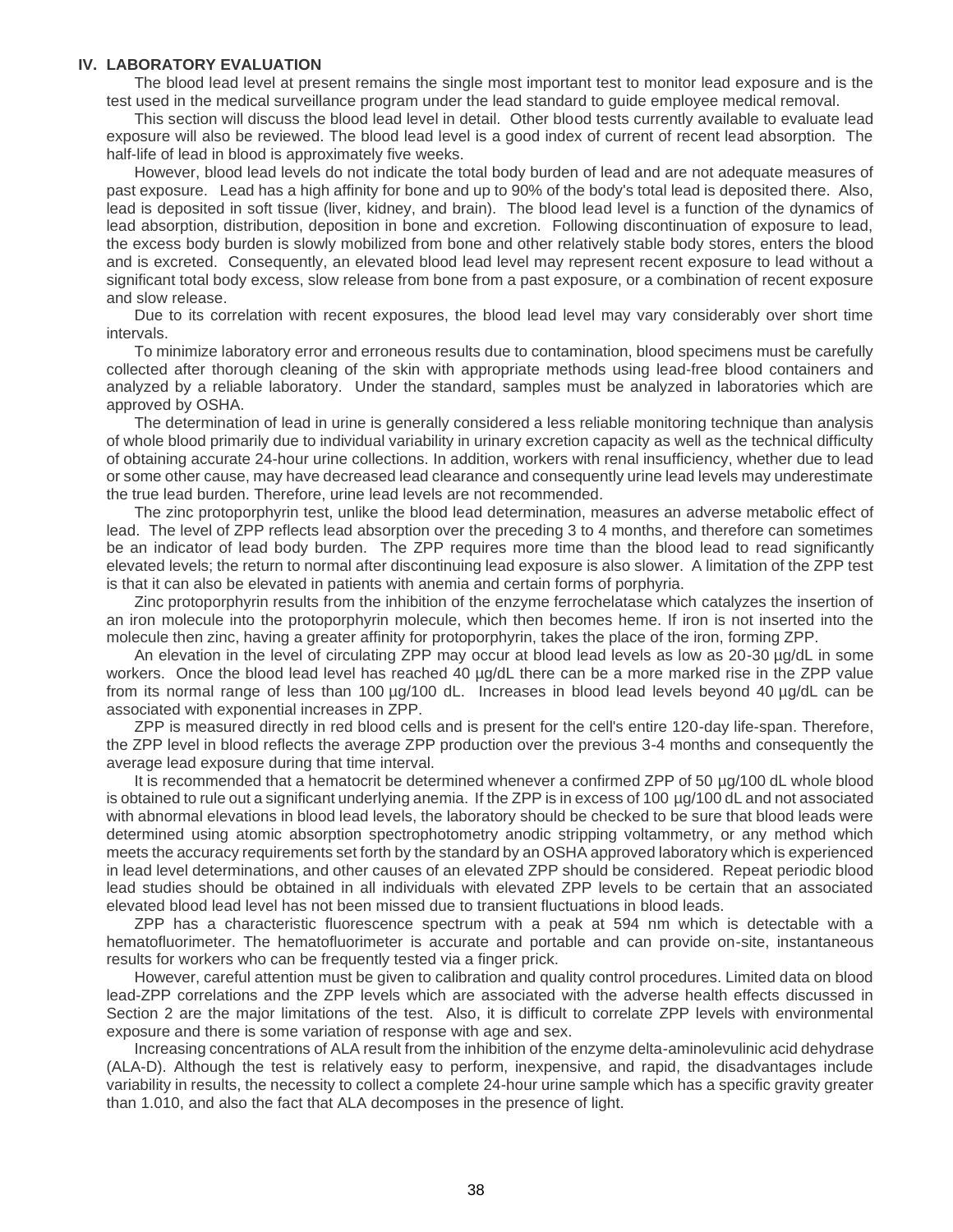With lead poisoning, the urine concentrations of coproporphyrins I and II, porphobilinogen and uroporphyrin I rise. The most important increase, however, is that of coproporphyrin III; levels may exceed 5,000 µg/1 in the urine in lead poisoned individuals, but its correlation with blood lead levels and ZPP are not as good as those of ALA. Increases in urinary porphyrins are not diagnostic of lead toxicity and may be seen in porphyria, some liver diseases, and in patients with high reticulocyte counts.

### <span id="page-38-0"></span>**SUMMARY.**

The Michigan Occupational Safety and Health Administration's standard for inorganic lead places significant emphasis on the medical surveillance of all workers exposed to levels of inorganic lead above the action level of  $30 \mu g/m^{(3)}$  TWA or whose work could reasonably be expected to result in potentially harmful exposure to lead, whether through inhalation or ingestion, regardless of airborne lead concentrations or surface contamination levels. The physician has a fundamental role in this surveillance program, and in the operation of the medical removal protection program.

Even with adequate worker education on the adverse health effects of lead and appropriate training in work practices, personal hygiene and other control measures, the physician has a primary responsibility for evaluating potential lead toxicity in the worker. It is only through a careful and detailed medical and work history, a complete physical examination and appropriate laboratory testing that an accurate assessment can be made. Many of the adverse health effects of lead toxicity are either irreversible or only partially reversible and therefore early detection of disease is very important.

This document outlines the medical monitoring program as defined by the occupational safety and health standard for inorganic lead. It reviews the adverse health effects of lead poisoning and describes the important elements of the history and physical examinations as they relate to these adverse effects. Finally, the appropriate laboratory testing for evaluating lead exposure and toxicity is presented.

It is hoped that this review and discussion will give the physician a better understanding of the MIOSHA standard with the ultimate goal of protecting the health and well-being of the worker exposed to lead under his or her care.